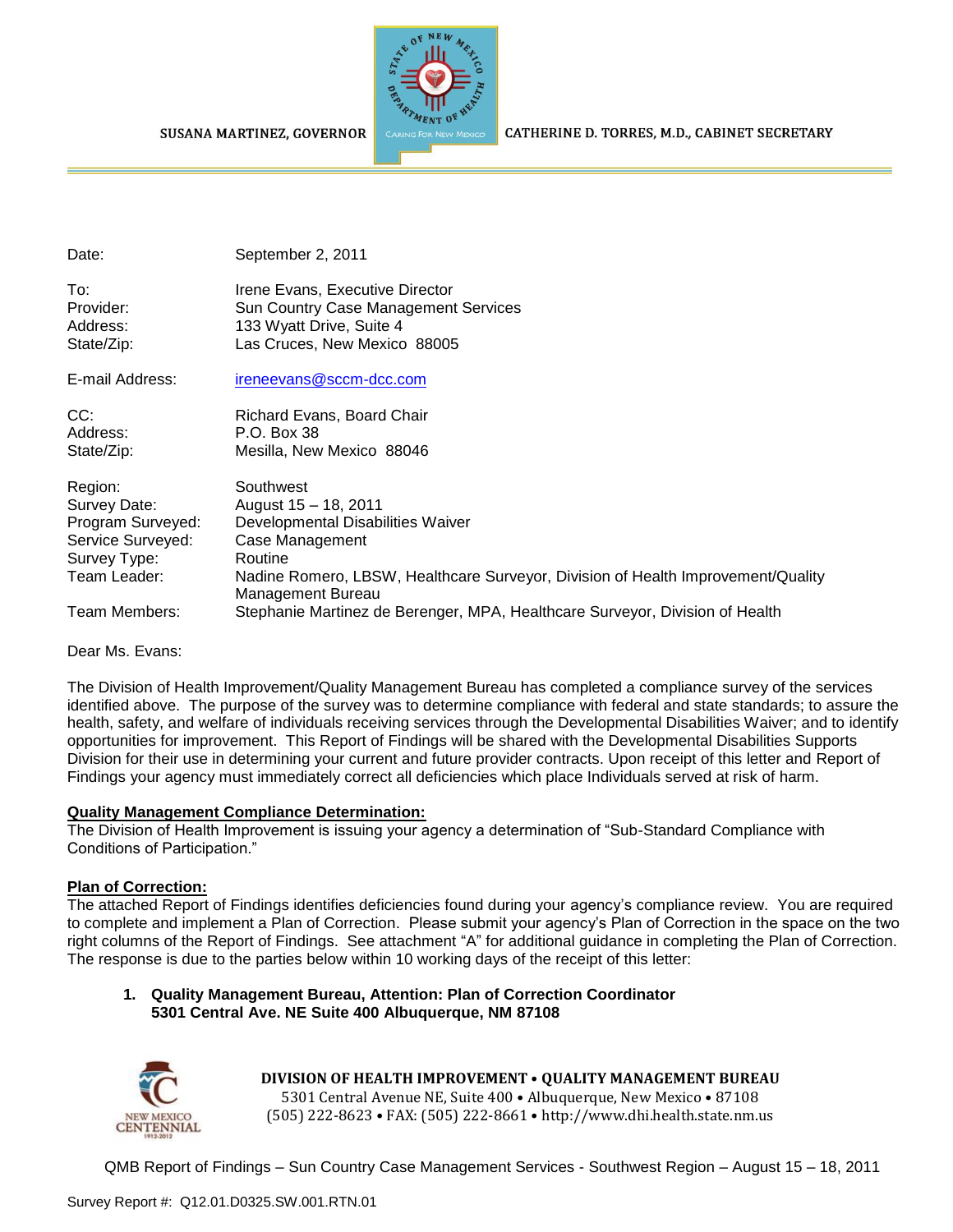#### **2. Developmental Disabilities Supports Division Regional Office for region of service surveyed**

Upon notification from QMB that your Plan of Correction has been approved, you must implement all remedies and corrective actions within 45 working days. If your Plan of Correction is denied, you must resubmit a revised plan as soon as possible for approval, as all remedies must still be completed within 45 working days of the receipt of this letter.

Failure to submit, complete or implement your Plan of Correction within the 45 day required time frames may result in the imposition of a \$200 per day Civil Monetary Penalty until it is received, completed and/or implemented.

#### **Request for Informal Reconsideration of Findings (IRF):**

If you disagree with a finding of deficient practice, you have 10 working days upon receipt of this notice to request an IRF. Submit your request for an IRF in writing to:

> QMB Deputy Bureau Chief 5301 Central Ave NE Suite #400 Albuquerque, NM 87108 Attention: IRF request

See Attachment "C" for additional guidance in completing the request for Informal Reconsideration of Findings. The request for an IRF will not delay the implementation of your Plan of Correction which must be completed within 45 working days. Providers may not appeal the nature or interpretation of the standard or regulation, the team composition or sampling methodology. If the IRF approves the modification or removal of a finding, you will be advised of any changes.

Please call the Plan of Correction Coordinator at 505-222-8647 if you have questions about the Report of Findings or Plan of Correction. Thank you for your cooperation and for the work you perform.

Sincerely,

*Nadine Romero, LBSW*

Team Lead/Healthcare Surveyor Division of Health Improvement Quality Management Bureau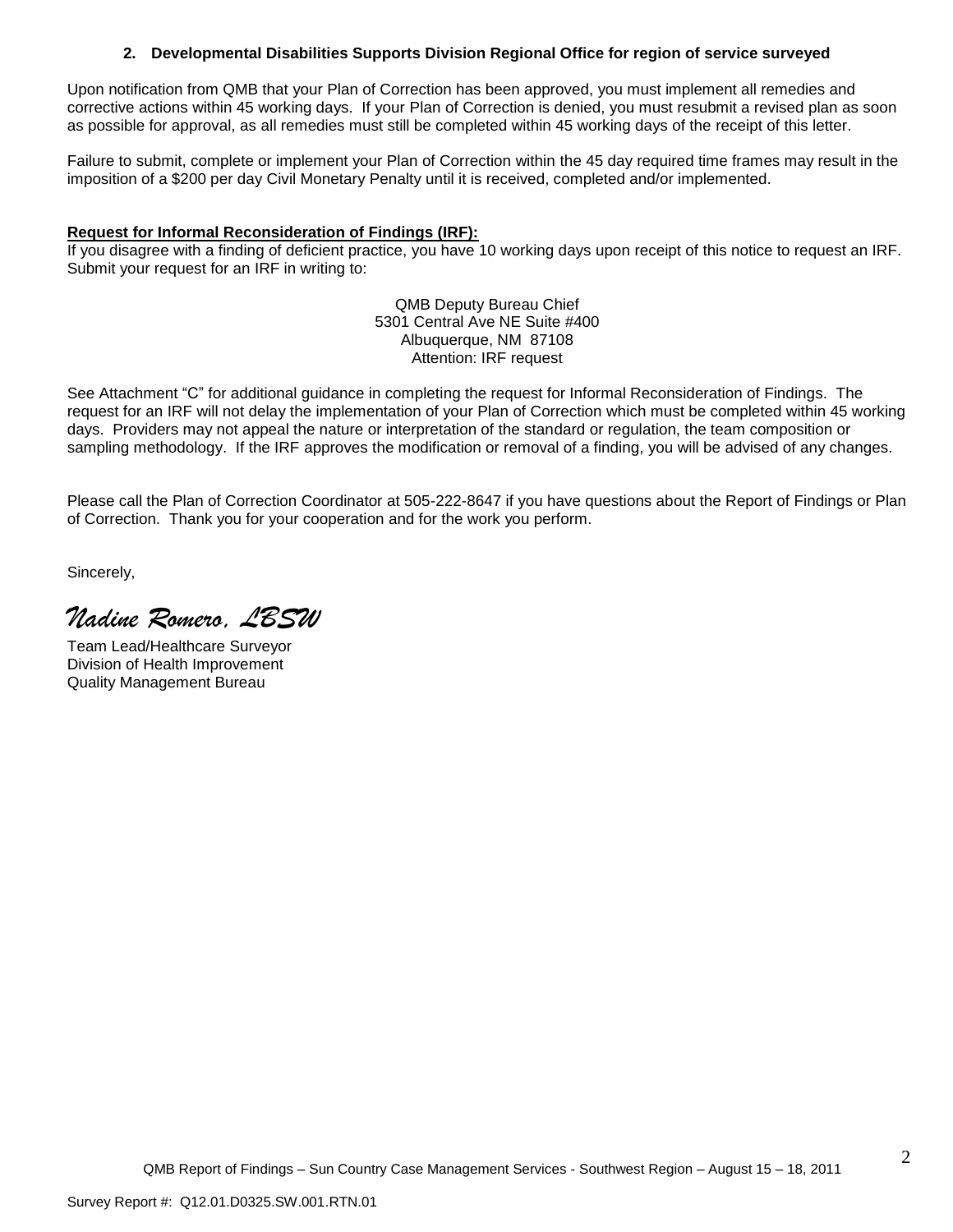|  | <b>Survey Process Employed:</b> |  |  |
|--|---------------------------------|--|--|
|--|---------------------------------|--|--|

| <b>Entrance Conference Date</b> |  |
|---------------------------------|--|
|---------------------------------|--|

#### Exit Conference Date: August 17, 2011

 $\mathbf{8}/15/2011$ 

#### Present: **Sun Country Case Management Services**

Irene Evans, Executive Director Rebecca Walker, Case Manager

#### **DOH/DHI/QMB**

Nadine Romero, LBSW, Team Lead/Healthcare Surveyor Stephanie Martinez de Berenger, MPA, Healthcare Surveyor

#### Present: **Sun Country Case Management Services**

Irene Evans, Executive Director Sofia Hughes, Case Manager Araceli Ramirez, Case Manager Carri Lyon, Case Manager Rebecca Walker, Case Manager Judy F. Brandon, Case Manager Jamey Gallegos, Case Manager Sonya Hicks, Case Manager Natasha Rakoff-Ruiz, Case Manager Jan Duran, Case Manager

#### **DOH/DHI/QMB**

Nadine Romero, LBSW, Team Lead/Healthcare Surveyor Stephanie Martinez de Berenger, MPA, Healthcare Surveyor

#### **DDSD – Southwest Regional Office**

Cheryl Dunfee, Case Management Coordinator

| <b>Administrative Locations Visited</b> | Number: |                                                                                                                                                                                                   |
|-----------------------------------------|---------|---------------------------------------------------------------------------------------------------------------------------------------------------------------------------------------------------|
| <b>Total Sample Size</b>                | Number: | 20<br>20 - Non- <i>Jackson</i> Class Members<br>0 - Jackson Class Members (No class members were<br>included in the sample as the agency was preparing for<br>the 2011 Community Practice Review) |
| Persons Served Records Reviewed         | Number: | 20                                                                                                                                                                                                |
| Case Managers Interviewed               | Number: | 11                                                                                                                                                                                                |
| Case Mgt Personnel Records Reviewed     | Number: | 14                                                                                                                                                                                                |
| <b>Administrative Files Reviewed</b>    |         |                                                                                                                                                                                                   |

- Billing Records
- Medical Records
- Incident Management Records
- Personnel Files
- Training Records
- Agency Policy and Procedures
- Caregiver Criminal History Screening Records
- Employee Abuse Registry
- Quality Assurance / Improvement Plan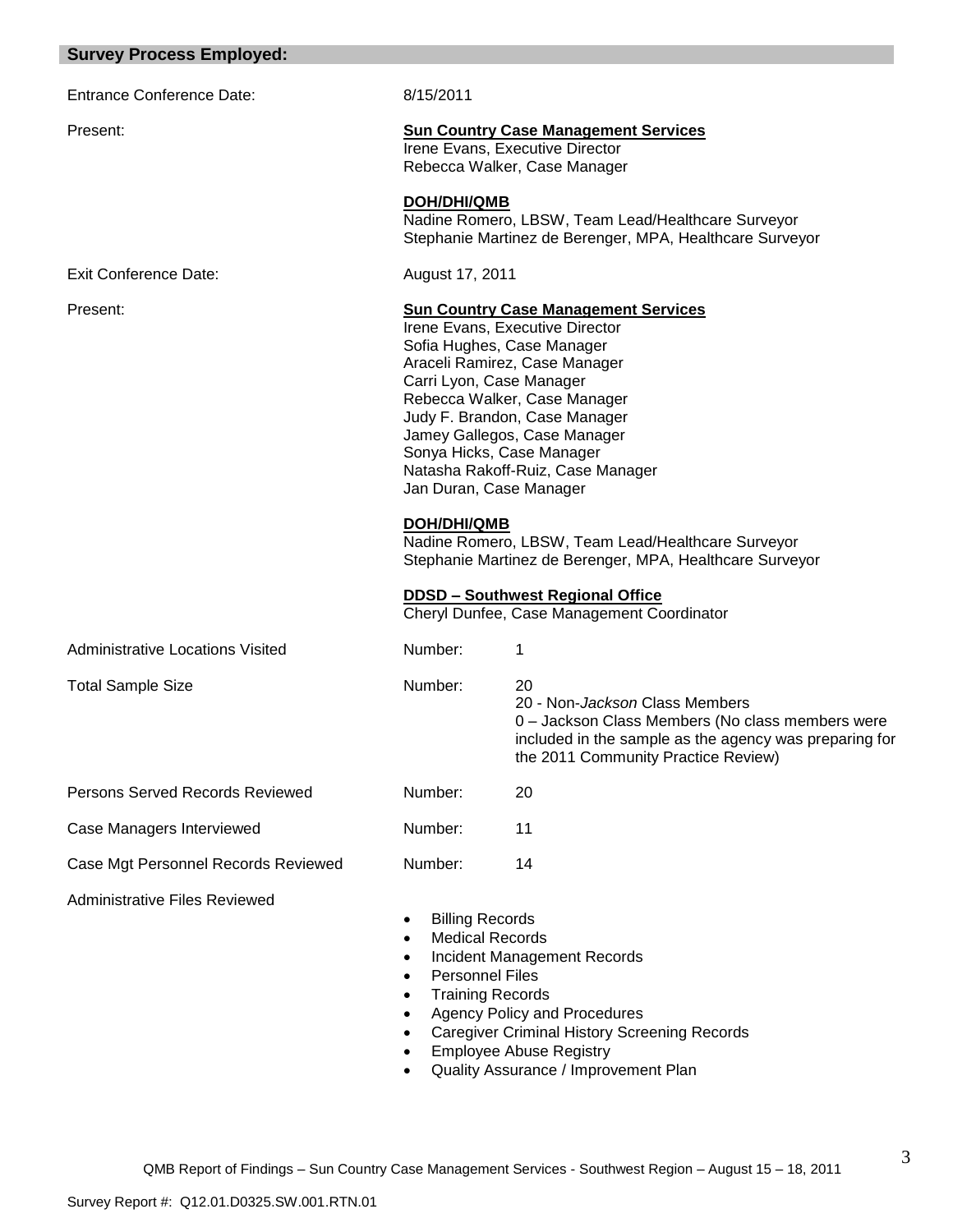- 
- CC: Distribution List: DOH Division of Health Improvement
	- DOH Developmental Disabilities Supports Division
	- DOH Office of Internal Audit
	- HSD Medical Assistance Division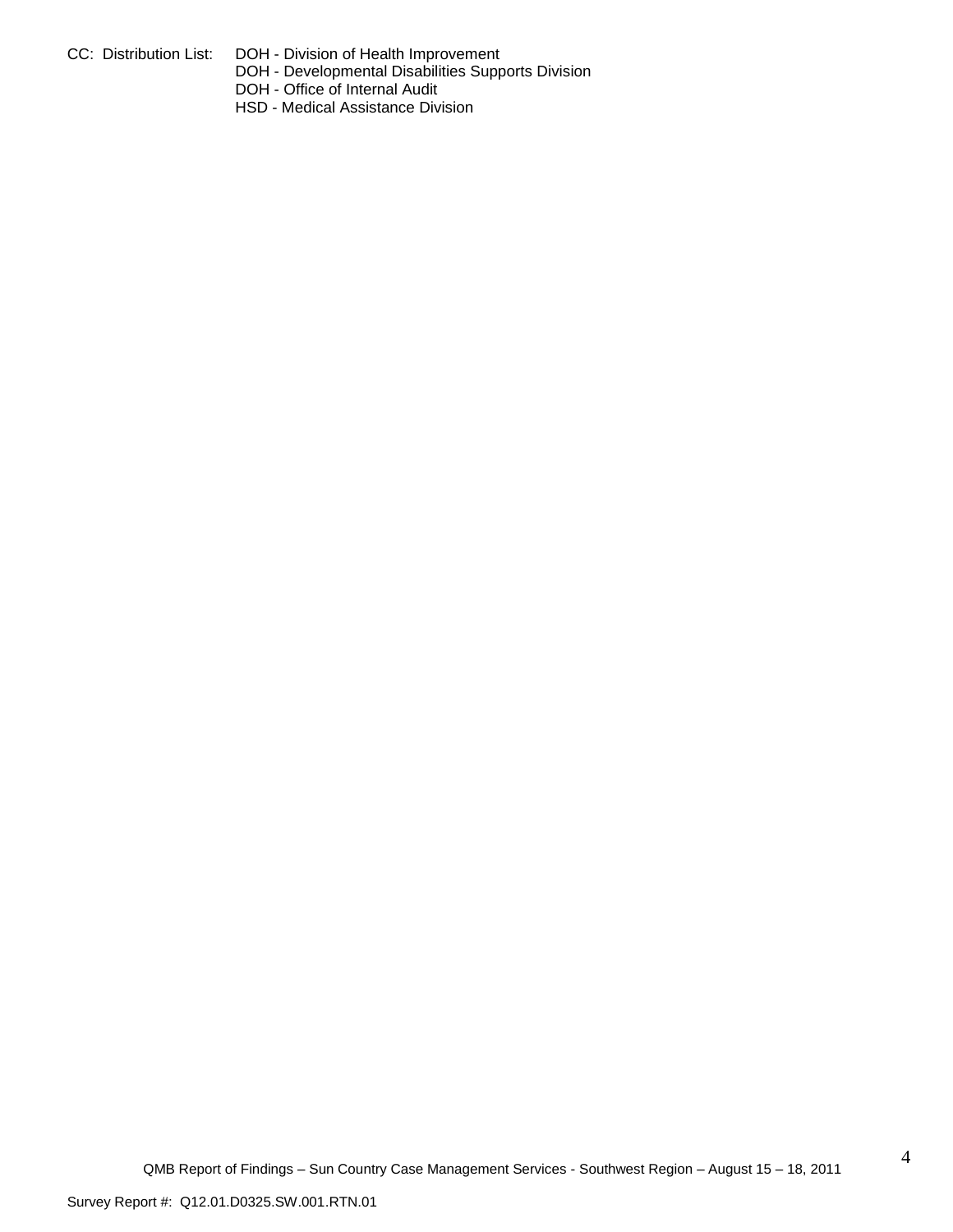#### **Attachment A**

# **Provider Instructions for Completing the QMB Plan of Correction (POC) Process**

## *Introduction:*

After a QMB Compliance Review, your QMB Report of Findings will be sent to you via US mail.

Each provider must develop and implement a Plan of Correction (POC) that identifies specific quality assurance and quality improvement activities the agency will implement to correct deficiencies and prevent continued non compliance.

Agencies must submit their Plan of Correction within 10 business days from the date you receive the QMB Report of Findings. (Providers who do not submit a POC within 10 days will be referred to the Internal Review Committee [IRC] for sanctions).

If you have questions about the Plan of Correction process, call the QMB Plan of Correction Coordinator at 505-222-8647 or email at George.Perrault@state.nm.us. Requests for technical assistance must be requested through your DDSD Regional Office.

If you wish to dispute a finding on the official Report of Findings, you must file an Informal Reconsideration of Findings (IRF) request within ten (10) days of receiving your report. The POC process cannot resolve disputes regarding findings. Please note that you must still submit a POC for findings that are in question (see Attachment "C").

## *Instructions for Completing Agency POC:*

## *Required Content*

Your Plan of Correction should provide a step-by-step description of the methods to correct each deficient practice to prevent recurrence and information that ensures the regulation cited is in compliance. The remedies noted in your POC are expected to be added to your Agency's required, annual Quality Assurance Plan. (see page 3, DDW standards, effective; April 1, 2007, Chapter 1, Section I Continuous Quality Management System)

If a deficiency has already been corrected, the plan should state how it was corrected, the completion date (date the correction was accomplished), and how possible recurrence of the deficiency will be prevented.

The Plan of Correction you submit needs to address *each deficiency* in the two right hand columns with:

- 1. How the corrective action will be accomplished for all cited deficiencies in the report of findings;
- 2. How your Agency will identify all other individuals having the potential to be affected by the same deficient practice;
- 3. What measures will be put into place or what systemic changes will be made to ensure that the deficient practice will not reoccur and corrective action is sustained;
- 4. How your Agency plans to monitor corrective actions utilizing its continuous Quality Assurance/Quality Improvement Plan to assure solutions in the plan of correction are achieved and sustained, including (if appropriate):
	- Details about how and when Consumer and Personnel files are audited by Agency personnel to ensure they contain required documents;
	- Your processes for ensuring that all staff are trained in Core Competencies, Incident Reporting, and Individual-Specific service requirements, etc;
	- How accuracy in Billing documentation is assured;
	- How health, safety is assured;
	- For Case Management Providers, how ISPs are reviewed to verify they meet requirements, how the timeliness of LOC packet submissions and consumer visits are tracked;
	- Your process for gathering, analyzing and responding to Quality data, and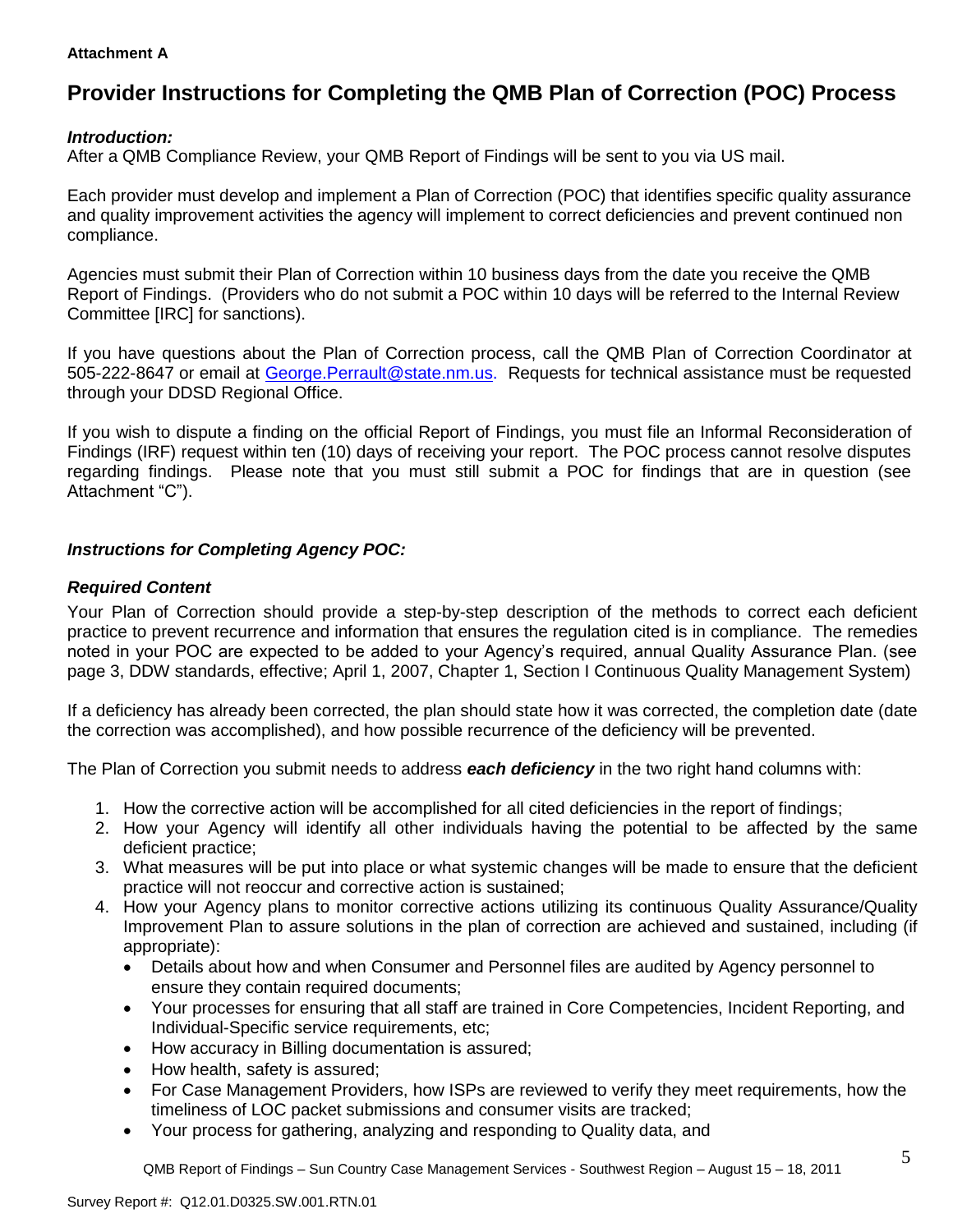- Details about Quality Targets in various areas, current status, Root Cause Analyses about why Targets were not met, and remedies implemented.
- 5. The individual's title responsible for the Plan of Correction and completion date.

*Note:* **Instruction or in-service of staff alone may not be a sufficient plan of correction.** This is a good first step toward correction, but additional steps should be taken to ensure the deficiency is corrected and will not recur.

## *Completion Dates*

The plan of correction must include a **completion date** (entered in the far right-hand column). Be sure the date is **realistic** in the amount of time your Agency will need to correct the deficiency; not to exceed 45 days. Direct care issues should be corrected immediately and monitored appropriately. Some deficiencies may require a staged plan to accomplish total correction. Deficiencies requiring replacement of equipment, etc., may require more time to accomplish correction but should show reasonable time frames.

## *Plan of Correction Submission Requirements*

- 1. Your Plan of Correction must be completed on the official QMB Survey Report of Findings/Plan of Correction Form and received by QMB within ten (10) business days from the date you received the report of findings.
- 2. If you have questions about the POC process, call the POC Coordinator, George Perrault at 505-222-8647 for assistance.
- 3. For Technical Assistance (TA) in developing or implementing your POC, contact your local DDSD Regional Office.
- 4. Submit your POC to George Perrault, POC Coordinator in any of the following ways:
	- a. Electronically at [George.Perrault@state.nm.us](mailto:George.Perrault@state.nm.us)
	- b. Faxed to 505-222-8661, or
	- c. Mailed to QMB, 5301 Central Avenue SW, Suite 400, Albuquerque, NM 87108
- 5. Do not send supporting documentation to QMB until after your POC has been approved by QMB.
- 6. QMB will notify you when your POC has been "approve" or "denied."
	- a. Whether your POC is "approved," or "denied," you will have a maximum of 45 business days from the date of receipt of your Report of Findings to correct all survey deficiencies.
	- b. If your POC is "Denied" it must be revised and resubmitted as soon as possible, as the 45 working day limit is in effect.
	- c. If your POC is "Denied" a second time your agency may be referred to the Internal Review Committee.
	- d. You will receive written confirmation that your POC has been approved by QMB and a final deadline for completion of your POC.
- 7. Failure to submit your POC within 10 days without prior approval of an extension by QMB will result in a referral to the Internal Review Committee and the possible implementation of monetary penalties and/or sanctions.
- 8. Revisions, Modifications or Extensions to your Plan of Correction (post QMB approval) must be made in writing and submitted to the Plan of Correction Coordinator at QMB, prior to the due date and are approved on a case-by-case basis. No changes may be made to your POC or the timeframes for implementation without written approval of the POC Coordinator.

## *POC Document Submission Requirements*

Once your POC has been approved by the QMB Plan of Correction Coordinator you must submit copies of documents as evidence that all deficiencies have been corrected, as follows.

1. Your internal documents are due within a *maximum* of 45 business days of receipt of your Report of Findings.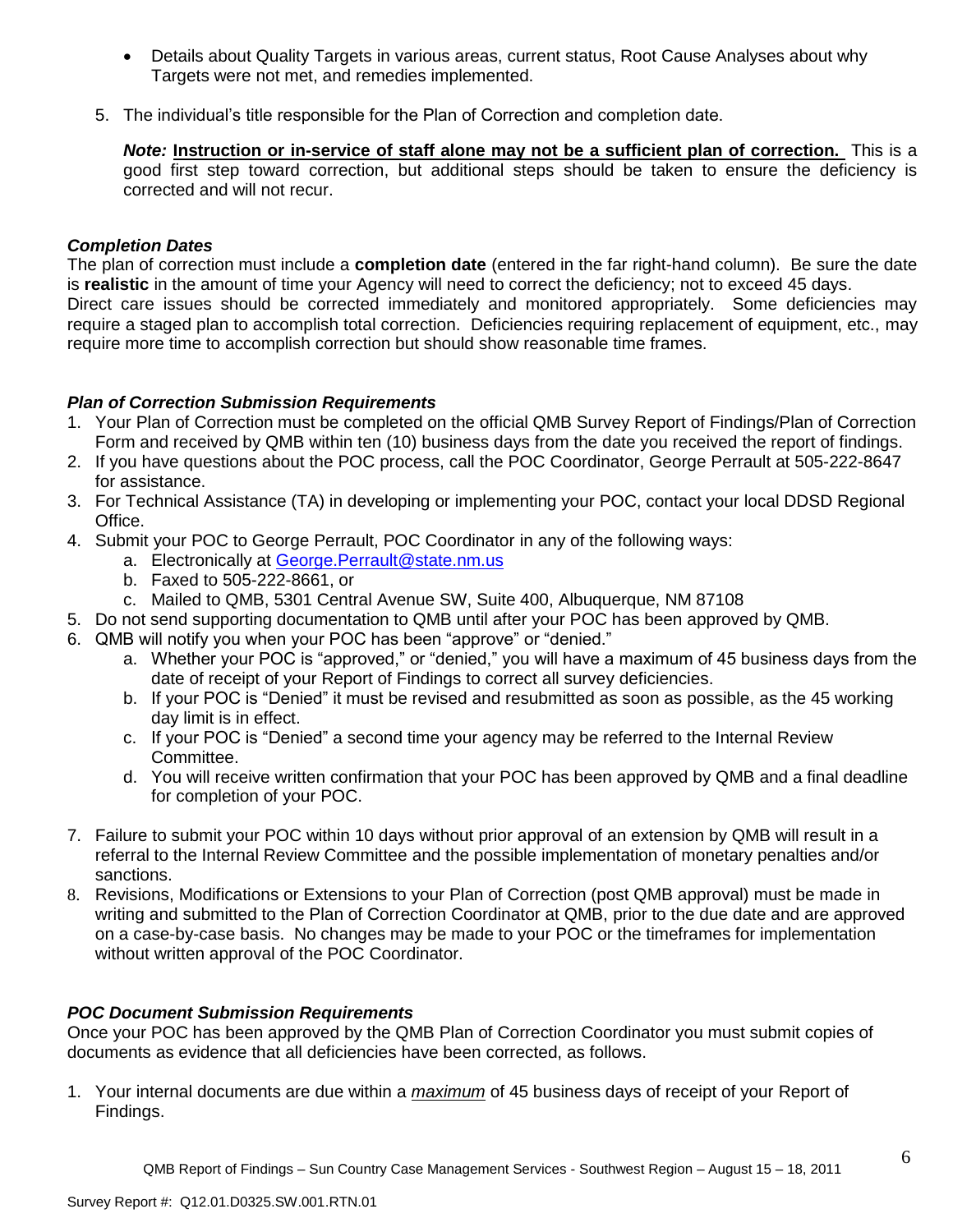- 2. You may submit your documents by postal mail, fax, or electronically on disc or scanned and attached to emails.
- 3. All submitted documents *must be annotated*: please be sure the tag numbers and Identification numbers are indicated on each document submitted. Documents which are not annotated with the Tag number and Identification number may not be accepted.
- 4. Do not submit original documents; hard copies or scanned and electronically submitted copies are fine. Originals must be maintained in the agency file(s) per DDSD Standards.
- 5. In lieu of some documents, you may submit copies of file or home audit forms that clearly indicate cited deficiencies have been corrected, other attestations of correction must be approved by the Plan of Correction Coordinator prior to their submission.
- 6. For billing deficiencies, you must submit:
	- a. Evidence of an internal audit of billing documentation for a sample of individuals and timeframes;
	- b. Copies of "void and adjust" forms submitted to correct all over-billed or unjustified units billed identified during your internal audit.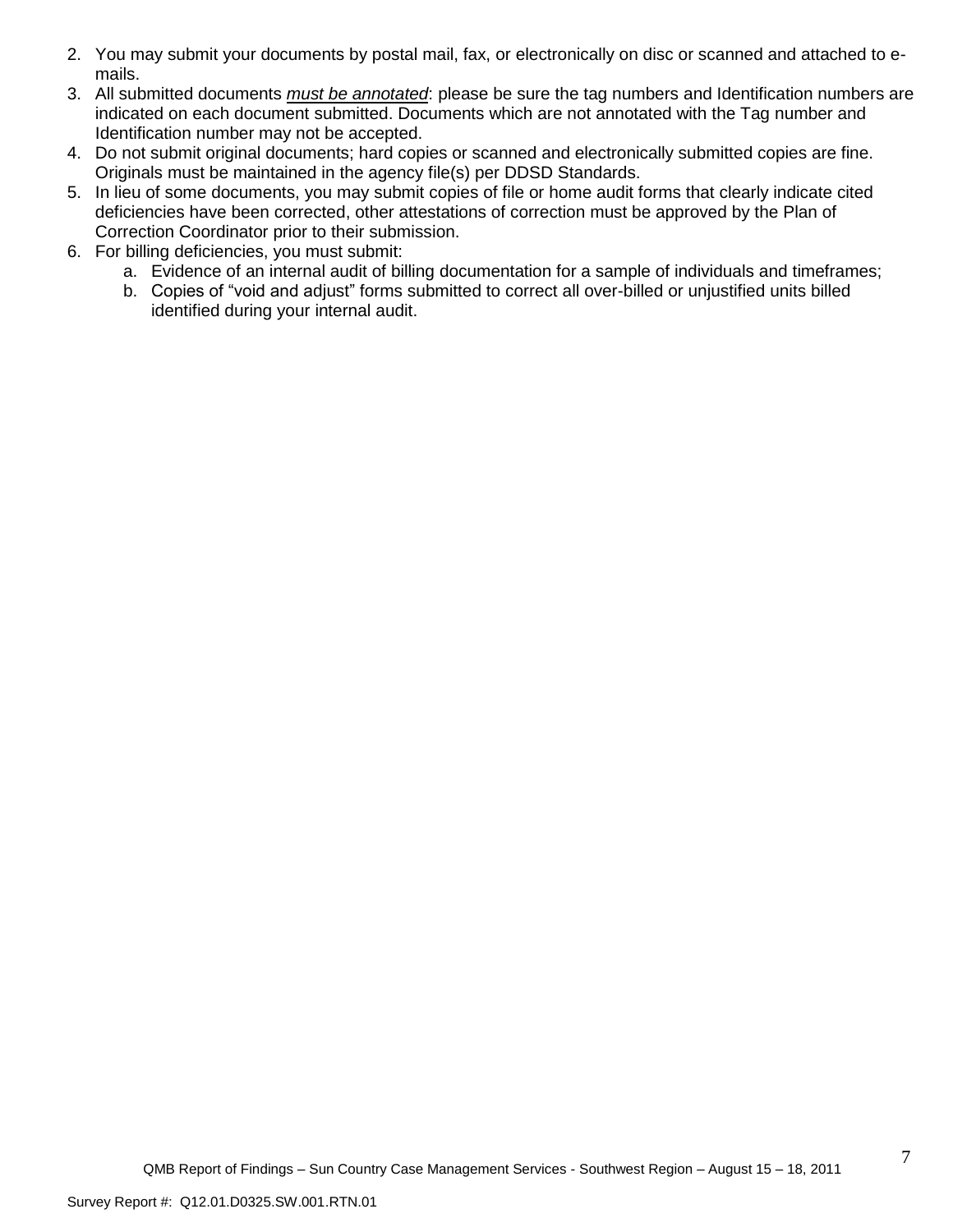# **QMB Scope and Severity Matrix**

Each deficiency in your Report of Findings is scored on a Scope and Severity Scale. The culmination of each deficiency's Scope and Severity is used to determine degree of compliance to standards and regulations and level of QMB Compliance Determination.

|                 |                      |                                                             |                                  | <b>SCOPE</b>                    |                                             |
|-----------------|----------------------|-------------------------------------------------------------|----------------------------------|---------------------------------|---------------------------------------------|
|                 |                      |                                                             | <b>Isolated</b><br>$01\% - 15\%$ | <b>Pattern</b><br>$16\% - 79\%$ | <b>Widespread</b><br>$80\% - 100\%$         |
|                 | High Impact          | Immediate Jeopardy to<br>individual health and or<br>safety | J.                               | K.                              | L.                                          |
|                 |                      | <b>Actual harm</b>                                          | G.                               | н.                              | L                                           |
| <b>SEVERITY</b> | Medium<br>Impact     | No Actual Harm<br>Potential for more than                   | D.                               | Е.                              | $F.$ (3 or<br>more)                         |
|                 |                      | minimal harm                                                | $D.$ (2 or<br>less)              |                                 | $F.$ (no<br>conditions of<br>participation) |
|                 | <b>Impact</b><br>Low | No Actual Harm<br>Minimal potential for<br>harm.            | Α.                               | <b>B.</b>                       | C.                                          |

## **Scope and Severity Definitions:**

#### • Isolated:

A deficiency that is limited to 1% to 15% of the sample, usually impacting few individuals in the sample.

## • Pattern:

A deficiency that impacts a number or group of individuals from 16% to 79% of the sample is defined as a pattern finding. Pattern findings suggest the need for system wide corrective actions.

Widespread:

A deficiency that impacts most or all (80% to 100%) of the individuals in the sample is defined as widespread or pervasive. Widespread findings suggest the need for system wide corrective actions as well as the need to implement a Continuous Quality Improvement process to improve or build infrastructure. Widespread findings could be referred to the Internal Review Committee for review and possible actions or sanctions.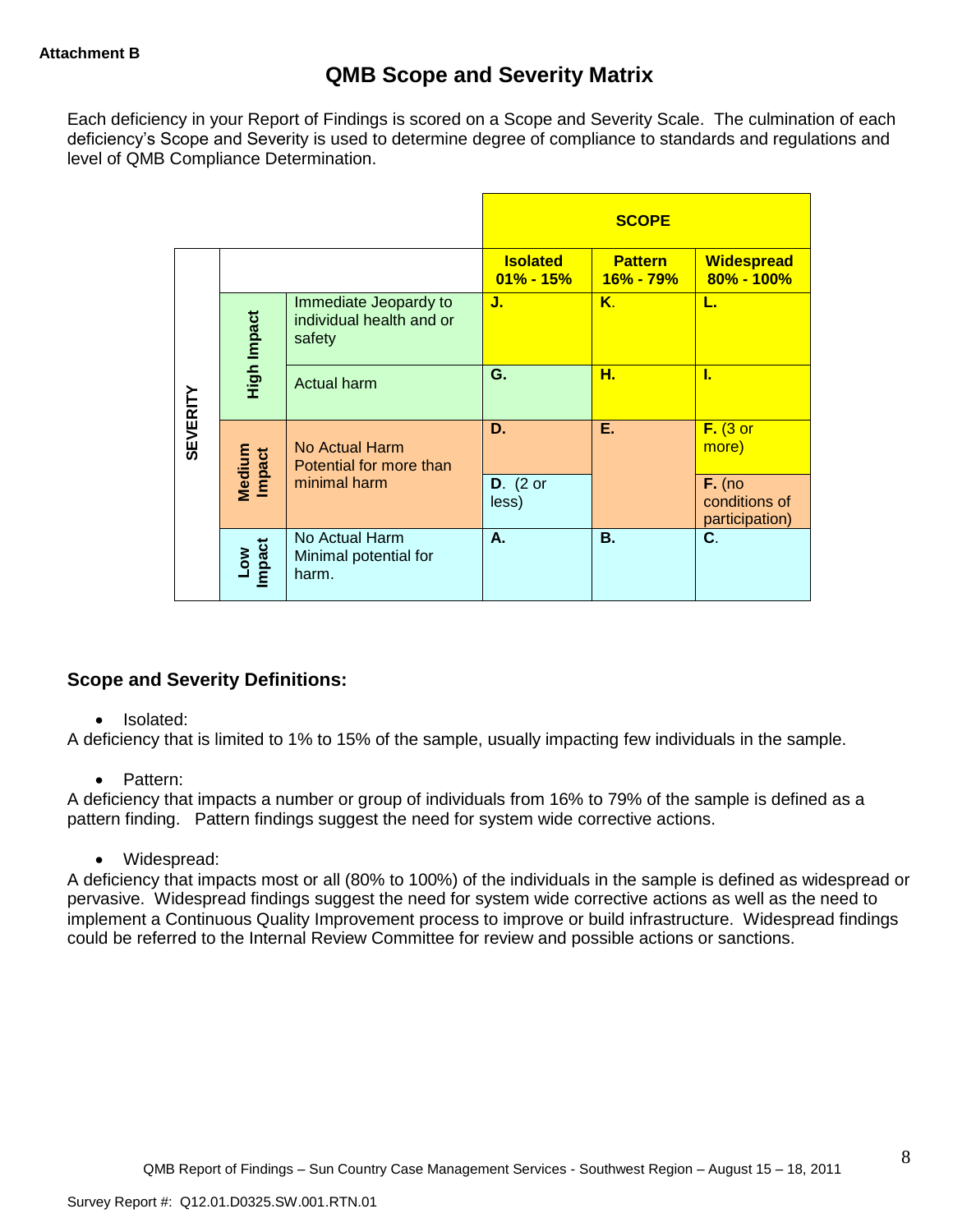# **QMB Determinations of Compliance**

"Substantial Compliance with Conditions of Participation"

The QMB determination of "Substantial Compliance with Conditions of Participation" indicates that a provider is in substantial compliance with all 'Conditions of Participation' and other standards and regulations. The agency has obtained a level of compliance such that there is a minimal potential for harm to individuals' health and safety. To qualify for a determination of Substantial Compliance with Conditions of Participation, the provider must be in compliance with all Conditions of Participation.

"Non-Compliance with Conditions of Participation"

The QMB determination of "Non-Compliance with Conditions of Participation" indicates that a provider is out of compliance with one (1) or more 'Conditions of Participation.' This non-compliance, if not corrected, is likely to result in a serious negative outcome or the potential for more than minimal harm to individuals' health and safety.

Providers receiving a repeat determination of 'Non-Compliance' may be referred by QMB to the Internal Review Committee (IRC) for consideration of remedies and possible actions.

"Sub-Standard Compliance with Conditions of Participation":

The QMB determination of "Sub-Standard Compliance with Conditions of Participation" indicates a provider is significantly out of compliance with Conditions of Participation and/or has:

- Multiple findings of widespread non-compliance with any standard or regulation with a significant potential for more than minimal harm.
- Any finding of actual harm or Immediate Jeopardy.

Providers receiving a repeat determination of 'Substandard Compliance' will be referred by QMB to the Internal Review Committee (IRC) for consideration of remedies and possible actions.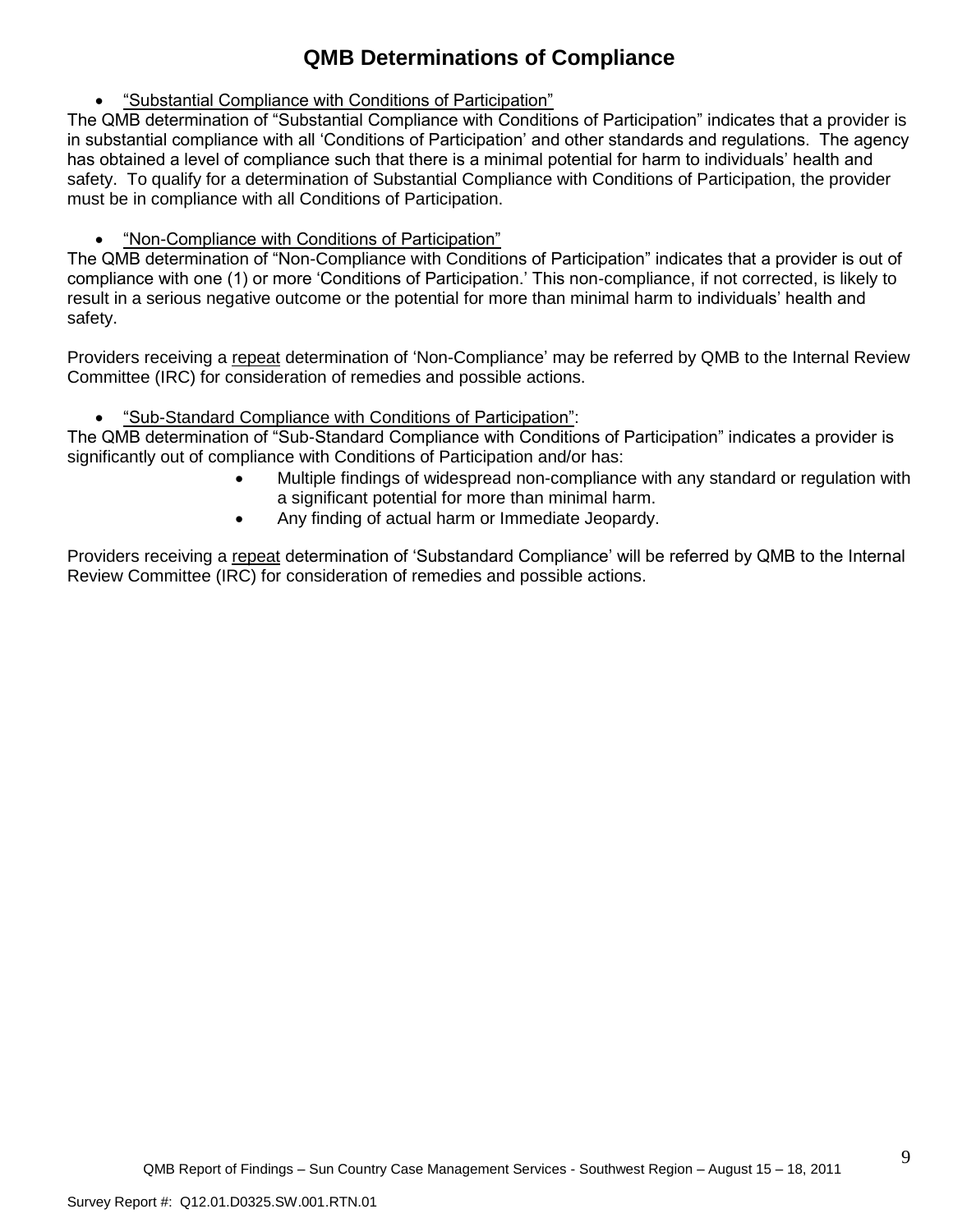## **Guidelines for the Provider Informal Reconsideration of Finding (IRF) Process**

## **Introduction:**

Throughout the QMB Survey process, surveyors are openly communicating with providers. Open communication means that surveyors have clarified issues and/or requested missing information before completing the review. Regardless, there may still be instances where the provider disagrees with a specific finding. Providers may use the following process to informally dispute a finding.

#### **Instructions:**

- 1. The Informal Reconsideration of the Finding (IRF) request must be in writing to the QMB Deputy Bureau Chief **within 10 working days** of receipt of the final report.
- 2. The written request for an IRF must be completed on the QMB Request for Informal Reconsideration of Finding Form available on the QMB website:<http://dhi.health.state.nm.us/qmb>
- 3. The written request for an IRF must specify in detail the request for reconsideration and why the finding is inaccurate.
- 4. The IRF request must include all supporting documentation or evidence.

## **The following limitations apply to the IRF process:**

- The request for an IRF and all supporting evidence must be received within 10 days.
- Findings based on evidence requested during the survey and not provided may not be subject to reconsideration.
- The supporting documentation must be new evidence not previously reviewed or requested by the survey team.
- Providers must continue to complete their Plan of Correction during the IRF process
- Providers may not request an IRF to challenge the sampling methodology.
- Providers may not request an IRF based on disagreement with the nature of the standard or regulation.
- Providers may not request an IRF to challenge the team composition.
- Providers may not request an IRF to challenge the QMB compliance determination or the length of their DDSD provider contract.

A Provider forfeits the right to an IRF if the request is not made within 10 working days of receiving the report and/or does not include all supporting documentation or evidence to show compliance with the standards and regulations.

QMB has 30 working days to complete the review and notify the provider of the decision. The request will be reviewed by the IRF committee. The Provider will be notified in writing of the ruling; no face to face meeting will be conducted.

When a Provider requests that a finding be reconsidered, it does not stop or delay the Plan of Correction process. **Providers must continue to complete the Plan of Correction, including the finding in dispute regardless of the IRF status.** If a finding is removed or modified, it will be noted and removed or modified from the Report of Findings. It should be noted that in some cases a Plan of Correction may be completed prior to the IRF process being completed. The provider will be notified in writing on the decisions of the IRF committee.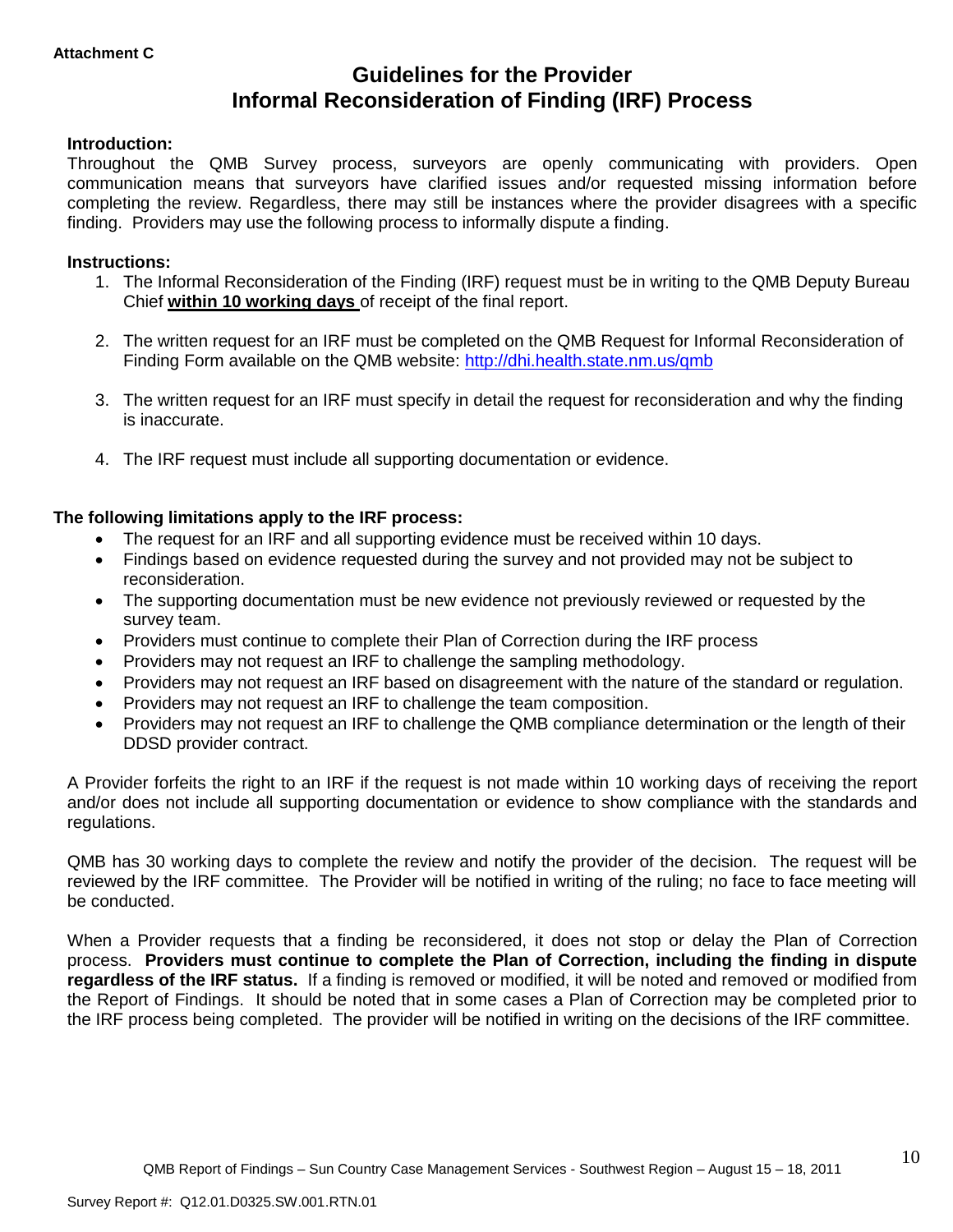| Agency:          | <b>Sun Country Case Management Services - Southwest Region</b> |
|------------------|----------------------------------------------------------------|
| Program:         | Developmental Disabilities Waiver                              |
| Service:         | Case Management                                                |
| Monitoring Type: | <b>Routine Survey</b>                                          |
| Date of Survey:  | August 15 – 18, 2011                                           |

| <b>Standard of Care</b>                                 | <b>Deficiency</b>                                          | <b>Agency Plan of Correction and</b>              | Date<br><b>Due</b> |
|---------------------------------------------------------|------------------------------------------------------------|---------------------------------------------------|--------------------|
|                                                         |                                                            | <b>Responsible Party</b>                          |                    |
| Tag #1A08 Agency Case File                              | <b>Scope and Severity Rating: C</b>                        |                                                   |                    |
| Developmental Disabilities (DD) Waiver Service          | Based on record review, the Agency failed to               |                                                   |                    |
| Standards effective 4/1/2007                            | maintain at the administrative office a confidential       |                                                   |                    |
| <b>CHAPTER 1 II. PROVIDER AGENCY</b>                    | case file for 18 of 20 individuals.                        |                                                   |                    |
| <b>REQUIREMENTS:</b> The objective of these standards   |                                                            |                                                   |                    |
| is to establish Provider Agency policy, procedure       | Review of the Agency individual case files found the       |                                                   |                    |
| and reporting requirements for DD Medicaid Waiver       | following items were not found, incomplete, and/or         |                                                   |                    |
| program. These requirements apply to all such           | not current:                                               |                                                   |                    |
| Provider Agency staff, whether directly employed or     |                                                            |                                                   |                    |
| subcontracting with the Provider Agency. Additional     | • Current Emergency & Personal Identification              |                                                   |                    |
| Provider Agency requirements and personnel              | <b>Information</b>                                         |                                                   |                    |
| qualifications may be applicable for specific service   | <sup>o</sup> Did not contain Pharmacy Information (#4)     |                                                   |                    |
| standards.                                              | ° Did not contain Health Plan Information (#3, 4           |                                                   |                    |
| D. Provider Agency Case File for the Individual:        | 88)                                                        |                                                   |                    |
| All Provider Agencies shall maintain at the             |                                                            |                                                   |                    |
| administrative office a confidential case file for each | • ISP Assessment Checklist (#6)                            |                                                   |                    |
| individual. Case records belong to the individual       |                                                            |                                                   |                    |
| receiving services and copies shall be provided to      | $\bullet$ Addendum A (#19)                                 | Provider:                                         |                    |
| the receiving agency whenever an individual             |                                                            | In addition to stating the Plan of Correction for |                    |
| changes providers. The record must also be made         | • ISP Teaching & Support Strategies (TASS)                 | these findings above, also please provide your    |                    |
| available for review when requested by DOH, HSD         | Individual #1 - TASS not found for:<br>$\circ$             | evidence of on-going Quality Assurance /          |                    |
| or federal government representatives for oversight     | <sup>o</sup> Outcome Statement # 2 - "Will complete 4      | Quality Improvement specific to this tag below    |                    |
| purposes. The individual's case file shall include      | different crafts."                                         | this line.                                        |                    |
| the following requirements:                             | $\triangleright$ "Research a craft"                        |                                                   |                    |
| (1) Emergency contact information, including the        | "Gather materials"<br>➤                                    |                                                   |                    |
| individual's address, telephone number, names           | $\triangleright$ "Will complete craft"                     |                                                   |                    |
| and telephone numbers of relatives, or guardian         |                                                            |                                                   |                    |
| or conservator, physician's name(s) and                 | Outcome Statement # 3 - "Will create scrape<br>$\circ$     |                                                   |                    |
| telephone number(s), pharmacy name, address             | book of family memories"                                   |                                                   |                    |
| and telephone number, and health plan if                | $\triangleright$ "Will review family pictures"             |                                                   |                    |
| appropriate;                                            | $\triangleright$ "Will create pages using family pictures" |                                                   |                    |
| (2) The individual's complete and current ISP, with     |                                                            |                                                   |                    |
| all supplemental plans specific to the individual,      |                                                            |                                                   |                    |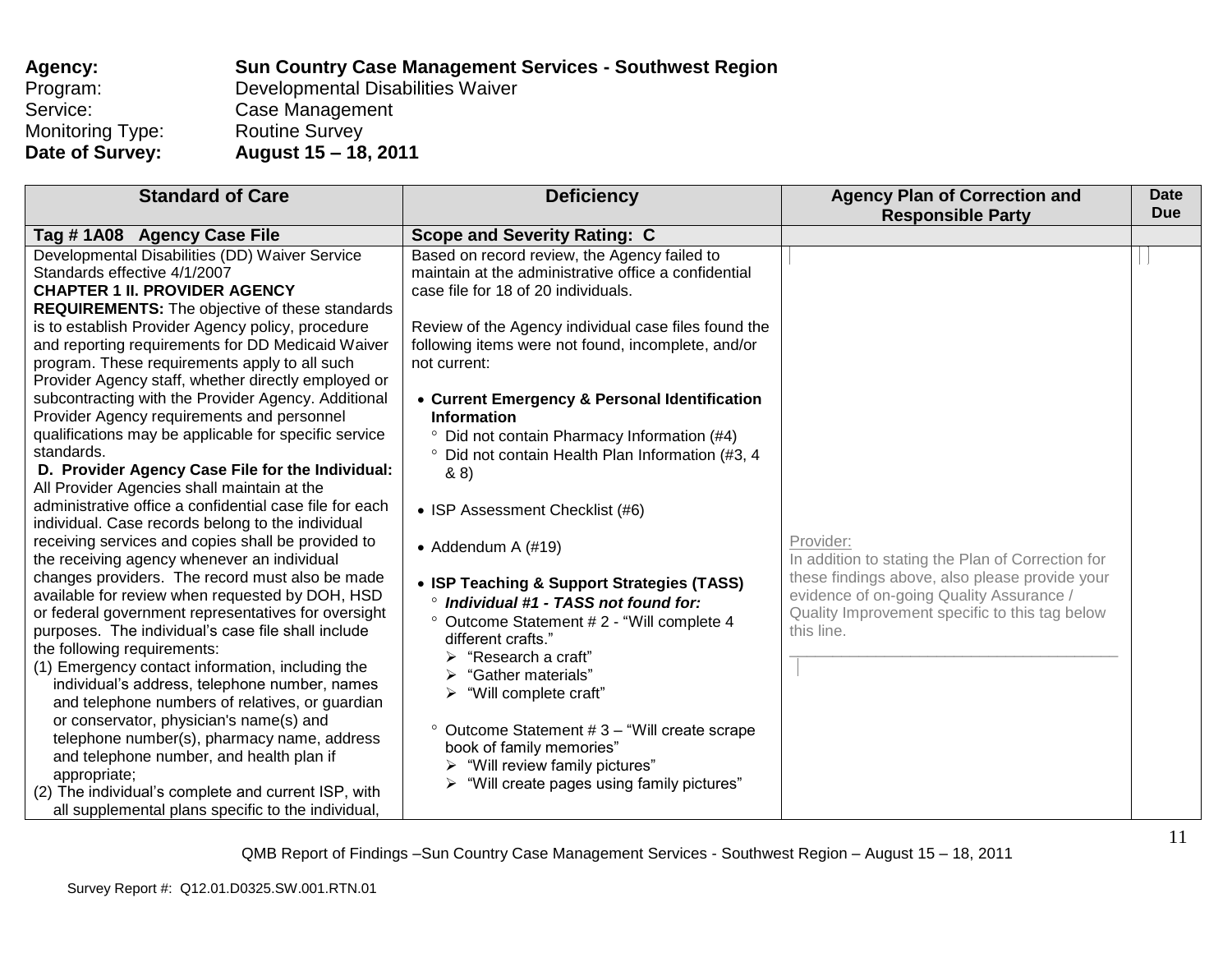| and the most current completed Health<br>Assessment Tool (HAT);<br>(3) Progress notes and other service delivery<br>documentation;<br>(4) Crisis Prevention/Intervention Plans, if there are<br>any for the individual;<br>(5) A medical history, which shall include at least<br>demographic data, current and past medical<br>diagnoses including the cause (if known) of the<br>developmental disability, psychiatric diagnoses,<br>allergies (food, environmental, medications),<br>immunizations, and most recent physical exam;<br>(6) When applicable, transition plans completed for<br>individuals at the time of discharge from Fort<br>Stanton Hospital or Los Lunas Hospital and<br>Training School; and<br>(7) Case records belong to the individual receiving<br>services and copies shall be provided to the<br>individual upon request.<br>(8) The receiving Provider Agency shall be provided<br>at a minimum the following records whenever an<br>individual changes provider agencies:<br>(a) Complete file for the past 12 months;<br>(b) ISP and quarterly reports from the current<br>and prior ISP year;<br>(c) Intake information from original admission to<br>services; and<br>(d) When applicable, the Individual Transition<br>Plan at the time of discharge from Los Lunas<br>Hospital and Training School or Ft. Stanton<br>Hospital. | <sup>o</sup> Individual #2 - TASS not found for:<br><sup>o</sup> Outcome Statement # 2 - "Will use fax machine<br>to send fax to work without assistance"<br>$\triangleright$ "Will use fax machine to send fax"<br><sup>o</sup> Individual #3 - TASS not found for:<br>Outcome Statement #1 - "Will decorate my<br>room with 3 collages I complete with photos"<br>$\triangleright$ "Take pictures with staff assistance"<br>$\triangleright$ "Develop pictures with staff assistance"<br>$\triangleright$ "Purchase materials to hang pictures with<br>staff assistance"<br>Outcome Statement #2 - "Hand out my<br>created greeting card/invitations<br>> "Choose and purchase items"<br>$\triangleright$ "Create with staff assistance"<br>$\triangleright$ "Hand out with staff assistance"<br>$\triangleright$ "OT, SLP, PT, will develop, maintain and<br>train staff on support plans<br><sup>o</sup> Outcome Statement # 3 - "Will host gathering<br>throughout the year"<br>> "Send and deliver invitations"<br>> "Choose menu"<br>"Choose activity"<br>➤<br>$\triangleright$ "OT, SLP, will develop, maintain and train<br>staff on support plans"<br><sup>o</sup> Individual #6 - TASS not found for:<br>° Outcome Statement #1 - "Will own my home"<br>$\triangleright$ "Will research different programs for home<br>buyers<br>$\triangleright$ "Will participate in a home buying program<br>of her choice"<br>$\triangleright$ "Will look at and select a home within her<br>price range to purchase"<br>> "Will save \$100.00 (Deposit to her trust)"<br>$\triangleright$ "Will complete a loan process at a lender of<br>her choice"<br><sup>o</sup> Outcome Statement #3 - "I will visit my family |  |
|---------------------------------------------------------------------------------------------------------------------------------------------------------------------------------------------------------------------------------------------------------------------------------------------------------------------------------------------------------------------------------------------------------------------------------------------------------------------------------------------------------------------------------------------------------------------------------------------------------------------------------------------------------------------------------------------------------------------------------------------------------------------------------------------------------------------------------------------------------------------------------------------------------------------------------------------------------------------------------------------------------------------------------------------------------------------------------------------------------------------------------------------------------------------------------------------------------------------------------------------------------------------------------------------------------------------------------------------------------------------|----------------------------------------------------------------------------------------------------------------------------------------------------------------------------------------------------------------------------------------------------------------------------------------------------------------------------------------------------------------------------------------------------------------------------------------------------------------------------------------------------------------------------------------------------------------------------------------------------------------------------------------------------------------------------------------------------------------------------------------------------------------------------------------------------------------------------------------------------------------------------------------------------------------------------------------------------------------------------------------------------------------------------------------------------------------------------------------------------------------------------------------------------------------------------------------------------------------------------------------------------------------------------------------------------------------------------------------------------------------------------------------------------------------------------------------------------------------------------------------------------------------------------------------------------------------------------------------------------------------------------------------------------------------------------------------------------------------------|--|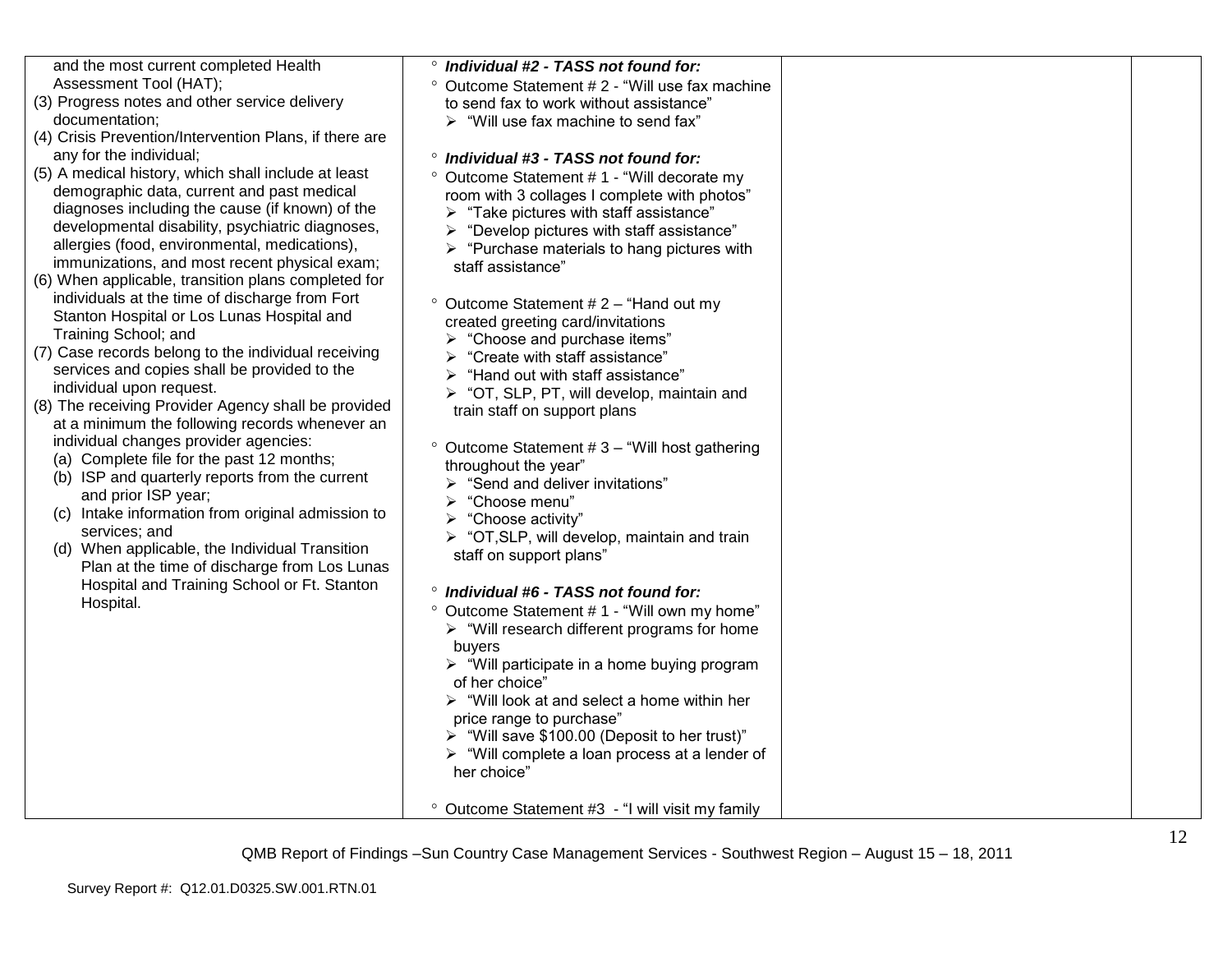| in California"<br>$\triangleright$ "Will research options for trip to California"<br>$\triangleright$ "Will create detailed schedule for trip"<br>$\triangleright$ "Will take a trip to California and follow<br>schedule created"                                       |  |
|--------------------------------------------------------------------------------------------------------------------------------------------------------------------------------------------------------------------------------------------------------------------------|--|
| ° Outcome Statement #4 - "I will put cream on<br>my hands"<br>> "Will apply cream on hands daily"                                                                                                                                                                        |  |
| <sup>o</sup> Individual #7 - TASS not found for:<br>° Outcome Statement # 1 - "Will prepare<br>smoothies to be served at monthly gatherings"<br>$\triangleright$ ""will select type of smoothie and prepare"                                                             |  |
| ° Outcome Statement # 2 - "Will bowl 3 games in<br>a row"<br>$\triangleright$ "Will bowl 3 games in a row"                                                                                                                                                               |  |
| <sup>o</sup> Individual #9 - TASS not found for:<br><sup>o</sup> Outcome Statement #1 - "Will learn 10 tasks<br>towards diabetes management"<br>$\triangleright$ "Will have support to learn his diabetes"<br>regimen, take medications with prompts, chart<br>initials" |  |
| ° Outcome Statement #2 - "Will complete the<br>transition program by 2013"<br>$\triangleright$ "Will have the support to prepare, attend<br>and complete the high school transition<br>program"                                                                          |  |
| ° Outcome Statement #3 - "Will have support to<br>learn bowling At least 3 times by the end of<br>summer 2011"<br>$\triangleright$ "Will have support to learn bowling skills,<br>keep score and utilize bowling skills 1 time<br>during summer"                         |  |
| <sup>o</sup> Individual #11 - TASS not found for:<br>° Outcome Statement # 1 - "Will pour herself a<br>glass of milk without spilling"                                                                                                                                   |  |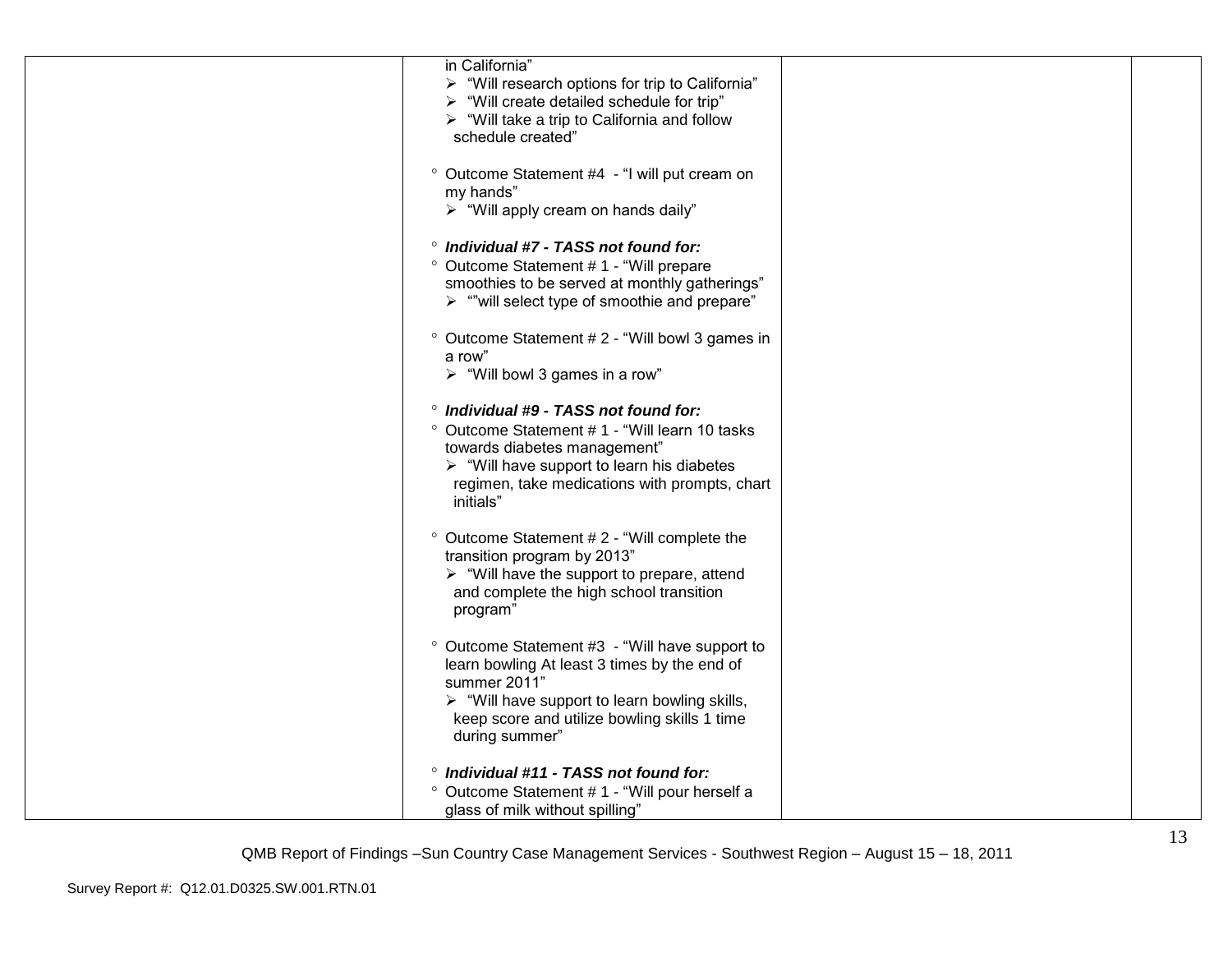| > "Will pour her own milk"                                                    |  |
|-------------------------------------------------------------------------------|--|
| <sup>o</sup> Individual #12 - TASS not found for:                             |  |
| ° Outcome Statement # 1 - "Will complete 12                                   |  |
| projects at ceramics class"                                                   |  |
| > "Purchase project"                                                          |  |
| > "Complete project"                                                          |  |
| ° Individual #13 - TASS not found for:                                        |  |
|                                                                               |  |
| ° Outcome Statement #1 - "I will decorate for                                 |  |
| each session"<br>$\triangleright$ "Will look at what she has available in her |  |
| home to use for decorate"                                                     |  |
| $\triangleright$ "Will pick a room to redecorate"                             |  |
| > Collecting decorating ideas"                                                |  |
| $\triangleright$ "Save money"                                                 |  |
| > "Will decorate chosen room"                                                 |  |
|                                                                               |  |
| ° Outcome Statement # 2 - "Will find a job"                                   |  |
| > "Research job vacancies"                                                    |  |
| "Submit applications"<br>➤                                                    |  |
| $\triangleright$ "Interview for position"                                     |  |
| > "Perform job duties"                                                        |  |
|                                                                               |  |
| ° Outcome Statement # 3 - "Will make a memory<br>book"                        |  |
| > "Obtain a camera"                                                           |  |
| > "Take pictures of meaning full events"                                      |  |
| > "Put captions for each picture"                                             |  |
| > "Present memory book to a group of                                          |  |
| friends"                                                                      |  |
|                                                                               |  |
| <sup>o</sup> Individual #15 - TASS not found for:                             |  |
| ° Outcome Statement #1 - "Will build things to                                |  |
| either decorate my yard or my house"                                          |  |
| > "Chose a project"                                                           |  |
| $\triangleright$ "Build item"                                                 |  |
| ° Outcome Statement # 2 - "I will decorate for                                |  |
| each session"                                                                 |  |
| $\triangleright$ "Keep my new job as a grocer shopper for 1                   |  |
| year"                                                                         |  |
|                                                                               |  |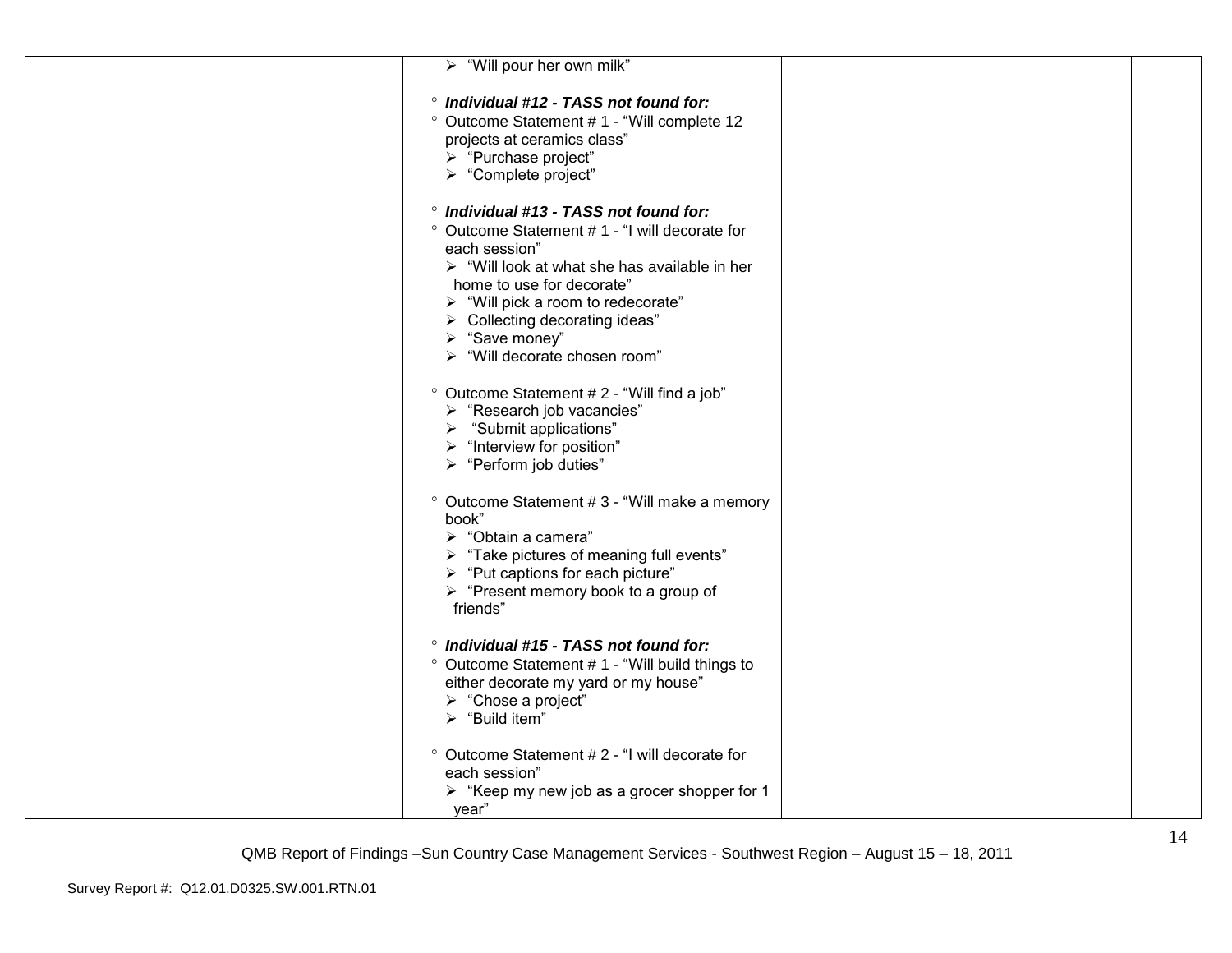| $\triangleright$ "Will use visual shopping list to complete |  |
|-------------------------------------------------------------|--|
| assignment"                                                 |  |
|                                                             |  |
| ° Outcome Statement #3 - "Will hosts events for             |  |
| himself and his friends"                                    |  |
| > "Will chose a type of social event"                       |  |
| $\triangleright$ "Plan the event"                           |  |
| $\triangleright$ "Host the event and have fun with his      |  |
| friends"                                                    |  |
|                                                             |  |
| <sup>o</sup> Individual #16 - TASS not found for:           |  |
| <sup>o</sup> Outcome Statement # 2 - "Will complete         |  |
| kindergarten to first grade learning program in             |  |
| one year"                                                   |  |
| > "Will practice program"                                   |  |
|                                                             |  |
| <sup>o</sup> Individual #19 - TASS not found for:           |  |
| ° Outcome Statement # 1 - "Will decorate a room             |  |
| in my house 3 times a year"                                 |  |
| > "Will choose and purchase decorations"                    |  |
| > "Redecorate room"                                         |  |
| $\triangleright$ "Transportation"                           |  |
|                                                             |  |
| <sup>o</sup> Outcome Statement # 2 - "Will complete 3       |  |
| puzzles"                                                    |  |
| > "Choose puzzle"                                           |  |
| > "Work on puzzle"                                          |  |
|                                                             |  |
| ° Outcome Statement #3 - "Will volunteer to                 |  |
| water 2 times monthly for 2 businesses"                     |  |
| $\triangleright$ "Identify volunteer site"                  |  |
| > "Volunteer watering plants"                               |  |
| > "Transportation"                                          |  |
|                                                             |  |
| ° Outcome Statement #4 - "Will host game night              |  |
| at my house 1 time a month"                                 |  |
| $\triangleright$ "Plan game night"                          |  |
| $\triangleright$ "Host party"                               |  |
|                                                             |  |
| <sup>o</sup> Individual #20 - TASS not found for:           |  |
| ° Outcome Statement #1 - "Feed my dogs using                |  |
| assistive technology"                                       |  |
|                                                             |  |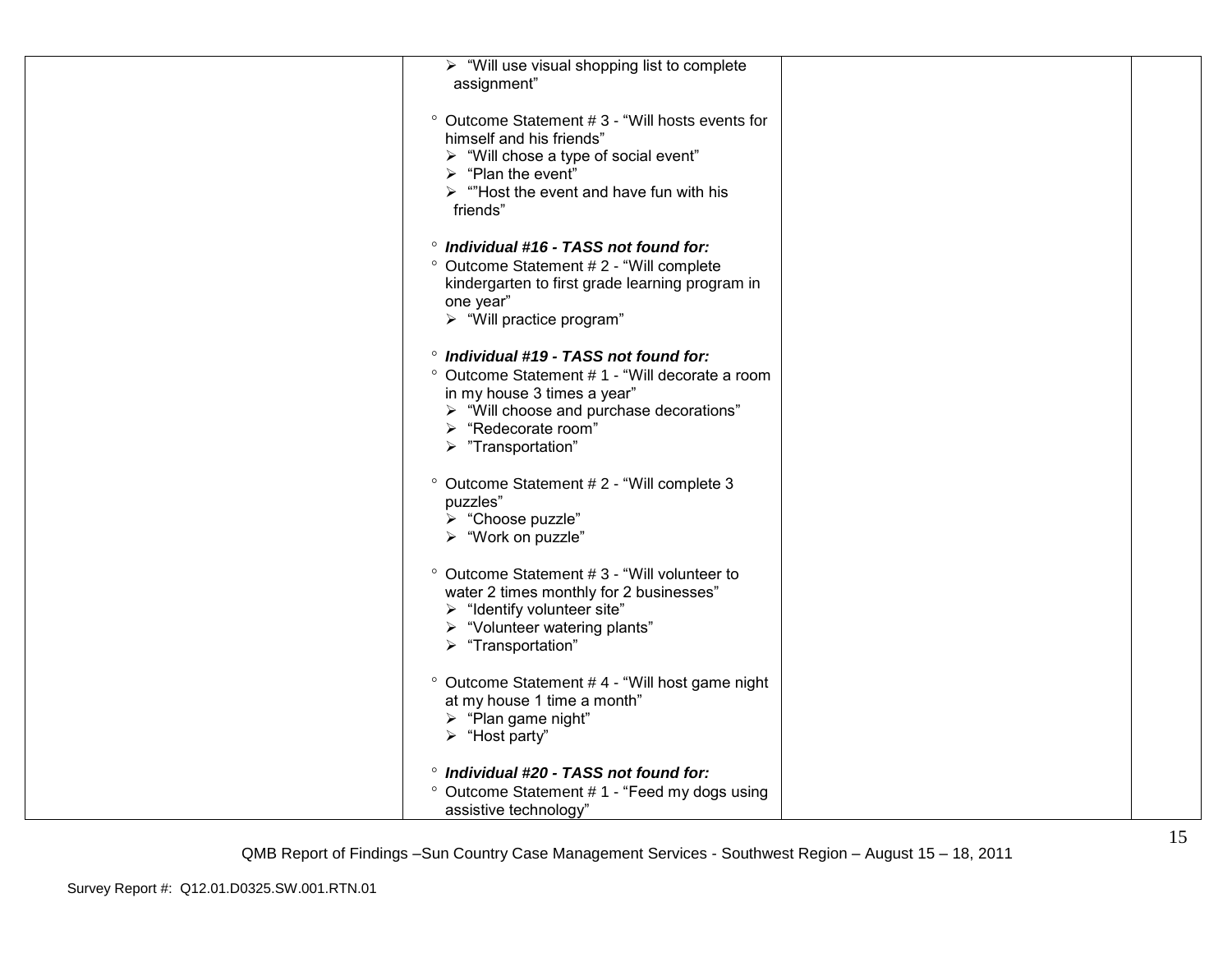| $\triangleright$ "Cheap talker will be programmed to feed<br>dog"<br>> "Will be prompted when to feed dog"<br>> "Will press on cheap talker to call her dog"<br>$\triangleright$ "Cheap talker pressed to tell dog it's time for<br>treat"<br>$\triangleright$ "Will feed dog treat"<br>> "Maintenance of Cheap Talker"               |  |
|---------------------------------------------------------------------------------------------------------------------------------------------------------------------------------------------------------------------------------------------------------------------------------------------------------------------------------------|--|
| ° Outcome Statement # 2 - "Will pay for<br>transaction"<br>$\triangleright$ "Choose transaction to pay for"<br>$\triangleright$ "Will pay for transaction"<br>$\triangleright$ "SLP will train staff"<br>$\triangleright$ "OT will train staff"                                                                                       |  |
| ° Outcome Statement # 3 - "Will use cheap talker<br>to greet others"<br>> "Will choose who to greet"<br>> "Will greet using cheap talker"<br>$\triangleright$ "SLP will assist individual communication"<br>$\triangleright$ "OT will assist individual with coordination<br>and dexterity skills"<br>> "PT will complete assessment" |  |
| • Positive Behavioral Plan (#8)                                                                                                                                                                                                                                                                                                       |  |
| • Positive Behavioral Crisis Plan (#12)                                                                                                                                                                                                                                                                                               |  |
| • Speech Therapy Plan (#7, 14 & 19)                                                                                                                                                                                                                                                                                                   |  |
| • Occupational Therapy Plan (#7)                                                                                                                                                                                                                                                                                                      |  |
| • Physical Therapy Plan (#1, 7 & 20)                                                                                                                                                                                                                                                                                                  |  |
| $\bullet$ Health Assessment Tool (#4, 5, 7, 15, & 19)                                                                                                                                                                                                                                                                                 |  |
| • Health Care Plans<br>• Aspiration<br>° Individual #2 - As indicated by the IST section<br>of ISP the individual is required to have a plan.<br>No evidence of plan found.                                                                                                                                                           |  |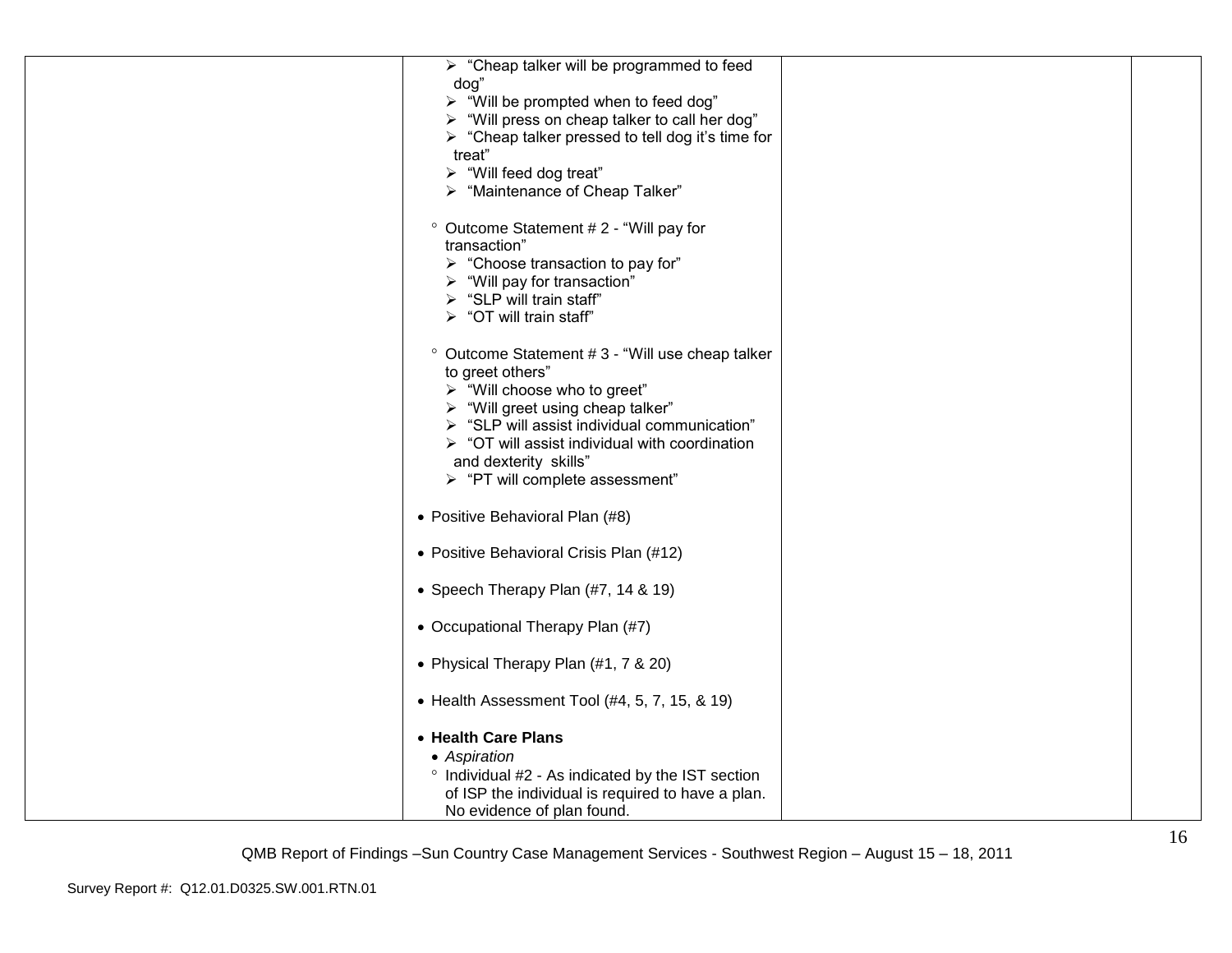| • Seizures<br>° Individual #15 - As indicated by the IST section<br>of ISP the individual is required to have a plan.<br>No evidence of plan found.<br>• Allergies<br>° Individual #15 - As indicated by the IST section<br>of ISP the individual is required to have a plan.<br>No evidence of plan found.<br>• Crisis Plans/Medical Emergency Response<br><b>Plans</b><br>$\bullet$ GERD<br><sup>o</sup> Individual #4 - As indicated by the IST section<br>of ISP the individual is required to have a plan.<br>No evidence of plan found.<br>• Diabetes<br>° Individual #5 - As indicated by the IST section<br>of ISP the individual is required to have a plan.<br>No evidence of plan found.<br>• Seizures<br>° Individual #14 - As indicated by the IST section<br>of ISP the individual is required to have a plan.<br>No evidence of plan found.<br>° Individual #19 - As indicated by the IST section<br>of ISP the individual is required to have a plan.<br>No evidence of plan found.<br>• Allergies<br>° Individual #14 - As indicated by the IST section<br>of ISP the individual is required to have a plan.<br>No evidence of plan found.<br>° Individual #19 - As indicated by the IST section<br>of ISP the individual is required to have a plan.<br>No evidence of plan found.<br>• Special Health Care Needs: |  |  |
|--------------------------------------------------------------------------------------------------------------------------------------------------------------------------------------------------------------------------------------------------------------------------------------------------------------------------------------------------------------------------------------------------------------------------------------------------------------------------------------------------------------------------------------------------------------------------------------------------------------------------------------------------------------------------------------------------------------------------------------------------------------------------------------------------------------------------------------------------------------------------------------------------------------------------------------------------------------------------------------------------------------------------------------------------------------------------------------------------------------------------------------------------------------------------------------------------------------------------------------------------------------------------------------------------------------------------------------|--|--|
|                                                                                                                                                                                                                                                                                                                                                                                                                                                                                                                                                                                                                                                                                                                                                                                                                                                                                                                                                                                                                                                                                                                                                                                                                                                                                                                                      |  |  |
|                                                                                                                                                                                                                                                                                                                                                                                                                                                                                                                                                                                                                                                                                                                                                                                                                                                                                                                                                                                                                                                                                                                                                                                                                                                                                                                                      |  |  |
|                                                                                                                                                                                                                                                                                                                                                                                                                                                                                                                                                                                                                                                                                                                                                                                                                                                                                                                                                                                                                                                                                                                                                                                                                                                                                                                                      |  |  |
|                                                                                                                                                                                                                                                                                                                                                                                                                                                                                                                                                                                                                                                                                                                                                                                                                                                                                                                                                                                                                                                                                                                                                                                                                                                                                                                                      |  |  |
|                                                                                                                                                                                                                                                                                                                                                                                                                                                                                                                                                                                                                                                                                                                                                                                                                                                                                                                                                                                                                                                                                                                                                                                                                                                                                                                                      |  |  |
|                                                                                                                                                                                                                                                                                                                                                                                                                                                                                                                                                                                                                                                                                                                                                                                                                                                                                                                                                                                                                                                                                                                                                                                                                                                                                                                                      |  |  |
|                                                                                                                                                                                                                                                                                                                                                                                                                                                                                                                                                                                                                                                                                                                                                                                                                                                                                                                                                                                                                                                                                                                                                                                                                                                                                                                                      |  |  |
|                                                                                                                                                                                                                                                                                                                                                                                                                                                                                                                                                                                                                                                                                                                                                                                                                                                                                                                                                                                                                                                                                                                                                                                                                                                                                                                                      |  |  |
|                                                                                                                                                                                                                                                                                                                                                                                                                                                                                                                                                                                                                                                                                                                                                                                                                                                                                                                                                                                                                                                                                                                                                                                                                                                                                                                                      |  |  |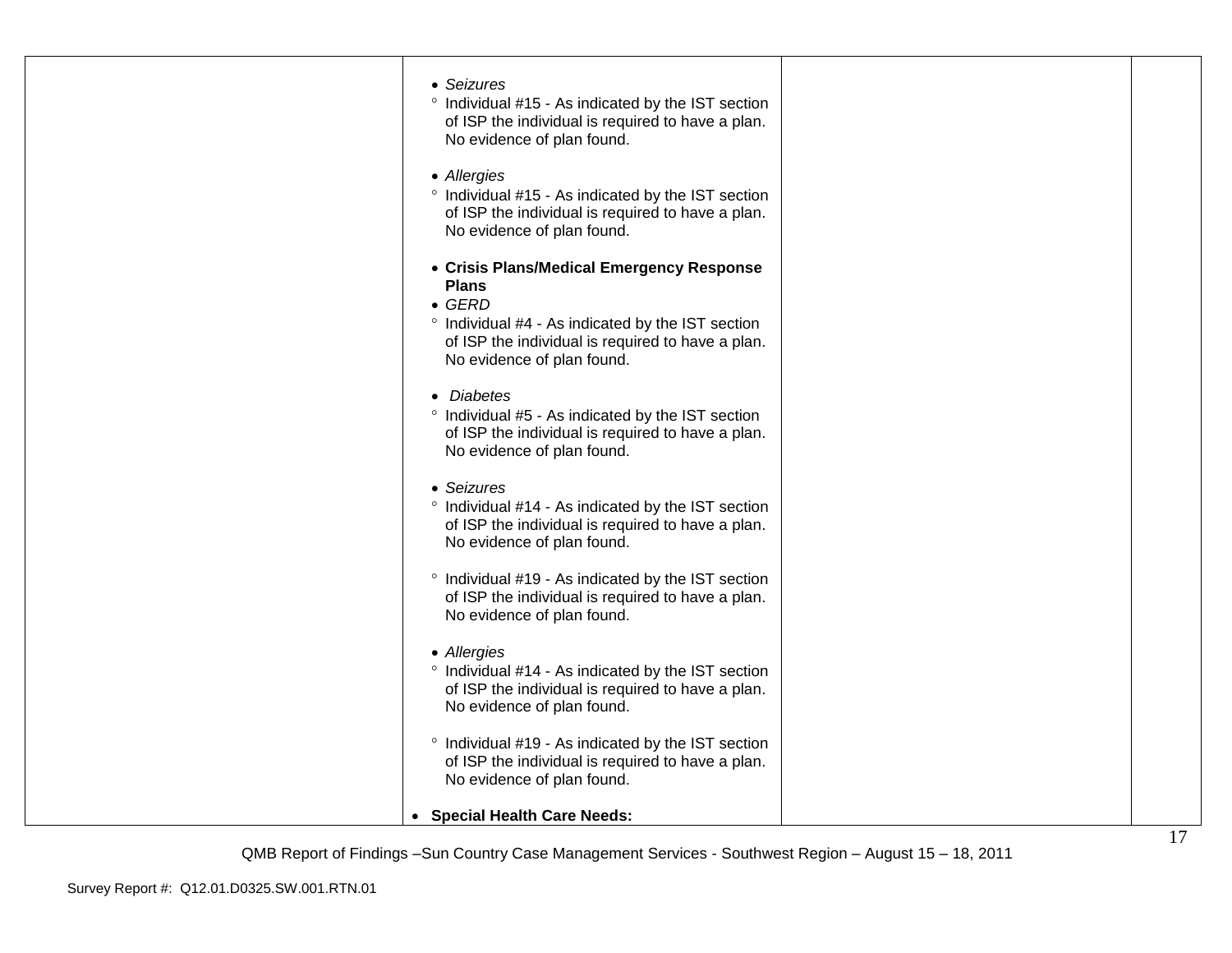| • Nutritional Plan<br>° Individual #2 - As indicated by the IST section<br>of ISP the individual is required to have a plan.<br>No evidence of plan found.<br>° Individual #4 - As indicated by the IST section<br>of ISP the individual is required to have a plan. |  |
|----------------------------------------------------------------------------------------------------------------------------------------------------------------------------------------------------------------------------------------------------------------------|--|
| No evidence of plan found.<br>$\degree$ Individual #7 – As indicated by the IST section<br>of ISP the individual is required to have a plan.<br>No evidence of plan found.<br>• Meal Time Plan                                                                       |  |
| $\degree$ Individual #7 - As indicated by the IST section<br>of ISP the individual is required to have a plan.<br>No evidence of plan found.                                                                                                                         |  |
| $\degree$ Individual #12 – As indicated by the IST section<br>of ISP the individual is required to have a plan.<br>No evidence of plan found.<br><b>Other Individual Specific Evaluations &amp;</b>                                                                  |  |
| <b>Examinations:</b>                                                                                                                                                                                                                                                 |  |
| • Dental Exam<br>° Individual #7 - As indicated by the<br>documentation reviewed, exam was completed<br>on 7/11/10. Follow-up was to be completed in 6<br>months. No documented evidence of the<br>follow-up being completed was found.                              |  |
| $\degree$ Individual #9 - As indicated by the DDSD file<br>matrix Dental Exams are to be conducted<br>annually. No evidence of exam was found                                                                                                                        |  |
| ° Individual #11 - As indicated by the<br>documentation reviewed, exam was completed<br>on 10/2010. Follow-up was to be completed in<br>3 months. No documented evidence of the<br>follow-up being completed was found.                                              |  |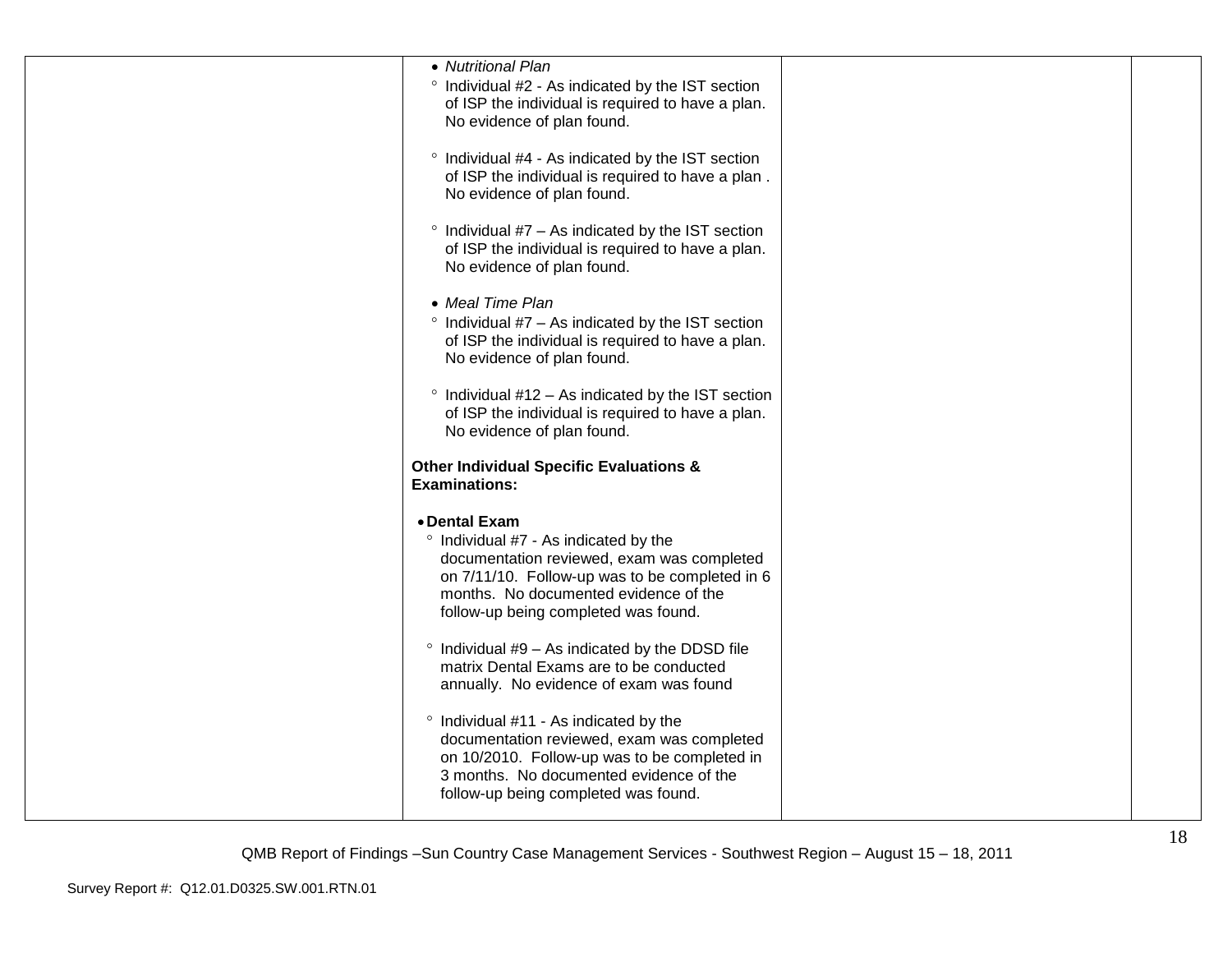| $\degree$ Individual #18 – As indicated by the DDSD file<br>matrix Dental Exams are to be conducted<br>annually. No evidence of exam was found                                  |  |
|---------------------------------------------------------------------------------------------------------------------------------------------------------------------------------|--|
| • Auditory Exam<br>° Individual #8 - As indicated by the<br>documentation reviewed, the exam was<br>completed on 8/31/09. No evidence of exam<br>was found.                     |  |
| ° Individual #11 - As indicated by the<br>documentation reviewed. Follow-up was to be<br>completed in 7/13/11. No evidence of follow-up<br>found.                               |  |
| $\degree$ Individual #15 - As indicated by the<br>documentation reviewed, exam was completed<br>2008. Follow-up to be completed 2010. No<br>evidence of follow-up completed.    |  |
| ° Individual #19 - As indicated by the<br>documentation reviewed. Exam was to be<br>completed in 7/2010. No evidence of follow-up<br>found.                                     |  |
| • Vision Exam<br>° Individual #9 - As indicated by the DDSD file<br>matrix Vision Exams are to be conducted every<br>other year. No evidence of exam was found.                 |  |
| ° Individual #11 - As indicated by the<br>documentation reviewed, exam was completed<br>on 6/29/10. Follow-up was to be completed in 1<br>year. No evidence of follow-up found. |  |
| ° Individual #15 - As indicated by the<br>documentation reviewed, exam was completed<br>on 6/29/10. Follow-up was to be completed in 1<br>year. No evidence of follow-up found. |  |
| ° Individual #19 - As indicated by the DDSD file<br>matrix Vision Exams are to be conducted every                                                                               |  |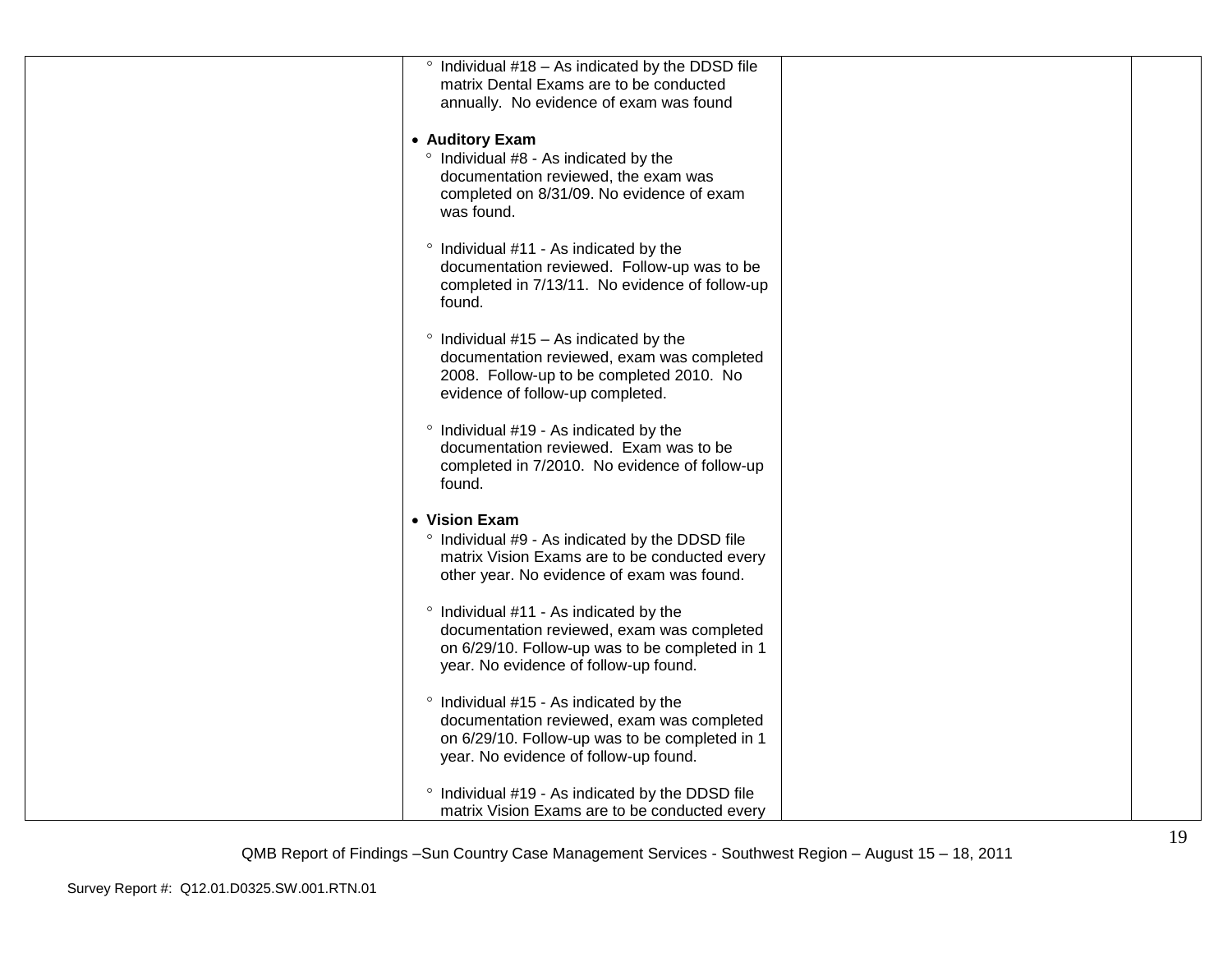| other year. No evidence of exam was found.         |  |
|----------------------------------------------------|--|
| • Positive Behavior Support Assessment (#19)       |  |
| • Speech/Language Therapy Evaluation (#7 & 19)     |  |
| • Occupational Therapy Evaluation (#18)            |  |
| • Physical Therapy Evaluation (#1, 7, 12, 13 & 20) |  |
| • Guardianship Documentation (#4, 9 & 11)          |  |
|                                                    |  |
|                                                    |  |
|                                                    |  |
|                                                    |  |
|                                                    |  |
|                                                    |  |
|                                                    |  |
|                                                    |  |
|                                                    |  |
|                                                    |  |
|                                                    |  |
|                                                    |  |
|                                                    |  |
|                                                    |  |
|                                                    |  |
|                                                    |  |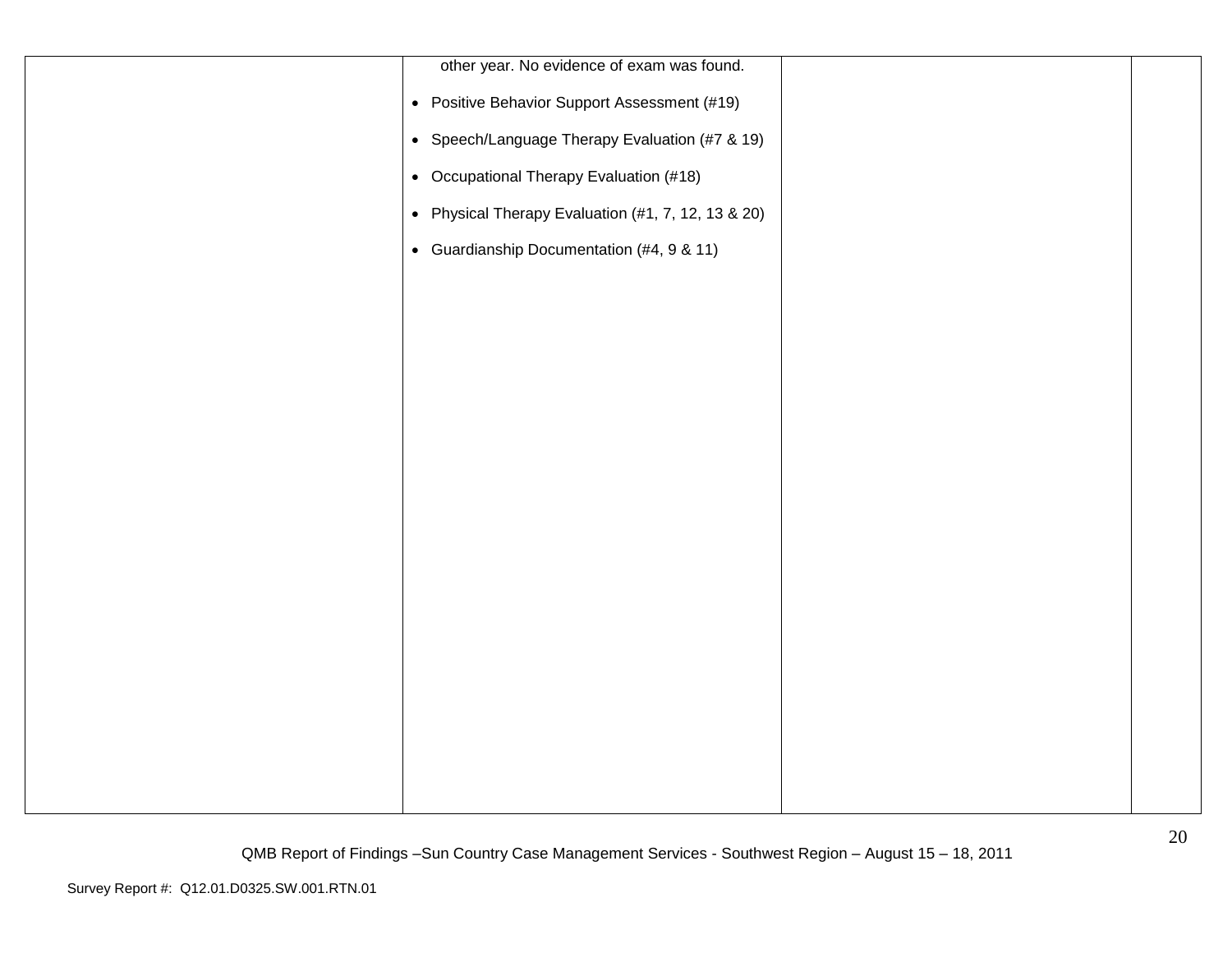| Tag #1A25 (CoP) CCHS                                                                                                                                                                                                                                                                                                                                                                                                                                                                                                                                                                                                                                                                                                                                                                                                                                                                                                           | <b>Scope and Severity Rating: D</b>                                                                                                                                                                                                                                                                                                                                                                                            |                                                                                                                                                                                                                              |  |
|--------------------------------------------------------------------------------------------------------------------------------------------------------------------------------------------------------------------------------------------------------------------------------------------------------------------------------------------------------------------------------------------------------------------------------------------------------------------------------------------------------------------------------------------------------------------------------------------------------------------------------------------------------------------------------------------------------------------------------------------------------------------------------------------------------------------------------------------------------------------------------------------------------------------------------|--------------------------------------------------------------------------------------------------------------------------------------------------------------------------------------------------------------------------------------------------------------------------------------------------------------------------------------------------------------------------------------------------------------------------------|------------------------------------------------------------------------------------------------------------------------------------------------------------------------------------------------------------------------------|--|
| NMAC 7.1.9.8 CAREGIVER AND HOSPITAL<br><b>CAREGIVER EMPLOYMENT REQUIREMENTS:</b><br>F. Timely Submission: Care providers shall submit<br>all fees and pertinent application information for all<br>individuals who meet the definition of an applicant,<br>caregiver or hospital caregiver as described in<br>Subsections B, D and K of 7.1.9.7 NMAC, no later<br>than twenty (20) calendar days from the first day of<br>employment or effective date of a contractual<br>relationship with the care provider.                                                                                                                                                                                                                                                                                                                                                                                                                | Based on record review, the Agency failed to<br>maintain documentation indicating no "disqualifying<br>convictions" or documentation of the timely<br>submission of pertinent application information to<br>the Caregiver Criminal History Screening Program<br>was on file for 1 of 14 Agency Personnel.<br>The following Agency Personnel Files contained<br>no evidence of Caregiver Criminal History<br><b>Screenings:</b> |                                                                                                                                                                                                                              |  |
| NMAC 7.1.9.9 CAREGIVERS OR HOSPITAL<br><b>CAREGIVERS AND APPLICANTS WITH</b><br><b>DISQUALIFYING CONVICTIONS:</b><br>A. Prohibition on Employment: A care provider<br>shall not hire or continue the employment or<br>contractual services of any applicant, caregiver or<br>hospital caregiver for whom the care provider has<br>received notice of a disqualifying conviction, except<br>as provided in Subsection B of this section.                                                                                                                                                                                                                                                                                                                                                                                                                                                                                        | • #51 - Unknown date of hire. Date of hire not<br>provided to surveyors. Not found in personnel<br>record or provided when requested during on-<br>site visit.                                                                                                                                                                                                                                                                 | Provider:<br>In addition to stating the Plan of Correction for<br>these findings above, also please provide your<br>evidence of on-going Quality Assurance /<br>Quality Improvement specific to this tag below<br>this line. |  |
| <b>NMAC 7.1.9.11</b><br><b>DISQUALIFYING CONVICTIONS.</b> The following<br>felony convictions disqualify an applicant, caregiver<br>or hospital caregiver from employment or<br>contractual services with a care provider:<br>A. homicide;<br><b>B.</b> trafficking, or trafficking in controlled substances;<br>C. kidnapping, false imprisonment, aggravated<br>assault or aggravated battery;<br>D. rape, criminal sexual penetration, criminal sexual<br>contact, incest, indecent exposure, or other related<br>felony sexual offenses;<br>E. crimes involving adult abuse, neglect or financial<br>exploitation;<br>F. crimes involving child abuse or neglect;<br>G. crimes involving robbery, larceny, extortion,<br>burglary, fraud, forgery, embezzlement, credit card<br>fraud, or receiving stolen property; or<br>H. an attempt, solicitation, or conspiracy involving<br>any of the felonies in this subsection. |                                                                                                                                                                                                                                                                                                                                                                                                                                |                                                                                                                                                                                                                              |  |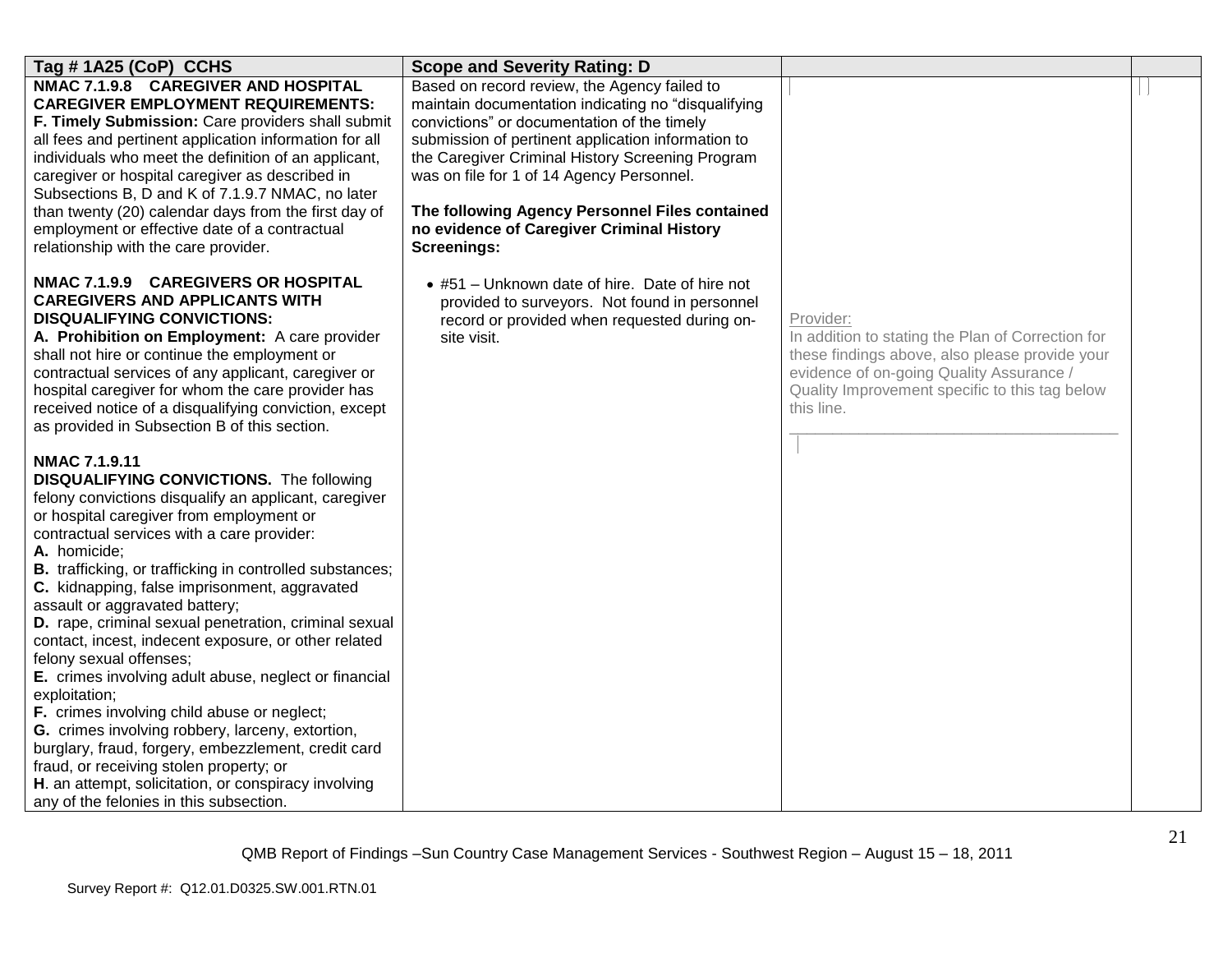| Tag #1A26 (CoP) COR / EAR                                                                                                                                                                                                                                                                                                                                                                                                                                                                                                                                                                                                                                                                                                                                                                                                                                                                                                                                                                                                                                                                                                                                                                                                                                                                                                                                                                                                                                                                                                                                                                                                                                                                                                                                                                                                                                                                                                                                                                                                                                                           | <b>Scope and Severity Rating: D</b>                                                                                                                                                                                                                                                                                                                                                                                                                                                                                                |                                                                                                                                                                                                                              |  |
|-------------------------------------------------------------------------------------------------------------------------------------------------------------------------------------------------------------------------------------------------------------------------------------------------------------------------------------------------------------------------------------------------------------------------------------------------------------------------------------------------------------------------------------------------------------------------------------------------------------------------------------------------------------------------------------------------------------------------------------------------------------------------------------------------------------------------------------------------------------------------------------------------------------------------------------------------------------------------------------------------------------------------------------------------------------------------------------------------------------------------------------------------------------------------------------------------------------------------------------------------------------------------------------------------------------------------------------------------------------------------------------------------------------------------------------------------------------------------------------------------------------------------------------------------------------------------------------------------------------------------------------------------------------------------------------------------------------------------------------------------------------------------------------------------------------------------------------------------------------------------------------------------------------------------------------------------------------------------------------------------------------------------------------------------------------------------------------|------------------------------------------------------------------------------------------------------------------------------------------------------------------------------------------------------------------------------------------------------------------------------------------------------------------------------------------------------------------------------------------------------------------------------------------------------------------------------------------------------------------------------------|------------------------------------------------------------------------------------------------------------------------------------------------------------------------------------------------------------------------------|--|
| <b>NMAC 7.1.12.8</b><br><b>REGISTRY ESTABLISHED; PROVIDER INQUIRY</b><br>REQUIRED: Upon the effective date of this rule,<br>the department has established and maintains an<br>accurate and complete electronic registry that<br>contains the name, date of birth, address, social<br>security number, and other appropriate identifying<br>information of all persons who, while employed by a<br>provider, have been determined by the department,<br>as a result of an investigation of a complaint, to<br>have engaged in a substantiated registry-referred<br>incident of abuse, neglect or exploitation of a person<br>receiving care or services from a provider.<br>Additions and updates to the registry shall be<br>posted no later than two (2) business days following<br>receipt. Only department staff designated by the<br>custodian may access, maintain and update the<br>data in the registry.<br>Provider requirement to inquire of<br>А.<br>registry. A provider, prior to employing or<br>contracting with an employee, shall inquire of the<br>registry whether the individual under consideration<br>for employment or contracting is listed on the<br>registry.<br>Prohibited employment. A provider may<br>В.<br>not employ or contract with an individual to be an<br>employee if the individual is listed on the registry as<br>having a substantiated registry-referred incident of<br>abuse, neglect or exploitation of a person receiving<br>care or services from a provider.<br>Documentation of inquiry to registry.<br>D.<br>The provider shall maintain documentation in the<br>employee's personnel or employment records that<br>evidences the fact that the provider made an inquiry<br>to the registry concerning that employee prior to<br>employment. Such documentation must include<br>evidence, based on the response to such inquiry<br>received from the custodian by the provider, that the<br>employee was not listed on the registry as having a<br>substantiated registry-referred incident of abuse,<br>neglect or exploitation. | Based on record review, the Agency failed to<br>maintain documentation in the employee's<br>personnel records that evidenced inquiry to the<br>Employee Abuse Registry prior to employment for 2<br>of 14 Agency Personnel.<br>The following Agency personnel records<br>contained no evidence of the Employee Abuse<br><b>Registry being completed:</b><br>• #51 - Unknown date of hire. Date of Hire was<br>not found in personnel record nor provided<br>when requested during on-site visit.<br>• #53 - Date of Hire 8/15/2011 | Provider:<br>In addition to stating the Plan of Correction for<br>these findings above, also please provide your<br>evidence of on-going Quality Assurance /<br>Quality Improvement specific to this tag below<br>this line. |  |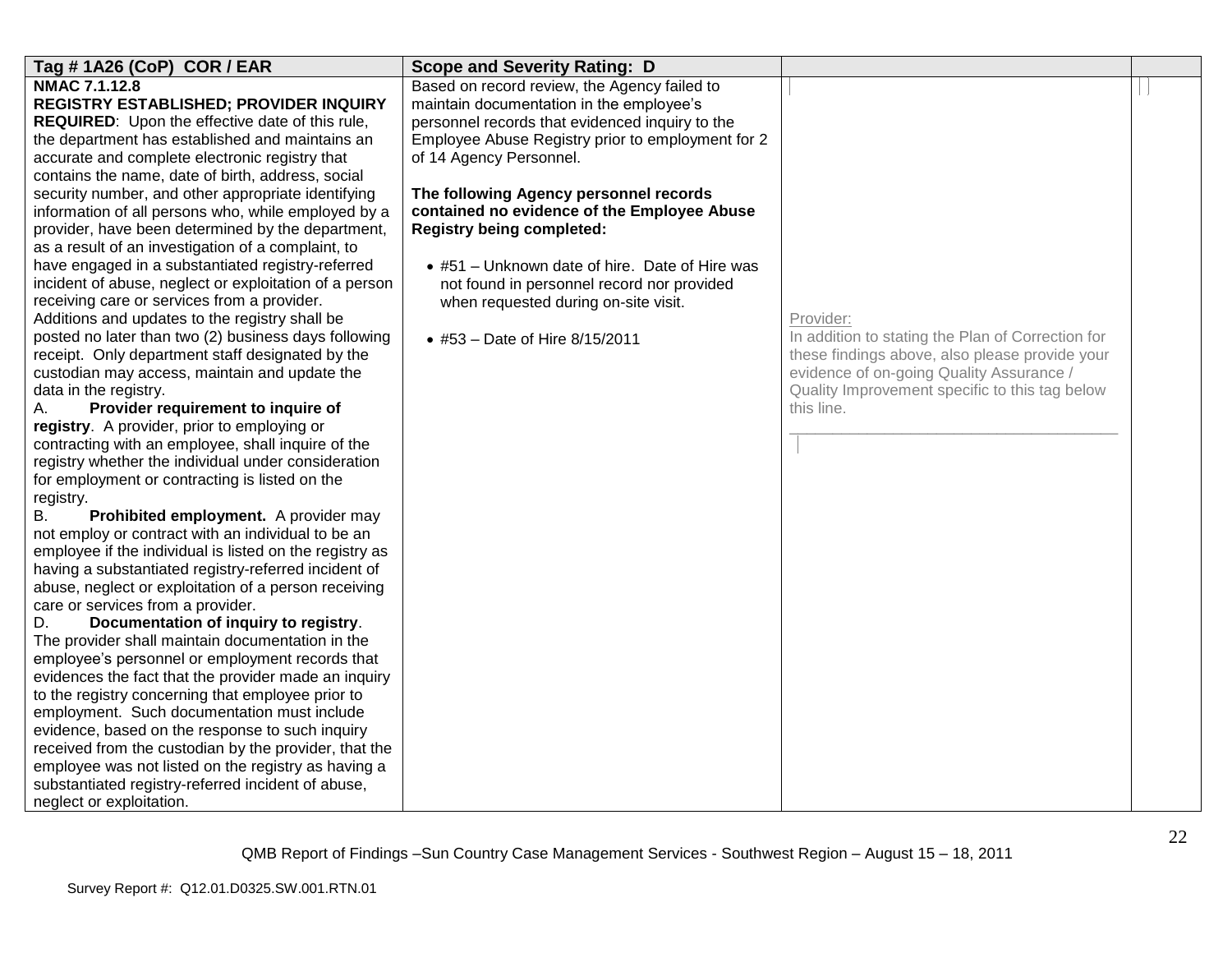| Ε.<br>Documentation for other staff. With                |  |  |
|----------------------------------------------------------|--|--|
|                                                          |  |  |
| respect to all employed or contracted individuals        |  |  |
| providing direct care who are licensed health care       |  |  |
| professionals or certified nurse aides, the provider     |  |  |
| shall maintain documentation reflecting the              |  |  |
| individual's current licensure as a health care          |  |  |
| professional or current certification as a nurse aide.   |  |  |
| F.<br>Consequences of noncompliance. The                 |  |  |
| department or other governmental agency having           |  |  |
| regulatory enforcement authority over a provider         |  |  |
| may sanction a provider in accordance with               |  |  |
| applicable law if the provider fails to make an          |  |  |
| appropriate and timely inquiry of the registry, or fails |  |  |
| to maintain evidence of such inquiry, in connection      |  |  |
| with the hiring or contracting of an employee; or for    |  |  |
| employing or contracting any person to work as an        |  |  |
| employee who is listed on the registry. Such             |  |  |
| sanctions may include a directed plan of correction,     |  |  |
| civil monetary penalty not to exceed five thousand       |  |  |
| dollars (\$5000) per instance, or termination or non-    |  |  |
| renewal of any contract with the department or other     |  |  |
| governmental agency.                                     |  |  |
|                                                          |  |  |
| Developmental Disabilities (DD) Waiver Service           |  |  |
| Standards effective 4/1/2007                             |  |  |
| <b>Chapter 1.IV. General Provider Requirements.</b>      |  |  |
| D. Criminal History Screening: All personnel shall       |  |  |
| be screened by the Provider Agency in regard to the      |  |  |
| employee's qualifications, references, and               |  |  |
| employment history, prior to employment. All             |  |  |
|                                                          |  |  |
| Provider Agencies shall comply with the Criminal         |  |  |
| Records Screening for Caregivers 7.1.12 NMAC             |  |  |
| and Employee Abuse Registry 7.1.12 NMAC as               |  |  |
| required by the Department of Health, Division of        |  |  |
| Health Improvement.                                      |  |  |
|                                                          |  |  |
|                                                          |  |  |
|                                                          |  |  |
|                                                          |  |  |
|                                                          |  |  |
|                                                          |  |  |
|                                                          |  |  |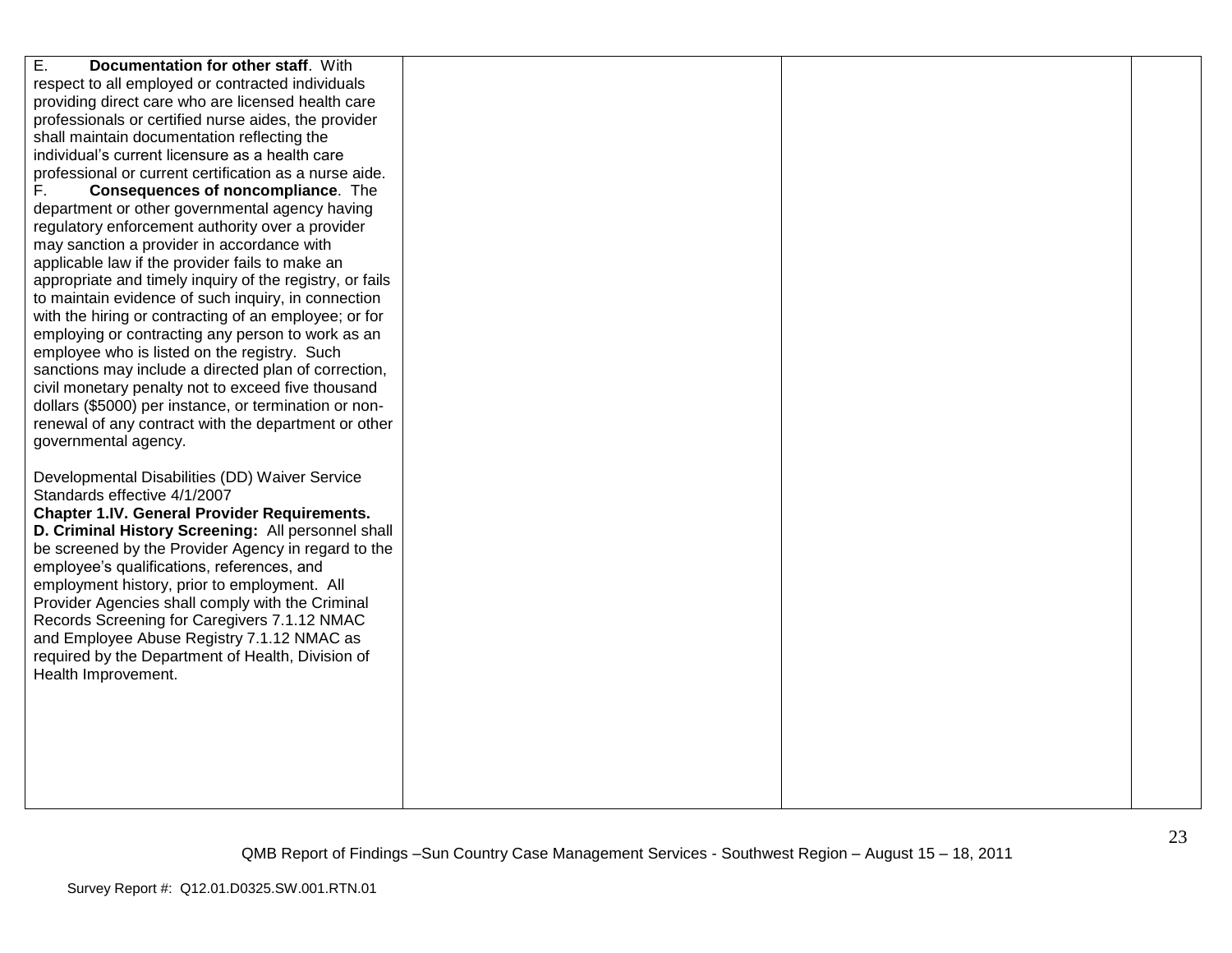| Tag #1A28.1 (CoP) Incident Mgt. System -                | <b>Scope &amp; Severity Rating: D</b>               |                                                   |  |
|---------------------------------------------------------|-----------------------------------------------------|---------------------------------------------------|--|
| <b>Personnel Training</b>                               |                                                     |                                                   |  |
| NMAC 7.1.13.10 INCIDENT MANAGEMENT                      | Based on record review the Agency failed to provide |                                                   |  |
| <b>SYSTEM REQUIREMENTS:</b>                             | documentation verifying completion of Incident      |                                                   |  |
| A. General: All licensed health care facilities and     | Management Training for 1 of 14 Agency Personnel.   |                                                   |  |
| community based service providers shall establish       |                                                     |                                                   |  |
| and maintain an incident management system,             | • Incident Management Training (Abuse, Neglect &    |                                                   |  |
| which emphasizes the principles of prevention and       | Misappropriation of Consumers' Property) (#51)      |                                                   |  |
| staff involvement. The licensed health care facility or |                                                     |                                                   |  |
| community based service provider shall ensure that      |                                                     |                                                   |  |
| the incident management system policies and             |                                                     |                                                   |  |
| procedures requires all employees to be                 |                                                     |                                                   |  |
| competently trained to respond to, report, and          |                                                     |                                                   |  |
| document incidents in a timely and accurate             |                                                     |                                                   |  |
| manner.                                                 |                                                     | Provider:                                         |  |
| D. Training Documentation: All licensed health          |                                                     | In addition to stating the Plan of Correction for |  |
| care facilities and community based service             |                                                     | these findings above, also please provide your    |  |
| providers shall prepare training documentation for      |                                                     | evidence of on-going Quality Assurance /          |  |
| each employee to include a signed statement             |                                                     | Quality Improvement specific to this tag below    |  |
| indicating the date, time, and place they received      |                                                     | this line.                                        |  |
| their incident management reporting instruction. The    |                                                     |                                                   |  |
| licensed health care facility and community based       |                                                     |                                                   |  |
| service provider shall maintain documentation of an     |                                                     |                                                   |  |
| employee's training for a period of at least twelve     |                                                     |                                                   |  |
| (12) months, or six (6) months after termination of     |                                                     |                                                   |  |
| an employee's employment. Training curricula shall      |                                                     |                                                   |  |
| be kept on the provider premises and made               |                                                     |                                                   |  |
| available on request by the department. Training        |                                                     |                                                   |  |
| documentation shall be made available immediately       |                                                     |                                                   |  |
| upon a division representative's request. Failure to    |                                                     |                                                   |  |
| provide employee training documentation shall           |                                                     |                                                   |  |
| subject the licensed health care facility or            |                                                     |                                                   |  |
| community based service provider to the penalties       |                                                     |                                                   |  |
| provided for in this rule.                              |                                                     |                                                   |  |
| <b>Policy Title: Training Requirements for Direct</b>   |                                                     |                                                   |  |
| Service Agency Staff Policy - Eff. March 1, 2007        |                                                     |                                                   |  |
| <b>II. POLICY STATEMENTS:</b>                           |                                                     |                                                   |  |
| A. Individuals shall receive services from competent    |                                                     |                                                   |  |
| and qualified staff.                                    |                                                     |                                                   |  |
| C. Staff shall complete training on DOH-approved        |                                                     |                                                   |  |
| incident reporting procedures in accordance with 7      |                                                     |                                                   |  |
| NMAC 1.13.                                              |                                                     |                                                   |  |
|                                                         |                                                     |                                                   |  |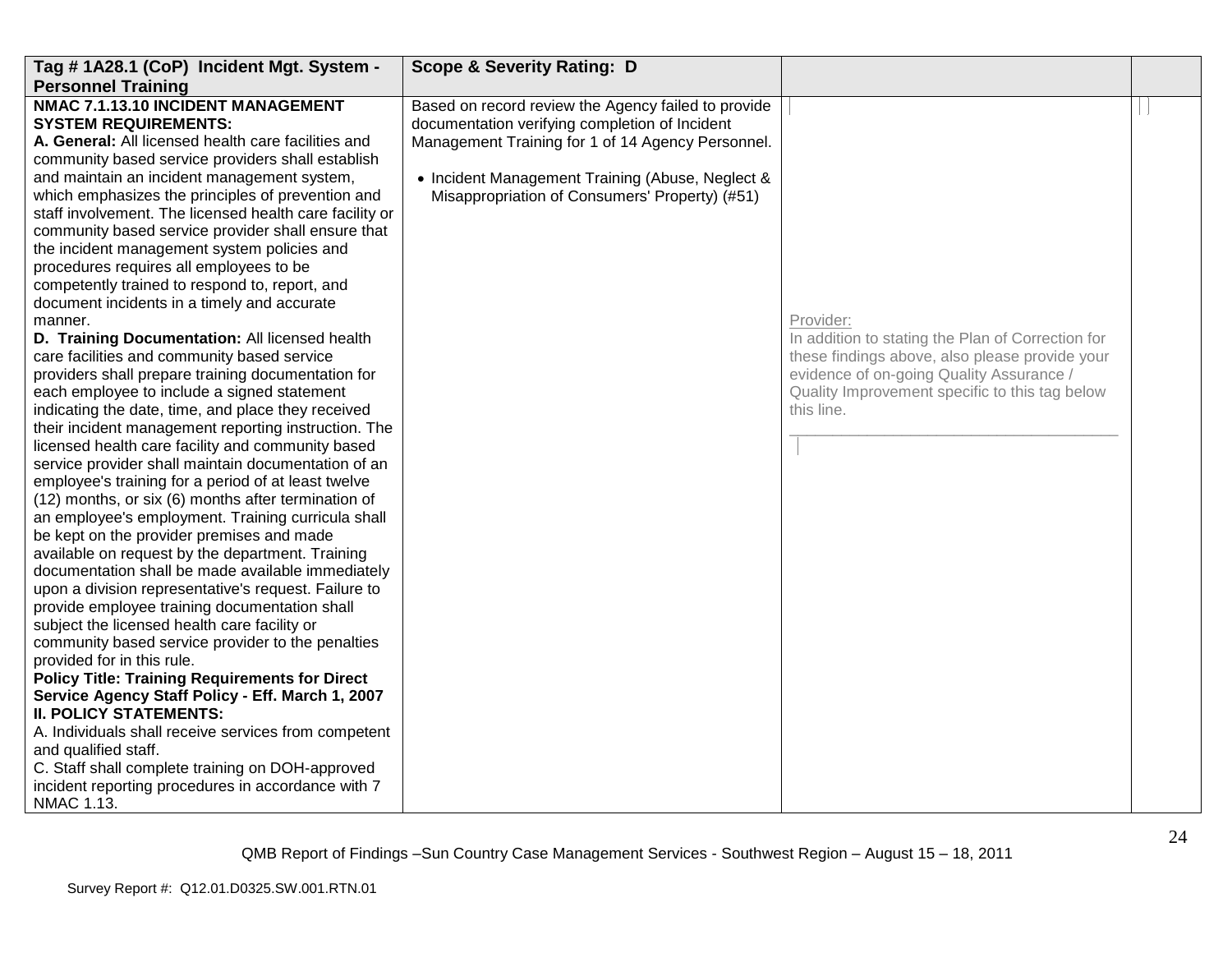| Tag #1A28.2 (CoP) Incident Mgt. System -<br><b>Parent/Guardian Training</b>                                                                                                                                                                                                                                                                                                                                                                                                                                                                                                                                                                                                                                                                                                                                                                                                                                                                                                                                                                                                                                                                                                                                                                                                                                                                                                                                                                                                                                                                                              | <b>Scope &amp; Severity Rating: D</b>                                                                                                                                                                                                                                                                                                                                                                                                                                                                          |                                                                                                                                                                                                                              |  |
|--------------------------------------------------------------------------------------------------------------------------------------------------------------------------------------------------------------------------------------------------------------------------------------------------------------------------------------------------------------------------------------------------------------------------------------------------------------------------------------------------------------------------------------------------------------------------------------------------------------------------------------------------------------------------------------------------------------------------------------------------------------------------------------------------------------------------------------------------------------------------------------------------------------------------------------------------------------------------------------------------------------------------------------------------------------------------------------------------------------------------------------------------------------------------------------------------------------------------------------------------------------------------------------------------------------------------------------------------------------------------------------------------------------------------------------------------------------------------------------------------------------------------------------------------------------------------|----------------------------------------------------------------------------------------------------------------------------------------------------------------------------------------------------------------------------------------------------------------------------------------------------------------------------------------------------------------------------------------------------------------------------------------------------------------------------------------------------------------|------------------------------------------------------------------------------------------------------------------------------------------------------------------------------------------------------------------------------|--|
| NMAC 7.1.13.10 INCIDENT MANAGEMENT<br><b>SYSTEM REQUIREMENTS:</b><br>A. General: All licensed health care facilities and<br>community based service providers shall establish<br>and maintain an incident management system,<br>which emphasizes the principles of prevention and<br>staff involvement. The licensed health care facility or<br>community based service provider shall ensure that<br>the incident management system policies and<br>procedures requires all employees to be<br>competently trained to respond to, report, and<br>document incidents in a timely and accurate<br>manner.<br>E. Consumer and Guardian Orientation Packet:<br>Consumers, family members and legal guardians<br>shall be made aware of and have available<br>immediate accessibility to the licensed health care<br>facility and community based service provider<br>incident reporting processes. The licensed health<br>care facility and community based service provider<br>shall provide consumers, family members or legal<br>guardians an orientation packet to include incident<br>management systems policies and procedural<br>information concerning the reporting of abuse,<br>neglect or misappropriation. The licensed health<br>care facility and community based service provider<br>shall include a signed statement indicating the date,<br>time, and place they received their orientation<br>packet to be contained in the consumer's file. The<br>appropriate consumer, family member or legal<br>guardian shall sign this at the time of orientation. | Based on record review, the Agency failed to<br>provide documentation indicating consumer, family<br>members, or legal guardians had received an<br>orientation packet including incident management<br>system policies and procedural information<br>concerning the reporting of Abuse, Neglect and<br>Misappropriation of Consumers' Property, for 3 of 20<br>individuals.<br>• Parent/Guardian Incident Management Training<br>(Abuse, Neglect & Misappropriation of<br>Consumers' Property) (#13, 18 & 19) | Provider:<br>In addition to stating the Plan of Correction for<br>these findings above, also please provide your<br>evidence of on-going Quality Assurance /<br>Quality Improvement specific to this tag below<br>this line. |  |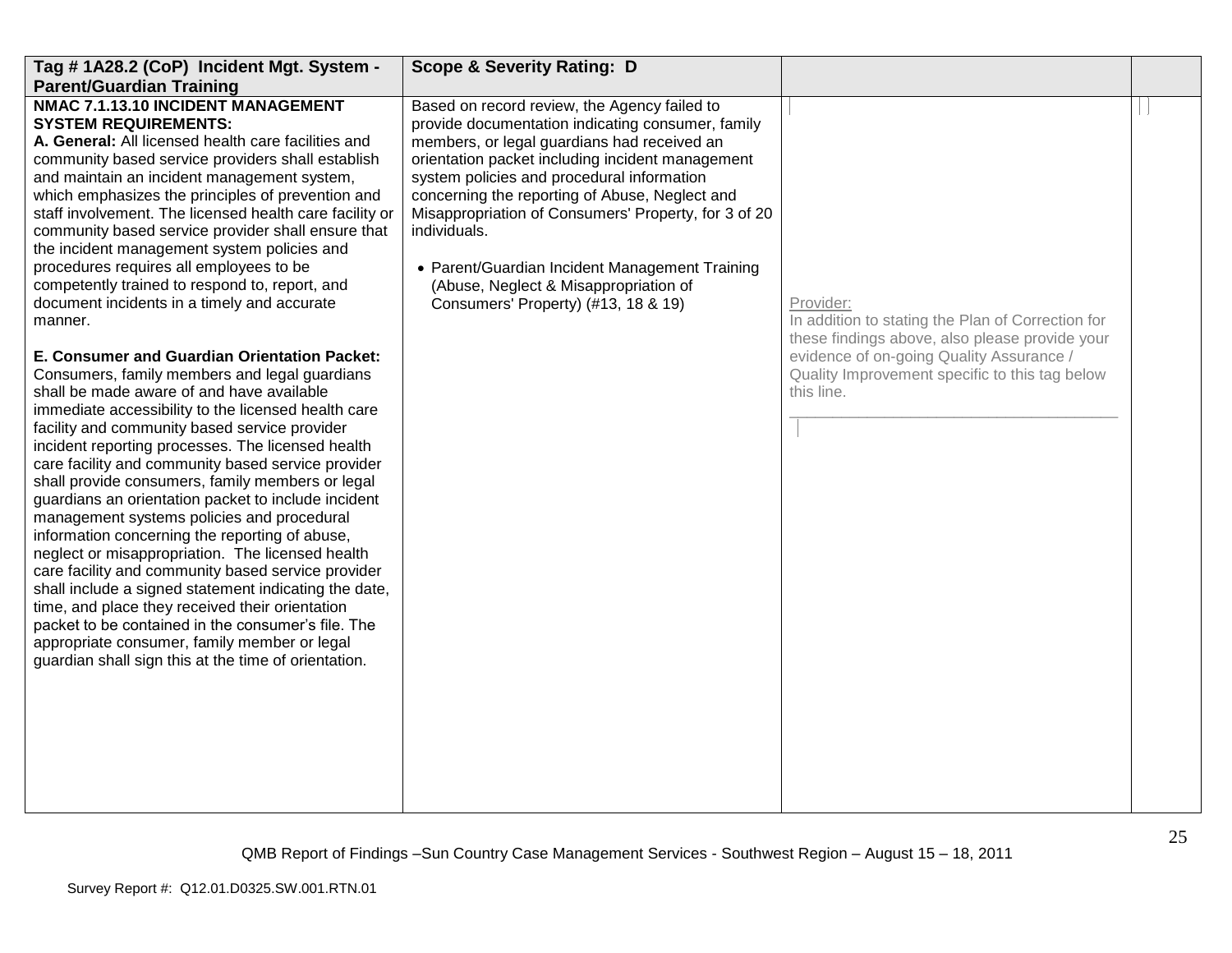| Tag #1A37 Individual Specific Training -                                                                                                                                                                                                       | <b>Scope and Severity Rating: D</b>                                                                                                                                                                 |                                                                                                                                                            |  |
|------------------------------------------------------------------------------------------------------------------------------------------------------------------------------------------------------------------------------------------------|-----------------------------------------------------------------------------------------------------------------------------------------------------------------------------------------------------|------------------------------------------------------------------------------------------------------------------------------------------------------------|--|
| <b>Case Manager Awareness Level</b>                                                                                                                                                                                                            |                                                                                                                                                                                                     |                                                                                                                                                            |  |
| <b>Department of Health (DOH)</b><br><b>Developmental Disabilities Supports Division</b><br>(DDSD) Policy - Policy Title: Training<br>Requirements for Case Management Agency Staff<br>Policy - Eff. March 1, 2007                             | Based on record review, the Agency failed to ensure<br>that Individual Specific Training requirements were<br>met for 1 of 14 Agency Personnel.<br>Review of personnel records found no evidence of |                                                                                                                                                            |  |
| <b>II. POLICY STATEMENTS:</b>                                                                                                                                                                                                                  | the following:                                                                                                                                                                                      |                                                                                                                                                            |  |
| A. Individuals shall receive services from competent<br>and qualified case managers.                                                                                                                                                           | • Individual Specific Training (Awareness Level)<br>(#51)                                                                                                                                           |                                                                                                                                                            |  |
| B. Case management staff shall complete<br>individual-specific (formerly known as "Addendum<br>B") training requirements in accordance with the<br>specifications described in the individual service<br>plan (ISP) of each individual served. |                                                                                                                                                                                                     | Provider:<br>In addition to stating the Plan of Correction for                                                                                             |  |
| C. Case management staff shall complete training<br>on DOH-approved incident reporting procedures in<br>accordance with 7 NMAC 1.13.                                                                                                           |                                                                                                                                                                                                     | these findings above, also please provide your<br>evidence of on-going Quality Assurance /<br>Quality Improvement specific to this tag below<br>this line. |  |
| D. In addition to the applicable requirements<br>described in policy statements $B - C$ (above), case<br>managers and case management supervisors shall<br>complete DDSD-approved core curriculum training                                     |                                                                                                                                                                                                     |                                                                                                                                                            |  |
| E. Substitutes shall comply with the training<br>requirements of the staff for whom they are<br>substituting.                                                                                                                                  |                                                                                                                                                                                                     |                                                                                                                                                            |  |
| $\circ$<br>F.<br>To complete a core curriculum-training<br>course, trainees shall achieve 100% competency<br>rating during the competency verification process.                                                                                |                                                                                                                                                                                                     |                                                                                                                                                            |  |
|                                                                                                                                                                                                                                                |                                                                                                                                                                                                     |                                                                                                                                                            |  |
|                                                                                                                                                                                                                                                |                                                                                                                                                                                                     |                                                                                                                                                            |  |
|                                                                                                                                                                                                                                                |                                                                                                                                                                                                     |                                                                                                                                                            |  |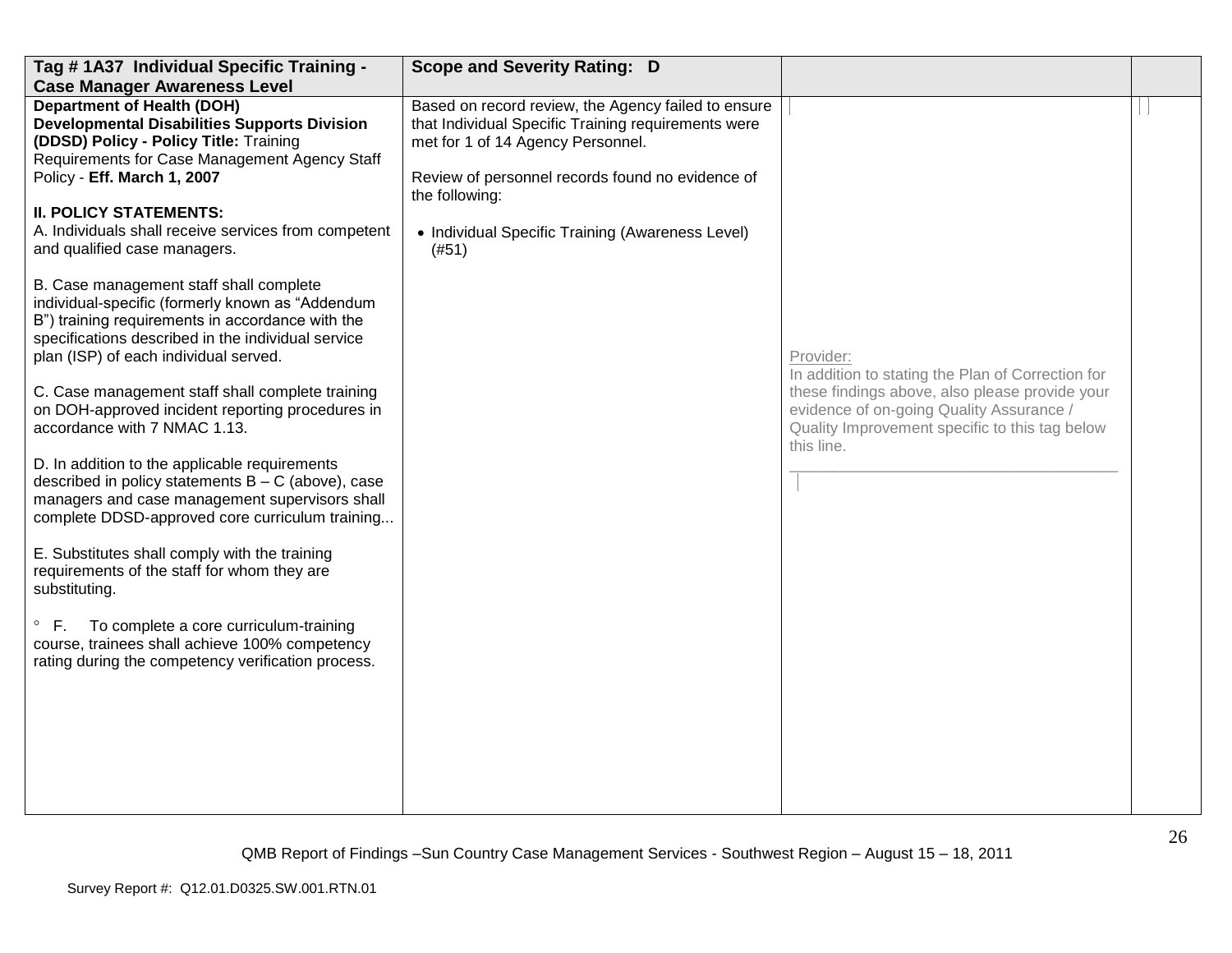| Tag # 4C04 (CoP) - Assessment Activities                                                                                                                                                                                                                                                                                                                                                                                                                                                                                                                                                                                                                                                                                                                                                                                                                                                                                                                                                                            | <b>Scope and Severity Rating: E</b>                                                                                                                                       |                                                                                                                                                                                                                              |  |
|---------------------------------------------------------------------------------------------------------------------------------------------------------------------------------------------------------------------------------------------------------------------------------------------------------------------------------------------------------------------------------------------------------------------------------------------------------------------------------------------------------------------------------------------------------------------------------------------------------------------------------------------------------------------------------------------------------------------------------------------------------------------------------------------------------------------------------------------------------------------------------------------------------------------------------------------------------------------------------------------------------------------|---------------------------------------------------------------------------------------------------------------------------------------------------------------------------|------------------------------------------------------------------------------------------------------------------------------------------------------------------------------------------------------------------------------|--|
| Developmental Disabilities (DD) Waiver Service<br>Standards effective 4/1/2007<br><b>CHAPTER 4 III. CASE MANAGEMENT SERVICE</b><br><b>REQUIREMENTS</b>                                                                                                                                                                                                                                                                                                                                                                                                                                                                                                                                                                                                                                                                                                                                                                                                                                                              | Based on record review, the Agency failed to<br>complete and compile the elements of the Long<br>Term Care Assessment Abstract (LTCAA) packet<br>for 4 of 20 individuals. |                                                                                                                                                                                                                              |  |
| <b>B. Case Management Assessment Activities:</b><br>Assessment activities shall include but are not<br>limited to the following requirements:<br>Complete and compile the elements of the<br>(1)<br>Long Term Care Assessment Abstract<br>(LTCAA) packet to include:<br>(a) LTCAA form (MAD 378);<br>(b) Comprehensive Individual Assessment<br>(CIA);<br>(c) Current physical exam and medical/clinical<br>history;<br>(d) Norm-referenced adaptive behavioral<br>assessment; and<br>(e) A copy of the Allocation Letter (initial<br>submission only).<br>(2) Prior to service delivery, obtain a copy of the<br>Medical Assistant Worker (MAW) letter to verify<br>that the county Income Support Division (ISD)<br>office of the Human Services Department<br>(HSD) has completed a determination that the<br>individual meets financial and medical eligibility<br>to participate in the DD Waiver program.<br>(3) Provide a copy of the MAW letter to service<br>providers listed on the ISP budget (MAD 046). | The following items were not found, not current<br>and/or incomplete:<br>• Annual Physical (#3, 11 & 18)<br>• Adaptive Behavior Scale (#13)                               | Provider:<br>In addition to stating the Plan of Correction for<br>these findings above, also please provide your<br>evidence of on-going Quality Assurance /<br>Quality Improvement specific to this tag below<br>this line. |  |
|                                                                                                                                                                                                                                                                                                                                                                                                                                                                                                                                                                                                                                                                                                                                                                                                                                                                                                                                                                                                                     |                                                                                                                                                                           |                                                                                                                                                                                                                              |  |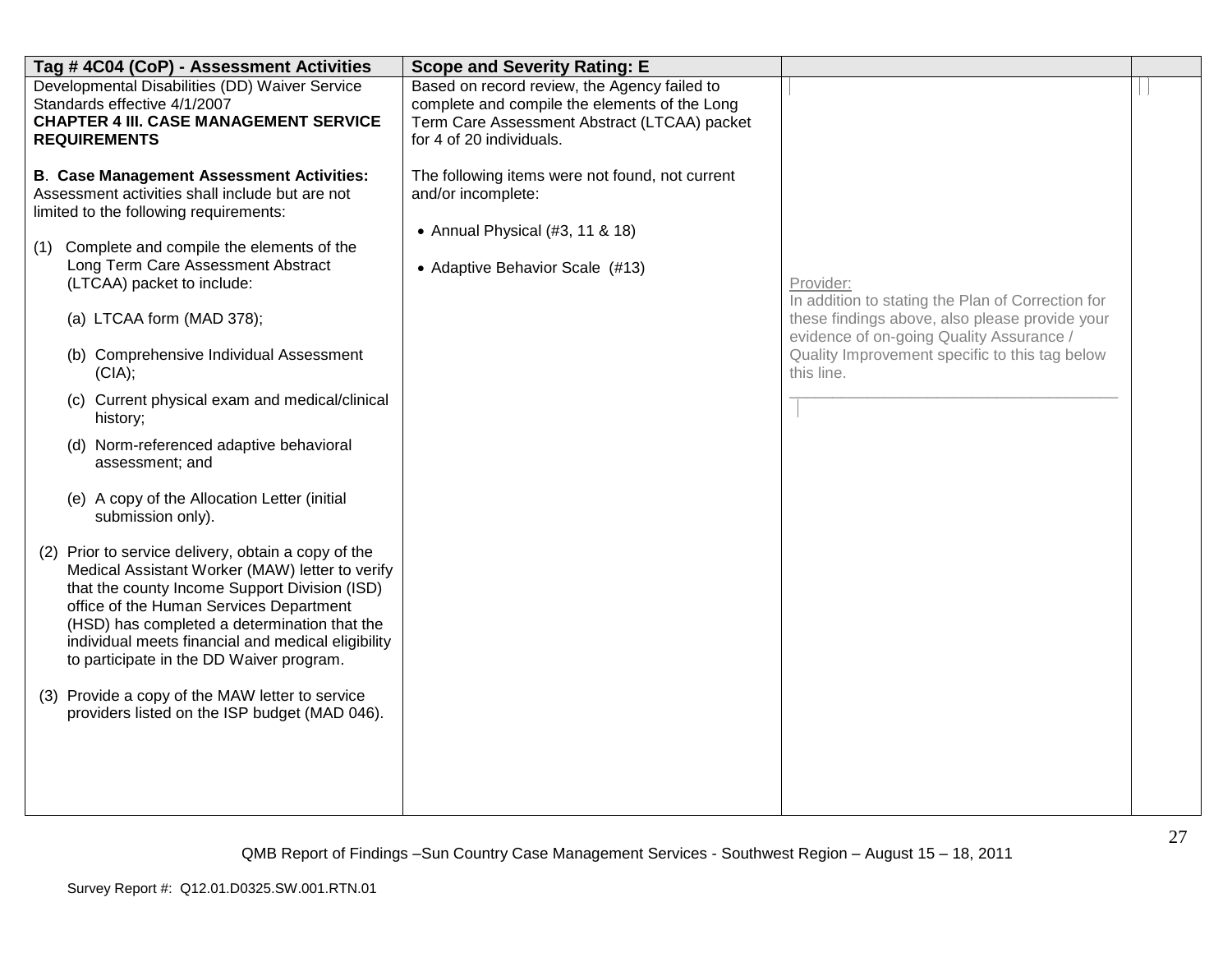| Tag #4C08 (CoP) - ISP Development<br><b>Process</b>                                                                                                                                                                                                                                                                                                                                                                                                                                                                                                                                                                                                                                                                                                                                                                                                                                                             | <b>Scope and Severity Rating: D</b>                                                                                                                                                                                                                                                         |                                                                                                                                                                                                                              |  |
|-----------------------------------------------------------------------------------------------------------------------------------------------------------------------------------------------------------------------------------------------------------------------------------------------------------------------------------------------------------------------------------------------------------------------------------------------------------------------------------------------------------------------------------------------------------------------------------------------------------------------------------------------------------------------------------------------------------------------------------------------------------------------------------------------------------------------------------------------------------------------------------------------------------------|---------------------------------------------------------------------------------------------------------------------------------------------------------------------------------------------------------------------------------------------------------------------------------------------|------------------------------------------------------------------------------------------------------------------------------------------------------------------------------------------------------------------------------|--|
| Developmental Disabilities (DD) Waiver Service<br>Standards effective 4/1/2007<br><b>CHAPTER 4 III. CASE MANAGEMENT SERVICE</b><br>REQUIREMENTS - F. Case Manager ISP<br><b>Development Process:</b><br>(1) The Case Manager meets with the individual in<br>advance of the ISP meeting in order to enable the<br>person to review current assessment information,<br>prepare for the meeting, plan to facilitate or co-<br>facilitate the meeting if the individual wishes and to<br>ensure greater and more informed participation.<br>(2) The Case Manager will discuss and offer the<br>optional Personal Plan Facilitation service to the<br>individual to supplement the ISP planning process; if<br>selected, the Case Manager will assist in obtaining<br>this service through the FOC process. This service<br>is funded within the individual's ARA.<br>(3) The Case Manager convenes the IDT members | Based on record review the Agency failed to ensure<br>Case Managers provided and/or advised the<br>individual and/or guardian with the following<br>requirements for 2 of 20 individuals.<br>Review of record found no evidence of the following:<br>Case Manager Code of Ethics (#13 & 19) | Provider:<br>In addition to stating the Plan of Correction for<br>these findings above, also please provide your<br>evidence of on-going Quality Assurance /<br>Quality Improvement specific to this tag below<br>this line. |  |
| and a service plan is developed in accordance with<br>the rule governing ISP development (7.26.5 NMAC).<br>(4) The Case Manager will advise the individual of<br>his or her rights and responsibilities related to<br>receipt of services, applicable federal and state laws<br>and guidelines, DOH policies and procedures<br>pertaining to the development and implementation<br>of the ISP, confidentiality, abuse, neglect,<br>exploitation, and appropriate grievance and appeal<br>procedures. In addition, the Case Manager shall<br>provide the individual and/or guardian with a copy of<br>the Case Management Code of Ethics at this time.                                                                                                                                                                                                                                                           |                                                                                                                                                                                                                                                                                             |                                                                                                                                                                                                                              |  |
| (5) The Case Manager will clarify the individual's<br>long-term vision through direct communication with<br>the individual, and if needed, through<br>communication with family, guardians, friends and<br>support providers and others who know the<br>individual. Information gathered shall include, but is<br>not limited to the following:                                                                                                                                                                                                                                                                                                                                                                                                                                                                                                                                                                 |                                                                                                                                                                                                                                                                                             |                                                                                                                                                                                                                              |  |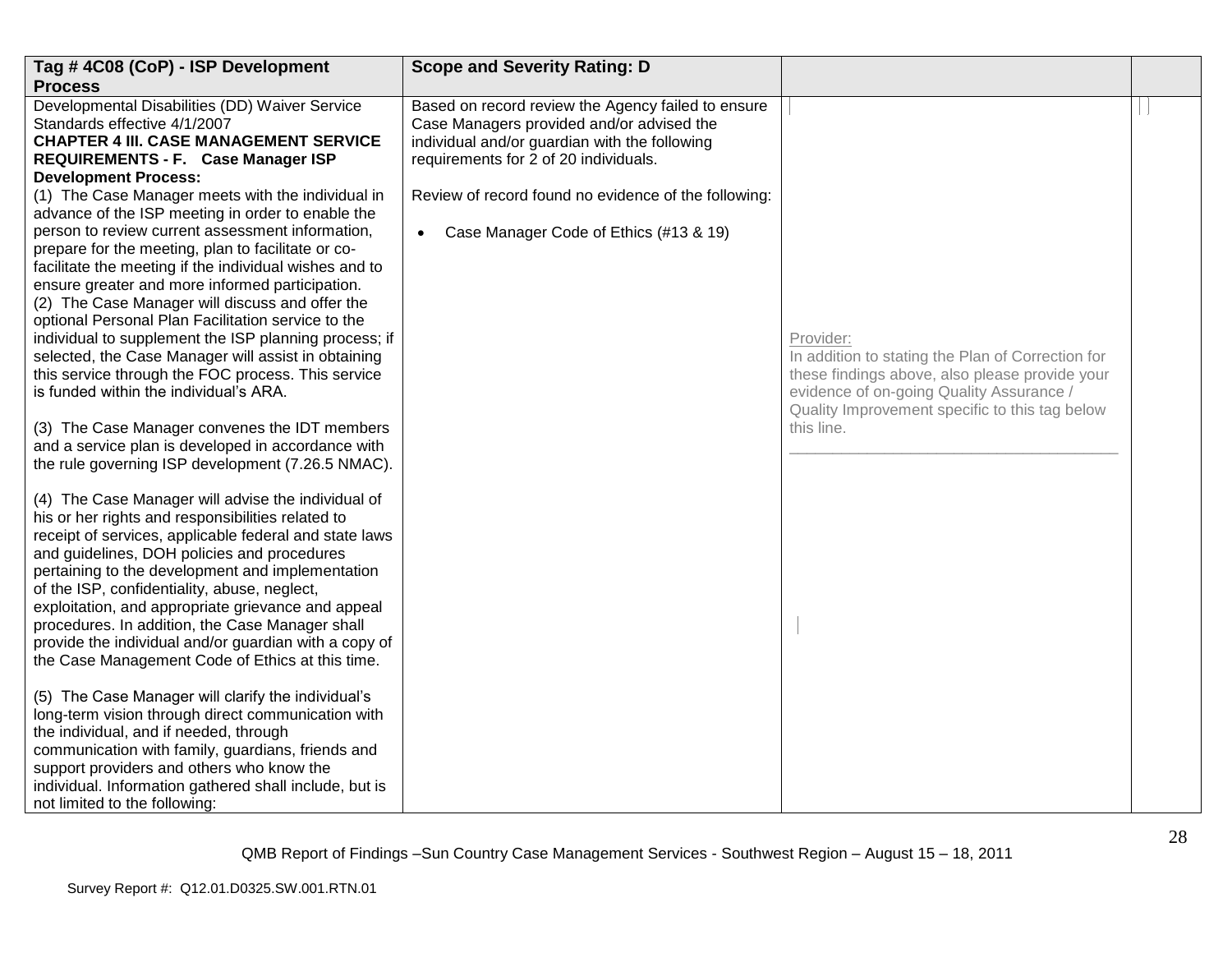| Strengths;<br>(a)<br>(b) Capabilities;<br>(c) Preferences;<br>(d) Desires;<br>(e) Cultural values;<br>Relationships;<br>(f)<br>(g) Resources;<br>(h) Functional skills in the community;<br>Work interests and experiences;<br>(i)<br>Hobbies;<br>(i)<br>Community membership activities or interests;<br>(k)<br>Spiritual beliefs or interests; and<br>(I)<br>(m) Communication and learning styles or<br>preferences to be used in development of the<br>individual's service plan. |  |  |
|---------------------------------------------------------------------------------------------------------------------------------------------------------------------------------------------------------------------------------------------------------------------------------------------------------------------------------------------------------------------------------------------------------------------------------------------------------------------------------------|--|--|
| (6) Case Managers shall operate under the<br>presumption that all working age adults with<br>developmental disabilities are capable of working<br>given the appropriate supports. Individuals will be<br>offered employment as a preferred day service over<br>other day service options. It is the responsibility of<br>the Case Manager and all IDT members to ensure<br>that employment decisions are based on informed<br>choices.                                                |  |  |
| (a) The Case Manager shall verify that all<br>Jackson Class members who express an interest<br>in work or who have employment-related desired<br>outcome(s) in the ISP have an initial or updated<br>vocational assessment that has been completed<br>within the preceding twelve (12) months.                                                                                                                                                                                        |  |  |
| (b) In cases when employment is not an<br>immediate desired outcome, the ISP shall<br>document the reasons for this decision and<br>develop employment-related goals within the ISP<br>that will be undertaken to explore employment<br>options (e.g., volunteer activities, career<br>exploration, situational assessments, etc.) This<br>discussion related to employment issues shall be<br>documented within the ISP or on the DDSD<br>Decision Justification form.               |  |  |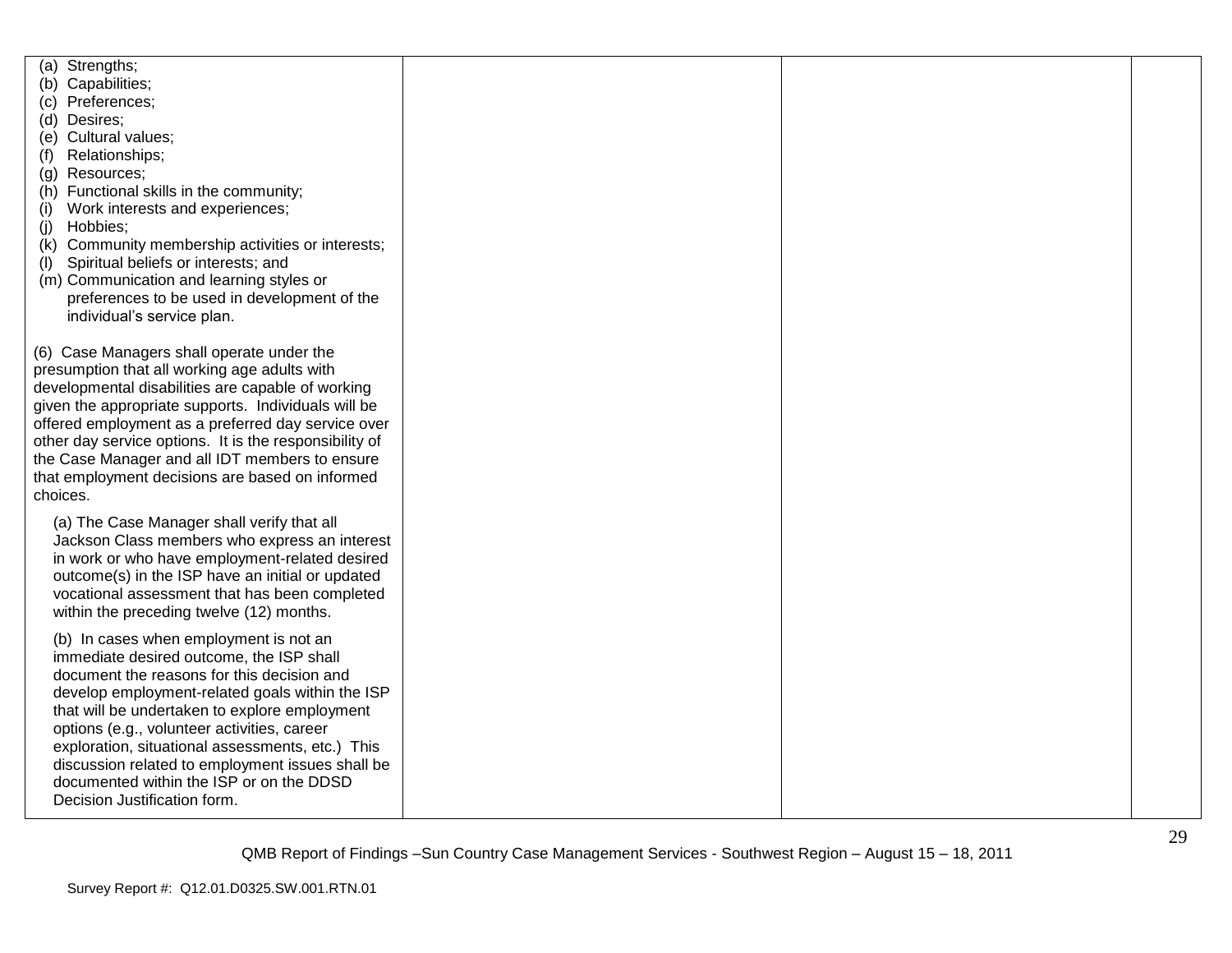| (c) In the context of employment, informed                                                                                                                                                                                                                                                                                                                                                                                                                                                                      |  |  |
|-----------------------------------------------------------------------------------------------------------------------------------------------------------------------------------------------------------------------------------------------------------------------------------------------------------------------------------------------------------------------------------------------------------------------------------------------------------------------------------------------------------------|--|--|
| choices include the following:                                                                                                                                                                                                                                                                                                                                                                                                                                                                                  |  |  |
| (i) Information regarding the range of<br>employment options available to the<br>individual                                                                                                                                                                                                                                                                                                                                                                                                                     |  |  |
| (ii) Information regarding self-employment<br>and customized employment options                                                                                                                                                                                                                                                                                                                                                                                                                                 |  |  |
| (iii) Job exploration activities including<br>volunteer work and/or trial work<br>opportunities                                                                                                                                                                                                                                                                                                                                                                                                                 |  |  |
| (7) The Case Manager will ensure discussion on<br>Meaningful Day activities for the individual in the<br>ISP meeting, and reflect such discussion in the ISP<br>"Meaningful Day Definition" section.                                                                                                                                                                                                                                                                                                            |  |  |
| (8) When a recipient of DD Waiver services has a<br>HAT score of 4, 5, or 6, medical consultation shall<br>be obtained for service planning and delivery,<br>including the ISP and relevant Health Care and<br>Crisis Prevention/Intervention Plans. Medical<br>consultation may be from a Provider Agency Nurse,<br>Primary Care Physician/Practitioner, Regional Office<br>Nurse, Continuum of Care Nurses or Physicians<br>including his or her Regional Medical Consultant<br>and/or RN Nurse Case Manager. |  |  |
| (9) For new allocations, the Case Manager will<br>submit the ISP to NMMUR only after a MAW letter<br>has been received, indicating the individual meets<br>financial and LOC eligibility.                                                                                                                                                                                                                                                                                                                       |  |  |
| (10) The Case Manager, with input from each<br>Provider Agency, shall complete the Individual<br>Specific Training Requirements section of the ISP<br>form listing all training needs specific to the<br>individual.                                                                                                                                                                                                                                                                                            |  |  |
| (11) The Case Manager shall complete the initial<br>ISP development within ninety (90) days as required<br>by DDSD.                                                                                                                                                                                                                                                                                                                                                                                             |  |  |
|                                                                                                                                                                                                                                                                                                                                                                                                                                                                                                                 |  |  |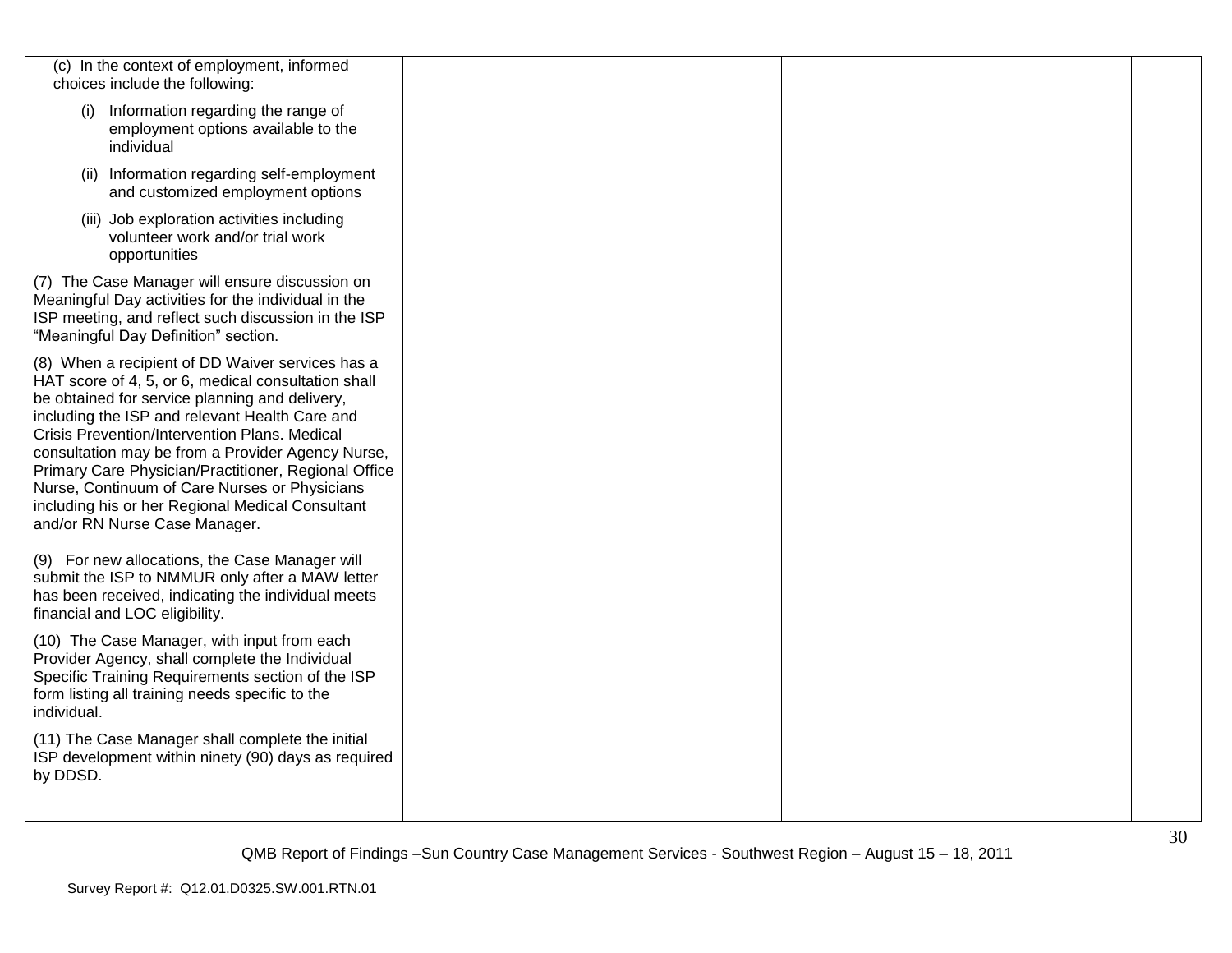| Tag # 4C15.1 - QA Requirements - Bi-Annual                                                                                                                                                                                                                                                                                                                                                                                                                                                                                                                                                                                                                                                          | <b>Scope and Severity Rating: B</b>                                                                                                                                                                                                                                                                                                                                                                                                                             |                                                                                                                                                                                                                              |  |
|-----------------------------------------------------------------------------------------------------------------------------------------------------------------------------------------------------------------------------------------------------------------------------------------------------------------------------------------------------------------------------------------------------------------------------------------------------------------------------------------------------------------------------------------------------------------------------------------------------------------------------------------------------------------------------------------------------|-----------------------------------------------------------------------------------------------------------------------------------------------------------------------------------------------------------------------------------------------------------------------------------------------------------------------------------------------------------------------------------------------------------------------------------------------------------------|------------------------------------------------------------------------------------------------------------------------------------------------------------------------------------------------------------------------------|--|
| <b>Reports &amp; Provider Quarterly Reports</b>                                                                                                                                                                                                                                                                                                                                                                                                                                                                                                                                                                                                                                                     |                                                                                                                                                                                                                                                                                                                                                                                                                                                                 |                                                                                                                                                                                                                              |  |
| <b>CHAPTER 4 IV. CASE MANAGEMENT</b><br><b>PROVIDER AGENCY REQUIREMENTS</b><br>C. Quality Assurance Requirements: Case<br>Management Provider Agencies will use an<br>Internal Quality Assurance and Improvement                                                                                                                                                                                                                                                                                                                                                                                                                                                                                    | Based on record review, the Agency failed to ensure<br>that reports and ISP's meet required timelines and<br>include the required contents for 14 of 20<br>individuals.                                                                                                                                                                                                                                                                                         |                                                                                                                                                                                                                              |  |
| Plan that must be submitted to and reviewed<br>by the Statewide Case Management<br>Coordinator, that shall include but is not limited<br>to the following:                                                                                                                                                                                                                                                                                                                                                                                                                                                                                                                                          | The following quarterly/bi-annual reports were not<br>found:<br>• Community Living Quarterly Reports:                                                                                                                                                                                                                                                                                                                                                           |                                                                                                                                                                                                                              |  |
| (1) Case Management Provider Agencies are to:<br>(a) Use a formal ongoing monitoring protocol<br>that provides for the evaluation of quality,<br>effectiveness and continued need for<br>services and supports provided to the<br>individual. This protocol shall be written and<br>its implementation documented.<br>(b) Assure that reports and ISPs meet required<br>timelines and include required content.<br>(c) Conduct a quarterly review of progress<br>reports from service providers to verify that<br>the individual's desired outcomes and action                                                                                                                                      | $\degree$ Individual #3 - None found for 7/2010 - 7/2011<br>$\degree$ Individual #9 - None found for 8/2010 - 2/2011<br>$\degree$ Individual #13 - None found for 9/2010 -<br>7/2011<br>$\degree$ Individual #15 - None found for 8/2010 -<br>5/2011<br>$\degree$ Individual 18 - None found for 1/2011 - 3/2011<br>• Community Living Annual Assessment                                                                                                        | Provider:<br>In addition to stating the Plan of Correction for<br>these findings above, also please provide your<br>evidence of on-going Quality Assurance /<br>Quality Improvement specific to this tag below<br>this line. |  |
| plans remain appropriate and realistic.<br>(i) If the service providers' quarterly reports<br>are not received by the Case Management<br>Provider Agency within fourteen (14) days<br>following the end of the quarter, the Case<br>Management Provider Agency is to contact<br>the service provider in writing requesting<br>the report within one week from that date.<br>(ii) If the quarterly report is not received within<br>one week of the written request, the Case<br>Management Provider Agency is to contact<br>the respective DDSD Regional Office in<br>writing within one business day for<br>assistance in obtaining required reports.<br>(d) Assure at least quarterly that Crisis | $\degree$ Individual #3 - None found for $7/2010 - 7/2011$<br>$\degree$ Individual #11 – None found for 3/2010 –<br>3/2011<br>$\degree$ Individual #13 - None found for 9/2010 -<br>9/2011<br>• Community Inclusion - Adult Habilitation<br><b>Quarterly Reports:</b><br>$\degree$ Individual #1 – None found for 5/2010 – 4/2011<br>$\degree$ Individual #3 - None found for $7/2010 - 7/2011$<br>$\degree$ Individual #7 - None found for 12/2010 -<br>2/2011 |                                                                                                                                                                                                                              |  |
| Prevention/Intervention Plans are in place in                                                                                                                                                                                                                                                                                                                                                                                                                                                                                                                                                                                                                                                       |                                                                                                                                                                                                                                                                                                                                                                                                                                                                 |                                                                                                                                                                                                                              |  |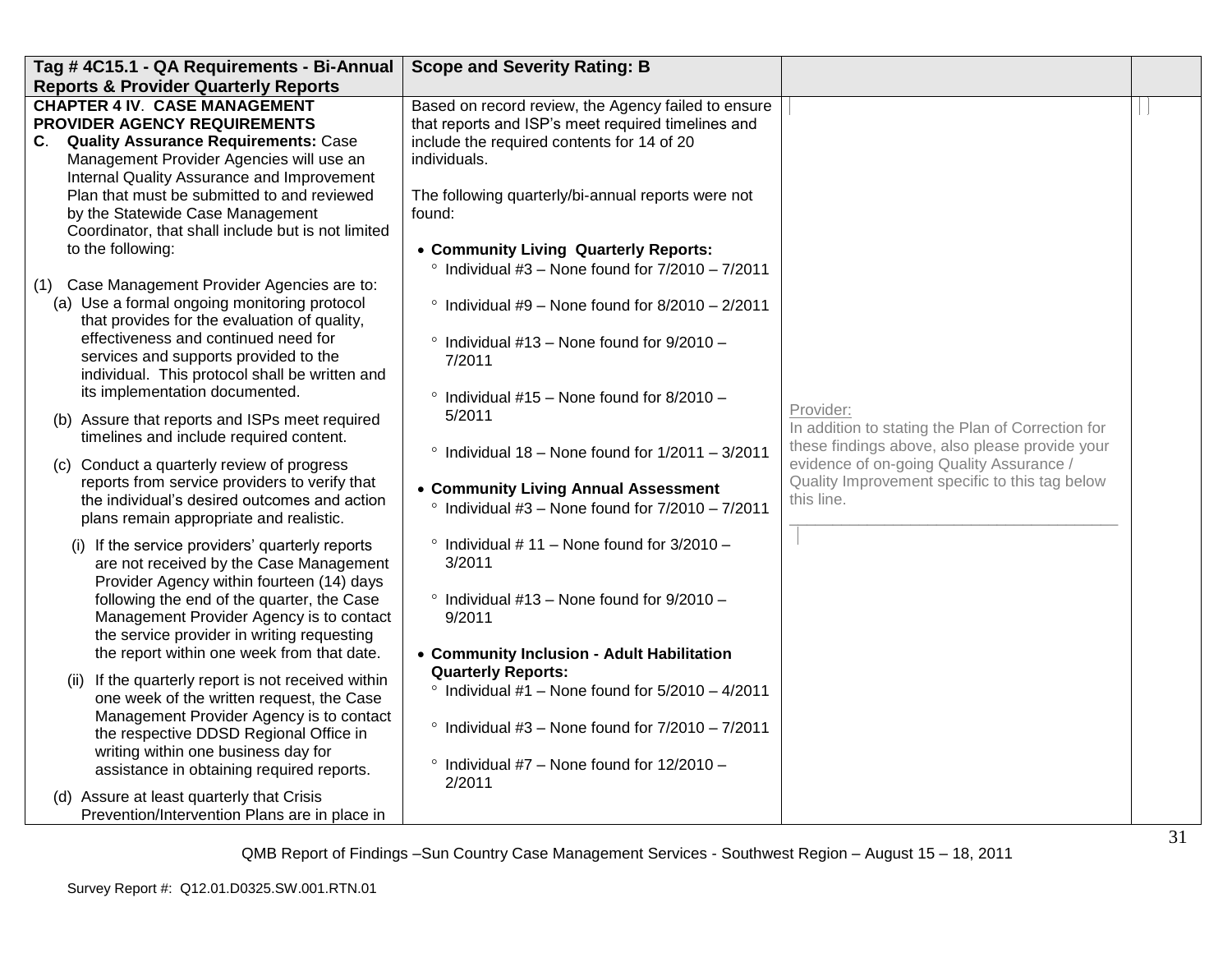|     | the residence and at the Provider Agency of<br>the Day Services for all individuals who have<br>chronic medical condition(s) with potential for<br>life threatening complications and/or who<br>have behavioral challenge(s) that pose a<br>potential for harm to themselves or others.                                                                                                                                                                                                                                                            | $\degree$ Individual #9 - None found for 12/2011 -<br>3/2011<br>$\degree$ Individual #15 - None found for 11/2010 -<br>5/2011                                                                                                                                                                                                   |  |
|-----|----------------------------------------------------------------------------------------------------------------------------------------------------------------------------------------------------------------------------------------------------------------------------------------------------------------------------------------------------------------------------------------------------------------------------------------------------------------------------------------------------------------------------------------------------|---------------------------------------------------------------------------------------------------------------------------------------------------------------------------------------------------------------------------------------------------------------------------------------------------------------------------------|--|
|     | (e) Assure at least quarterly that a current Health<br>Care Plan (HCP) is in place in the residence<br>and day service site for individuals who<br>receive Community Living or Day Services<br>and who have a HAT score of 4, 5, or 6.<br>During face-to-face visits and review of<br>quarterly reports, the Case Manager is<br>required to verify that the Health Care Plan is<br>being implemented.                                                                                                                                              | $\degree$ Individual - #16 - None found for 9/2010 -<br>5/2011<br>• Community Inclusion - Community Access<br><b>Quarterly Reports:</b><br>$\degree$ Individual #11 - None found for 9/2010 -<br>11/2011<br>• Behavior Consultation Quarterly Reports:                                                                          |  |
| (f) | Assure that Community Living Services are<br>delivered in accordance with standards,<br>including responsibility of the IDT Members<br>to plan for at least 30 hours per week of<br>planned activities outside the residence. If<br>this is not possible due to the needs of the<br>individual, a goal shall be developed that<br>focuses on appropriate levels of community<br>integration. These activities do not need to<br>be limited to paid supports but may include<br>independent or leisure activities appropriate<br>to the individual. | $\degree$ Individual #8 - None found for 1/2011 - 6/2011<br>$\degree$ Individual #11 – None found for 1/2011 –<br>3/2011<br>$\degree$ Individual #14 - None found for 9/2010 -<br>5/2011<br>$\degree$ Individual #18 - None found for 1/2011 -<br>3/2011<br>• Speech & Language Pathology Bi-Annual<br><b>Progress Reports:</b> |  |
|     | (g) Perform annual satisfaction surveys with<br>individuals regarding case management<br>services. A copy of the summary is due each<br>December 10 <sup>th</sup> to the respective DDSD<br>Regional Office, along with a description of<br>actions taken to address suggestions and<br>problems identified in the survey.                                                                                                                                                                                                                         | $\degree$ Individual #7 - None found for 11/2010 -<br>4/2011<br>$\degree$ Individual #8 - None found for 11/2010 -<br>4/2011<br>$\degree$ Individual #14 - None found for 6/2010 -                                                                                                                                              |  |
|     | (h) Maintain regular communication with all<br>providers delivering services and products to<br>the individual.                                                                                                                                                                                                                                                                                                                                                                                                                                    | 5/2011<br>$\degree$ Individual #19 - None found for 10/2010 -<br>3/2011                                                                                                                                                                                                                                                         |  |
| (i) | Establish and implement a written grievance<br>procedure.                                                                                                                                                                                                                                                                                                                                                                                                                                                                                          | • Occupational Bi-Annual Progress Reports:                                                                                                                                                                                                                                                                                      |  |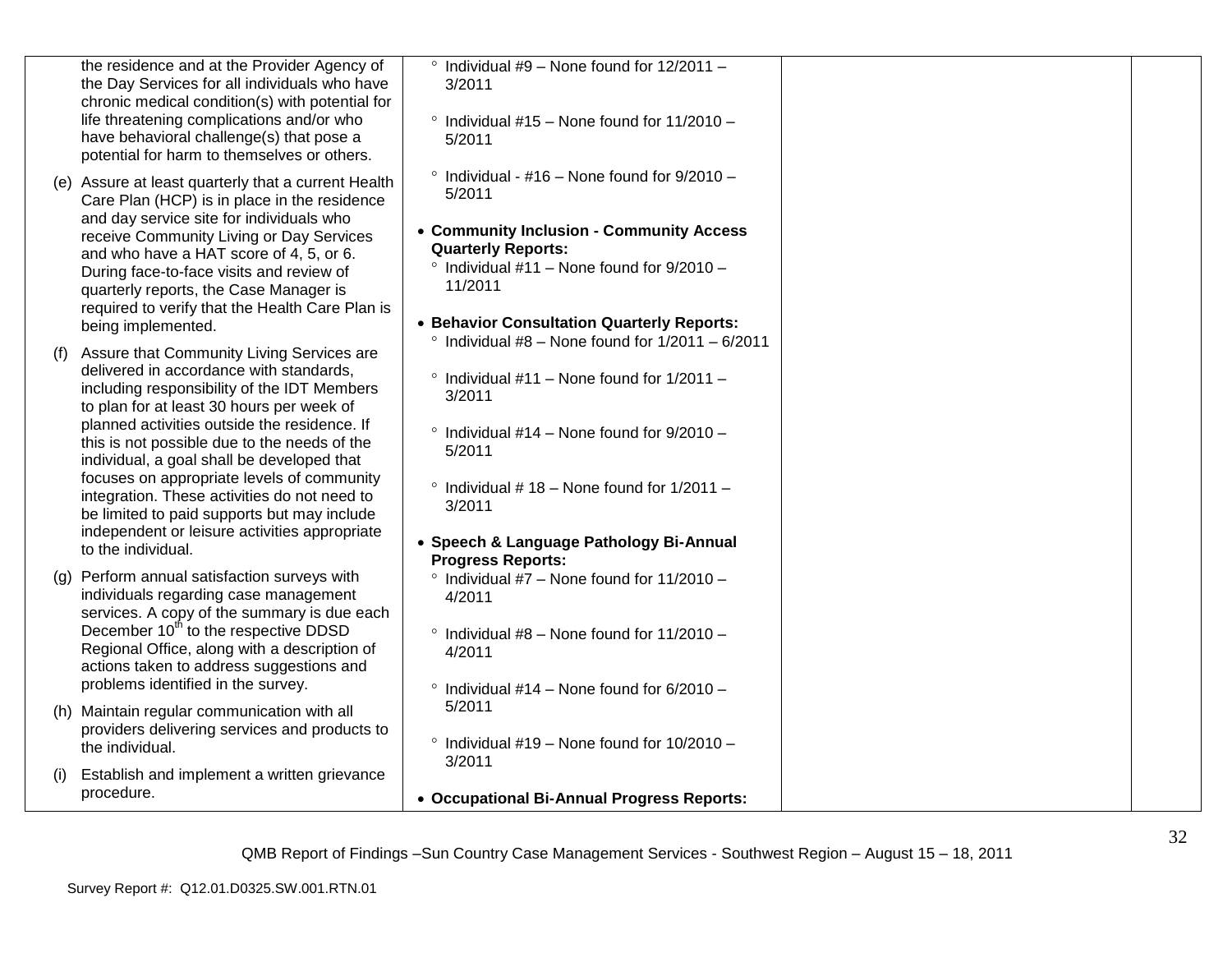| Notify appropriate supervisory personnel<br>(i)<br>within the Provider Agency if concerns are<br>noted during monitoring or assessment                                                                                                                                                                                              | $\degree$ Individual #7 - None found for 11/2010 -<br>3/2011                                       |  |
|-------------------------------------------------------------------------------------------------------------------------------------------------------------------------------------------------------------------------------------------------------------------------------------------------------------------------------------|----------------------------------------------------------------------------------------------------|--|
| activities related to any of the above<br>requirements. If such concerns are not<br>remedied by the Provider Agency within a                                                                                                                                                                                                        | $\degree$ Individual #13 - None found for 1/2011 -<br>6/2011                                       |  |
| reasonable mutually agreed period of time,<br>the concern shall be reported in writing to the<br>respective DDSD Regional Office and/or DHI                                                                                                                                                                                         | $\degree$ Individual #18 - None found for 10/2010 -<br>4/2011                                      |  |
| as appropriate to the nature of the concern.<br>This does not preclude Case Managers'<br>obligations to report abuse, neglect or                                                                                                                                                                                                    | $\degree$ Individual #20 - None found for 11/2010 -<br>4/2011                                      |  |
| exploitation as required by New Mexico<br>Statute.                                                                                                                                                                                                                                                                                  | • Physical Bi-Annual Progress Reports:<br>$\degree$ Individual #1 - None found for 5/2010 - 5/2011 |  |
| (k) Utilize and submit the "Request for DDSD<br>Regional Office Intervention" form as<br>needed, such as when providers are not                                                                                                                                                                                                     | $\degree$ Individual #7 – None found for 4/2011 – 4/2011                                           |  |
| responsive in addressing a quality assurance<br>concern. The Case Management Provider<br>Agency is required to keep a copy in the                                                                                                                                                                                                   | $\degree$ Individual #12 - None found for 7/2011 -<br>6/2011                                       |  |
| individual's file.                                                                                                                                                                                                                                                                                                                  | $\degree$ Individual #13 - None found for 7/2010 -<br>6/2011                                       |  |
| Case Managers and Case Management<br>(2)<br>Provider Agencies are required to promote and<br>comply with the Case Management Code of<br>Ethics:                                                                                                                                                                                     | $\degree$ Individual #20 - None found for 11/2010 -<br>4/2011                                      |  |
| (a) Case Managers shall provide the<br>individual/guardian with a copy of the Code<br>of Ethics when Addendum A is signed.                                                                                                                                                                                                          |                                                                                                    |  |
| (b) Complaints against a Case Manager for<br>violation of the Code of Ethics brought to the<br>attention of DDSD will be sent to the Case<br>Manager's supervisor who is required to<br>respond within 10 working days to DDSD<br>with detailed actions taken. DDSD reserves<br>the right to forward such complaints to the<br>IRC. |                                                                                                    |  |
|                                                                                                                                                                                                                                                                                                                                     |                                                                                                    |  |
|                                                                                                                                                                                                                                                                                                                                     |                                                                                                    |  |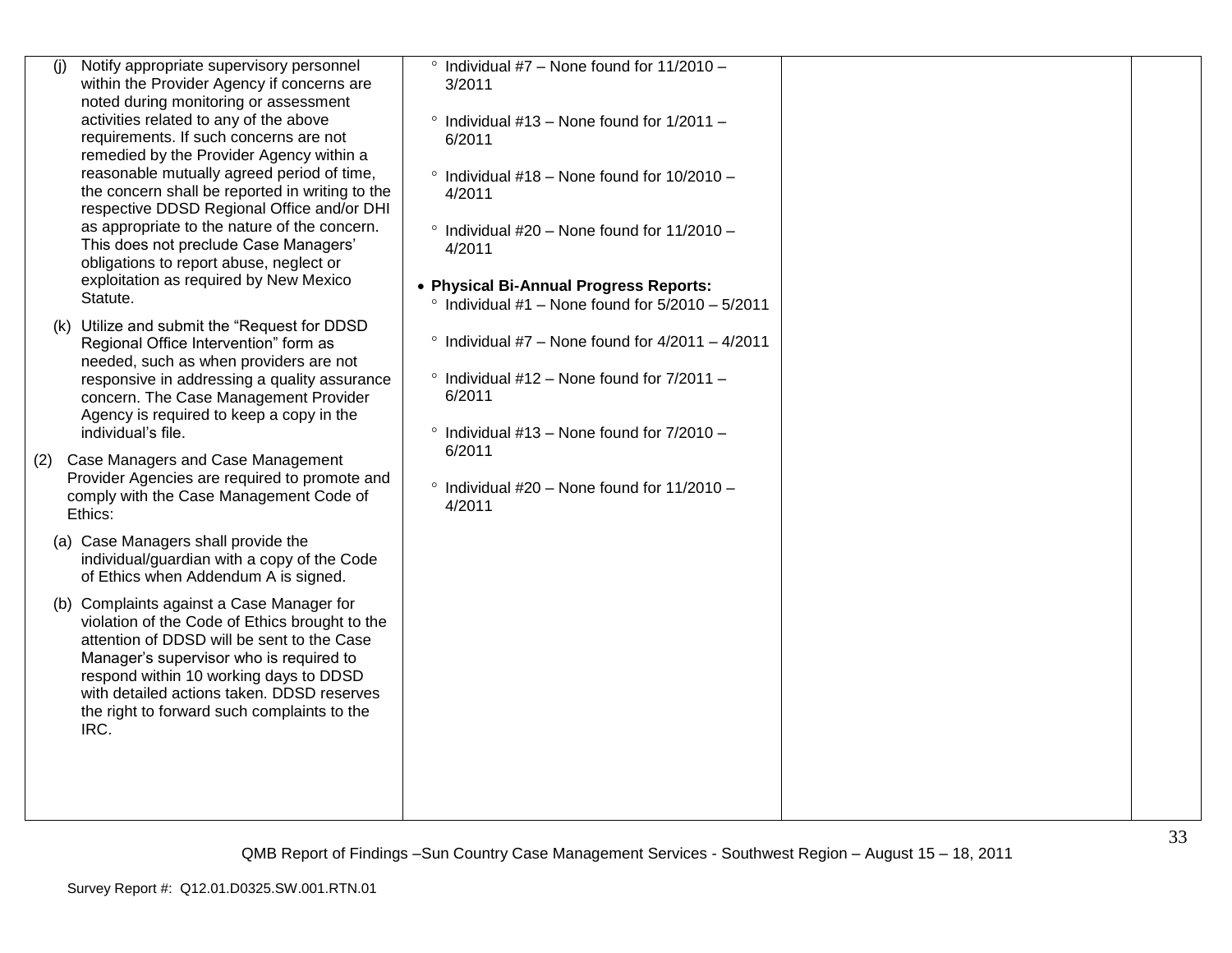| Tag #4C17 (CoP) - Case Manager                                                                                                                                                                                     | <b>Scope and Severity Rating: E</b>                                                                                           |                                                                                                                                              |  |
|--------------------------------------------------------------------------------------------------------------------------------------------------------------------------------------------------------------------|-------------------------------------------------------------------------------------------------------------------------------|----------------------------------------------------------------------------------------------------------------------------------------------|--|
| <b>Qualifications - Required Training</b>                                                                                                                                                                          |                                                                                                                               |                                                                                                                                              |  |
| Developmental Disabilities (DD) Waiver Service<br>Standards effective 4/1/2007<br><b>CHAPTER 4 IV. CASE MANAGEMENT</b><br>PROVIDER AGENCY REQUIREMENTS                                                             | Based on record review, the Agency failed to ensure<br>that Training requirements were met for 3 of 14<br>Case Managers.      |                                                                                                                                              |  |
| E. Case Manager Qualifications: Case Managers,<br>whether subcontracting or employed by a Provider<br>Agency, shall meet these requirements:                                                                       | Review of Case Manager training records found no<br>evidence of the following required DOH/DDSD<br>trainings being completed: |                                                                                                                                              |  |
| (1) Case Managers shall possess these<br>qualifications:                                                                                                                                                           | Pre-Service Manual (#51)                                                                                                      |                                                                                                                                              |  |
| (2) Within specified timelines, Case Managers<br>shall meet the requirements for training specified in                                                                                                             | Person-Centered Planning in New Mexico (2-<br>$\bullet$<br>Days) (#51)                                                        |                                                                                                                                              |  |
| the DDSD policy governing the training<br>requirements for Case Managers serving individuals<br>with developmental disabilities. All Case                                                                          | Promoting Effective Teamwork (#51)<br>$\bullet$                                                                               | Provider:<br>In addition to stating the Plan of Correction for                                                                               |  |
| Management Provider Agencies are required to<br>report required personnel training status to the<br>DDSD Statewide Training Database as follows:                                                                   | Participatory Communication and Choice<br>Making (#51)                                                                        | these findings above, also please provide your<br>evidence of on-going Quality Assurance /<br>Quality Improvement specific to this tag below |  |
|                                                                                                                                                                                                                    | Positive Behavior Supports Strategies (#51)<br>$\bullet$                                                                      | this line.                                                                                                                                   |  |
| (a) Initial comprehensive personnel status report<br>(name, date of hire, identification number<br>category) on all required personnel to be                                                                       | Advocacy Strategies (#51)                                                                                                     |                                                                                                                                              |  |
| submitted to DDSD Statewide Training<br>Database within the first ninety (90) calendar                                                                                                                             | ISP Critique (#51)<br>$\bullet$                                                                                               |                                                                                                                                              |  |
| days of providing services; and                                                                                                                                                                                    | Sexuality for People With Developmental<br>Disabilities (#51)                                                                 |                                                                                                                                              |  |
| (b) Quarterly personnel update reports sent to<br>DDSD Statewide Training Database to reflect<br>new hires, terminations, or agency position<br>changes, and name changes.                                         | Level One Health (#40, 43 & 51)<br>$\bullet$                                                                                  |                                                                                                                                              |  |
| <b>Department of Health (DOH)</b><br><b>Developmental Disabilities Supports Division</b><br>(DDSD) Policy - Policy Title: Training<br>Requirements for Case Management Agency Staff<br>Policy - Eff. March 1, 2007 |                                                                                                                               |                                                                                                                                              |  |
| <b>II. POLICY STATEMENTS:</b><br>A. Individuals shall receive services from competent                                                                                                                              |                                                                                                                               |                                                                                                                                              |  |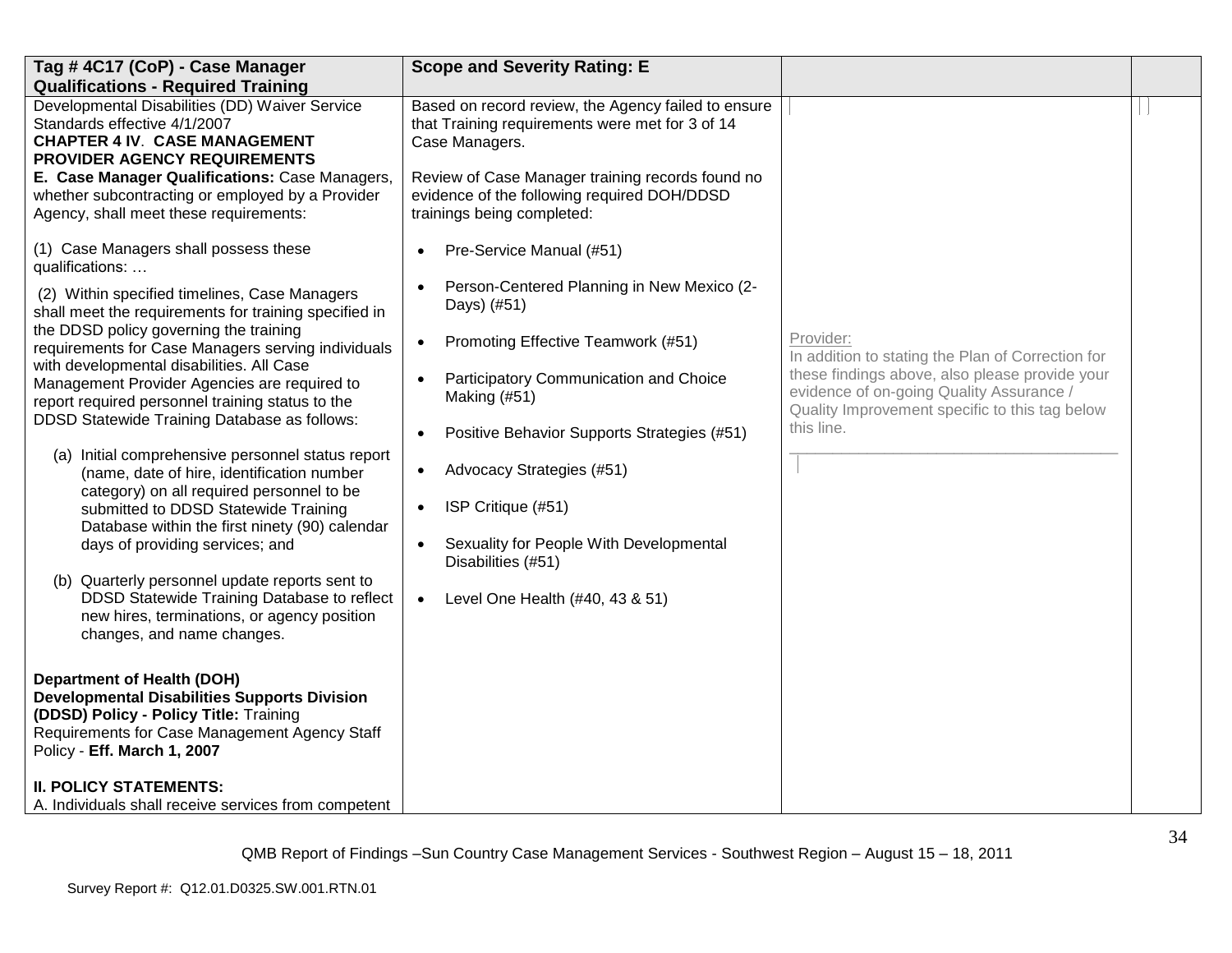| and qualified case managers.                                                                                                                                                                                                                   |  |  |
|------------------------------------------------------------------------------------------------------------------------------------------------------------------------------------------------------------------------------------------------|--|--|
| B. Case management staff shall complete<br>individual-specific (formerly known as "Addendum<br>B") training requirements in accordance with the<br>specifications described in the individual service<br>plan (ISP) of each individual served. |  |  |
| C. Case management staff shall complete training<br>on DOH-approved incident reporting procedures in<br>accordance with 7 NMAC 1.13.                                                                                                           |  |  |
| D. In addition to the applicable requirements<br>described in policy statements $B - C$ (above), case<br>managers and case management supervisors shall<br>complete DDSD-approved core curriculum training                                     |  |  |
| E. Substitutes shall comply with the training<br>requirements of the staff for whom they are<br>substituting.                                                                                                                                  |  |  |
| To complete a core curriculum-training<br>$\degree$ F.<br>course, trainees shall achieve 100% competency<br>rating during the competency verification process.                                                                                 |  |  |
|                                                                                                                                                                                                                                                |  |  |
|                                                                                                                                                                                                                                                |  |  |
|                                                                                                                                                                                                                                                |  |  |
|                                                                                                                                                                                                                                                |  |  |
|                                                                                                                                                                                                                                                |  |  |
|                                                                                                                                                                                                                                                |  |  |
|                                                                                                                                                                                                                                                |  |  |
|                                                                                                                                                                                                                                                |  |  |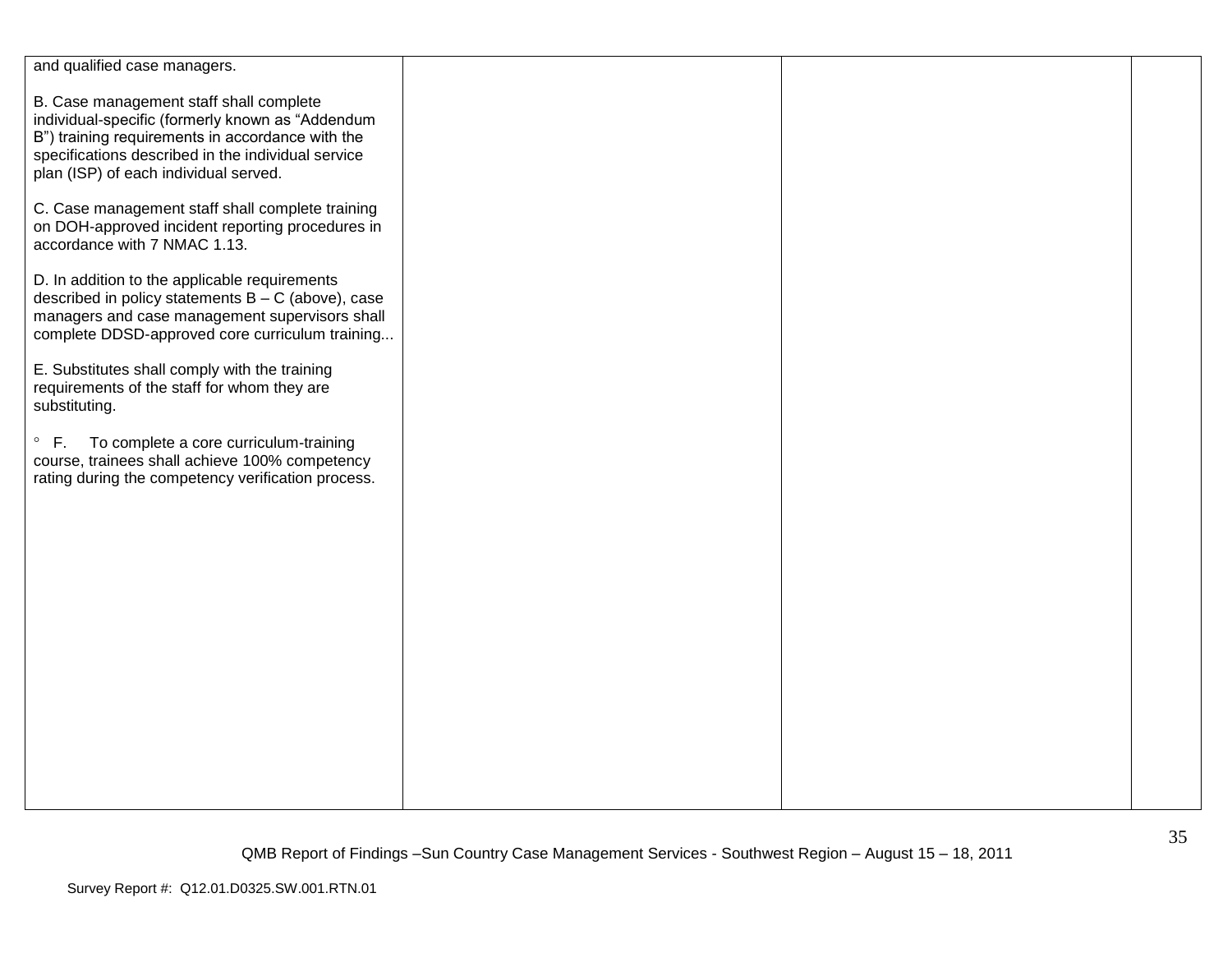| Tag #4C17.1 (CoP) - Case Manager                                                                                                                                                                                                                                                                                                                                                                                                                                                                                                                                                                                                                                                                                                                                                                                                                                                                                      | <b>Scope and Severity Rating: D</b>                                                                                                                                                                                                                                                                                                                                            |                                                                                                                                                                                                                              |  |
|-----------------------------------------------------------------------------------------------------------------------------------------------------------------------------------------------------------------------------------------------------------------------------------------------------------------------------------------------------------------------------------------------------------------------------------------------------------------------------------------------------------------------------------------------------------------------------------------------------------------------------------------------------------------------------------------------------------------------------------------------------------------------------------------------------------------------------------------------------------------------------------------------------------------------|--------------------------------------------------------------------------------------------------------------------------------------------------------------------------------------------------------------------------------------------------------------------------------------------------------------------------------------------------------------------------------|------------------------------------------------------------------------------------------------------------------------------------------------------------------------------------------------------------------------------|--|
| <b>Qualifications - Credentials</b>                                                                                                                                                                                                                                                                                                                                                                                                                                                                                                                                                                                                                                                                                                                                                                                                                                                                                   |                                                                                                                                                                                                                                                                                                                                                                                |                                                                                                                                                                                                                              |  |
| Developmental Disabilities (DD) Waiver Service<br>Standards effective 4/1/2007<br><b>CHAPTER 4 IV. CASE MANAGEMENT</b><br>PROVIDER AGENCY REQUIREMENTS - E. Case<br>Manager Qualifications: Case Managers, whether<br>subcontracting or employed by a Provider Agency,<br>shall meet these requirements:<br>(1) Case Managers shall possess these<br>qualifications:<br>(a) Licensed social worker, as defined by the NM<br>Board of Social Work Examiners; or<br>(b) Licensed registered nurse as defined by the<br>NM Board of Nursing; or<br>(c) Bachelor's or Master's degree in social work,<br>psychology, counseling, nursing, special<br>education, or closely related field; and<br>(d) Have one-year clinical experience, related to<br>the target population, working in any of the<br>following settings:<br>Home health or community health program;<br>(1)<br>(ii) Hospital;<br>(iii) Private practice; | Based on record review, the Agency failed to ensure<br>Case Managers possessed the required<br>qualifications 2 of 14 Case Managers.<br>Review of Case Manager personnel records found<br>no evidence of the following:<br>Bachelor's or Master's degree in social<br>work, psychology, counseling, nursing,<br>special education, or closely related field;<br>and (#51 & 53) | Provider:<br>In addition to stating the Plan of Correction for<br>these findings above, also please provide your<br>evidence of on-going Quality Assurance /<br>Quality Improvement specific to this tag below<br>this line. |  |
| (iv) Publicly funded institution or long-term care<br>program;<br>(v) Mental health program;<br>(vi) Community based social service program;<br>or<br>(vii) Other programs addressing the needs of<br>special populations, e.g., school.<br>(e) Have a working knowledge of the health and<br>social resources available within a region<br>(3) Prior written approval from DDSD is required for<br>any person providing services as an intern in Case                                                                                                                                                                                                                                                                                                                                                                                                                                                                |                                                                                                                                                                                                                                                                                                                                                                                |                                                                                                                                                                                                                              |  |
| Management. If approval is granted, DDSD<br>reserves the right to add conditions (i.e., supervisor<br>review and sign off on quality of work) that shall be<br>adhered to and may rescind the approval at any<br>time for any reason.                                                                                                                                                                                                                                                                                                                                                                                                                                                                                                                                                                                                                                                                                 |                                                                                                                                                                                                                                                                                                                                                                                |                                                                                                                                                                                                                              |  |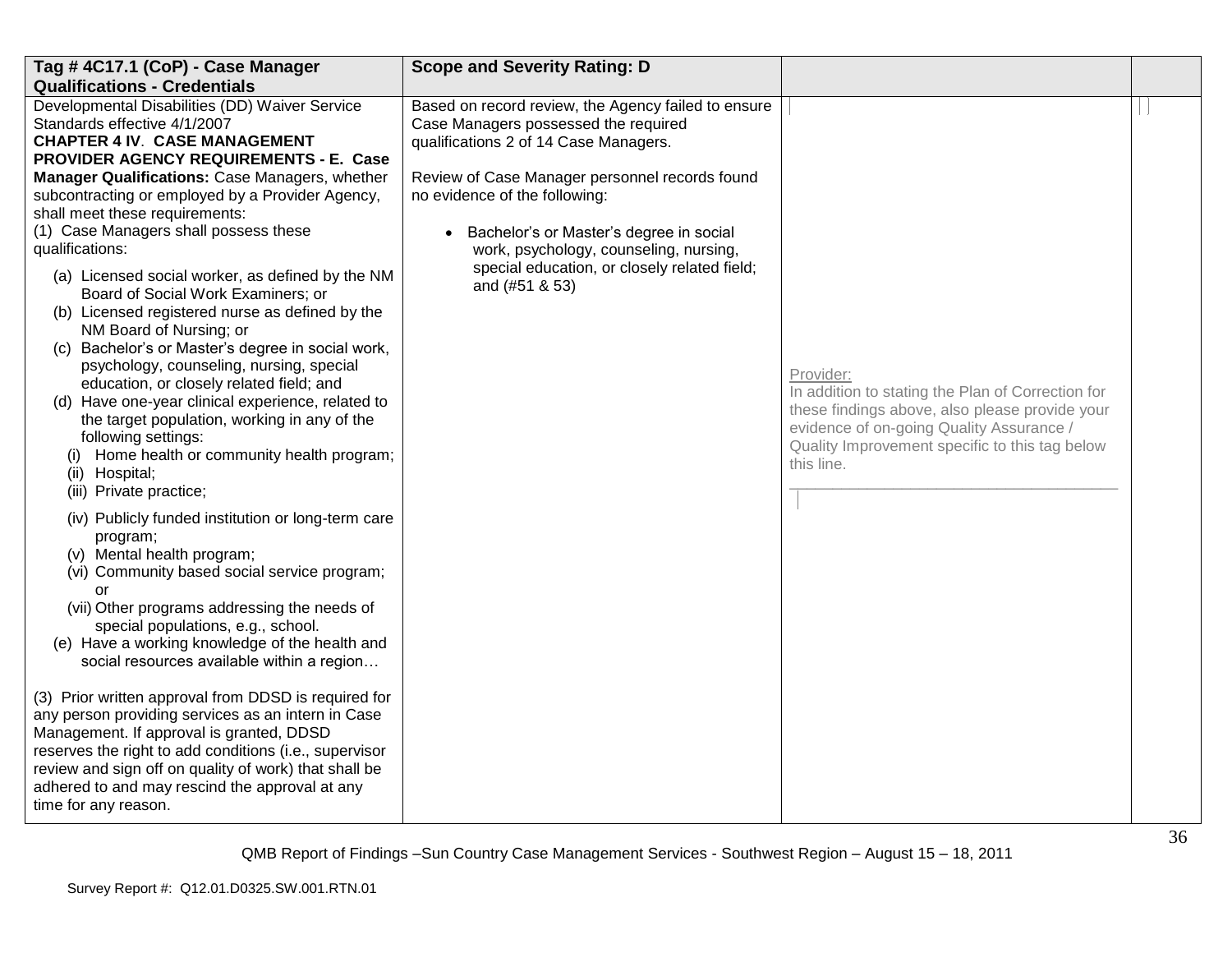| procedure: | (5) Exception: If a Case Management Provider<br>Agency has made reasonable efforts to recruit Case<br>Management personnel with the required<br>qualifications without success, that Case<br>Management Provider Agency may request an<br>exception from the Case Manager Qualifications<br>from the DDSD Central Office as per the following                                                         |  |  |
|------------|-------------------------------------------------------------------------------------------------------------------------------------------------------------------------------------------------------------------------------------------------------------------------------------------------------------------------------------------------------------------------------------------------------|--|--|
|            | (a) The requesting Provider Agency will describe<br>and document all efforts made to recruit<br>Case Managers with the required<br>qualifications and the results of those efforts.                                                                                                                                                                                                                   |  |  |
|            | (b) The requesting Provider Agency will describe<br>and document in detail the relevant<br>educational, employment, volunteer, familial,<br>and other experience that will qualify the<br>prospective candidate for successful<br>employment as a Case Manager.<br>Consideration may be given for unique skills<br>needed by the Provider Agency such as<br>fluency in a language other than English. |  |  |
|            | (c) If the exception is granted, DDSD reserves<br>the right to add conditions (e.g., specific<br>training, supervisory oversight) that shall be<br>adhered to and may rescind the exception at<br>any time for any reason.                                                                                                                                                                            |  |  |
|            |                                                                                                                                                                                                                                                                                                                                                                                                       |  |  |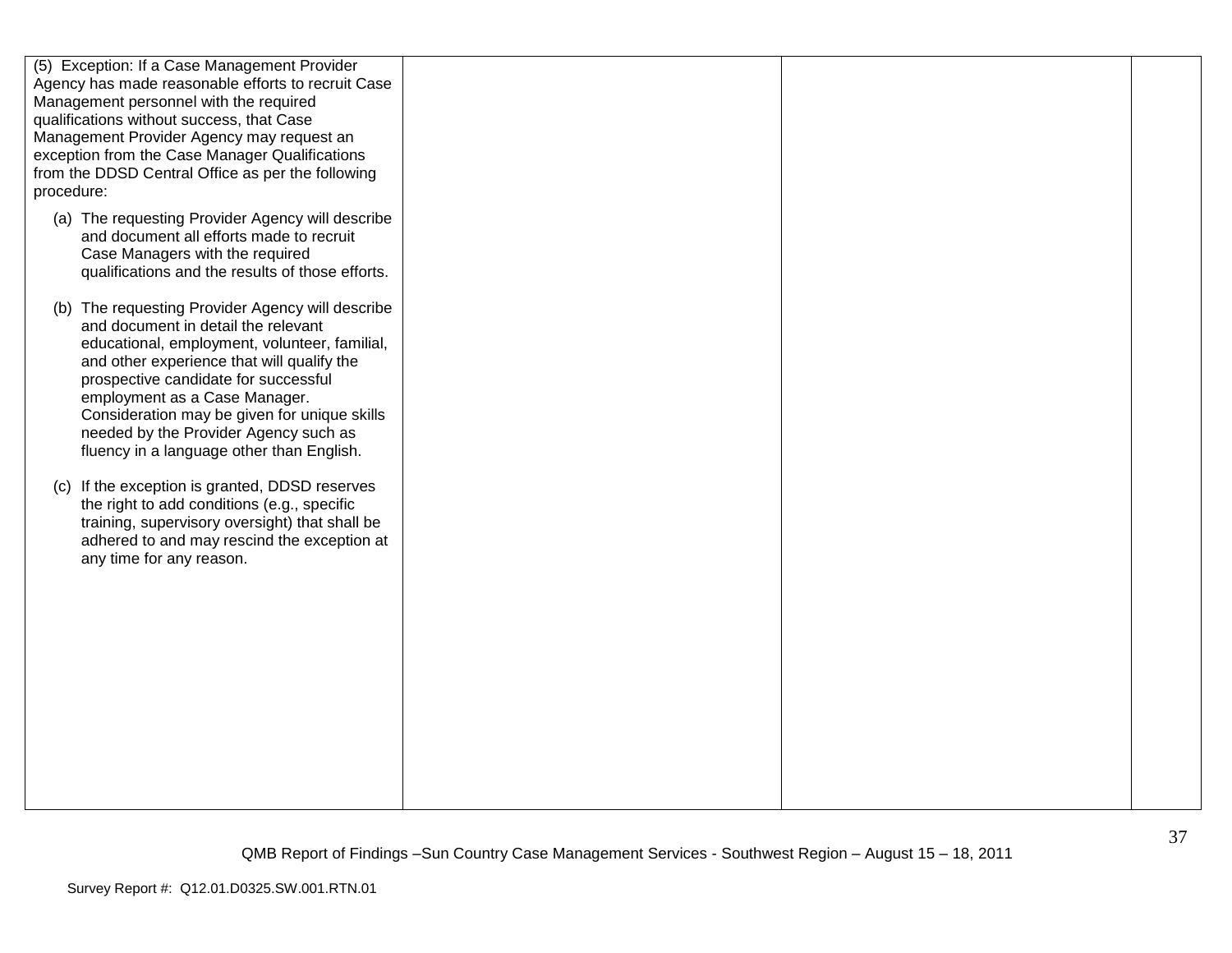## **ADDITIONAL FINDINGS: Reimbursement Deficiencies**

## **BILLING TAG #1A12**

Developmental Disabilities (DD) Waiver Service Standards effective 4/1/2007 **Chapter 1. III. PROVIDER AGENCY DOCUMENTATION OF SERVICE DELIVERY AND LOCATION**

**B. Billable Units:** The documentation of the billable time spent with an individual shall be kept on the written or electronic record that is prepared prior to a request for reimbursement from the HSD. For each unit billed, the record shall contain the following:

- (1) Date, start and end time of each service encounter or other billable service interval;
- (2) A description of what occurred during the encounter or service interval; and
- (3) The signature or authenticated name of staff providing the service.

Billing for Case Management services was reviewed for 20 of 20 individuals. Progress notes and billing records supported billing activities for the months of May, June and July, 2011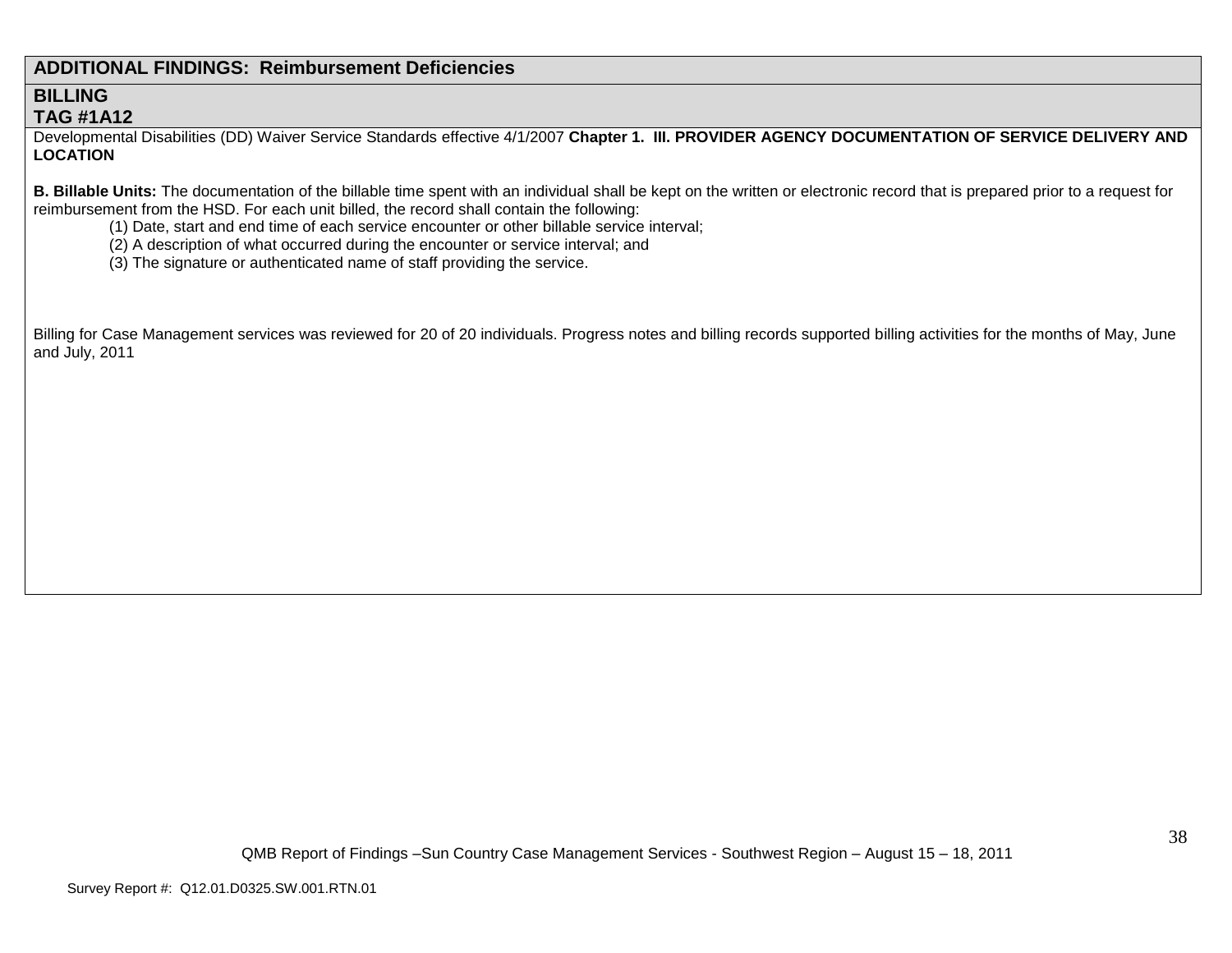| Date:                | January 19, 2012                                                                                          |
|----------------------|-----------------------------------------------------------------------------------------------------------|
| To:                  | Irene Evans, Executive Director                                                                           |
| Provider:            | Sun Country Case Management Services                                                                      |
| Address:             | 133 Wyatt Drive, Suite 4                                                                                  |
| State/Zip:           | Las Cruces, New Mexico 88005                                                                              |
| E-mail Address:      | ireneevans@sccm-dcc.com                                                                                   |
| CC:                  | Richard Evans, Board Chair                                                                                |
| Address:             | P.O. Box 38                                                                                               |
| State/Zip:           | Mesilla, New Mexico 88046                                                                                 |
| Region:              | Southwest                                                                                                 |
| Routine Survey:      | August 15 - 18, 2011                                                                                      |
| Verification Survey: | January 19, 2012                                                                                          |
| Program Surveyed:    | Developmental Disabilities Waiver                                                                         |
| Service Surveyed:    | Case Management                                                                                           |
| Survey Type:         | Verification                                                                                              |
| Team Leader:         | Valerie V. Valdez, M.S., Health Program Manager, Division of Health Improvement/Quality Management Bureau |
| Team Members:        | Deb Russell, B.S., Healthcare Surveyor, Division of Health Improvement/Quality Management Bureau          |

Dear Ms. Evans:

The Division of Health Improvement/Quality Management Bureau has completed a verification survey of the services identified above. The purpose of the survey was to determine compliance with you Plan of Correction submitted to DHI regarding the Routine Survey on *August 15 - 18, 2011.* There were no deficiencies noted. The Routine Survey and subsequent Plan of Correction process is now complete. The Division of Health Improvement, Quality Management Bureau has determined your agency is in:

#### *Compliance with Conditions of Participation*

This concludes your Survey process. Please call the Plan of Correction Coordinator at 505-222-8647, if you have questions about the survey or the report. Thank you for your cooperation and for the work you perform.

Sincerely,

Valerie V. Valdez, M.S.

Team Lead/Health Program Manager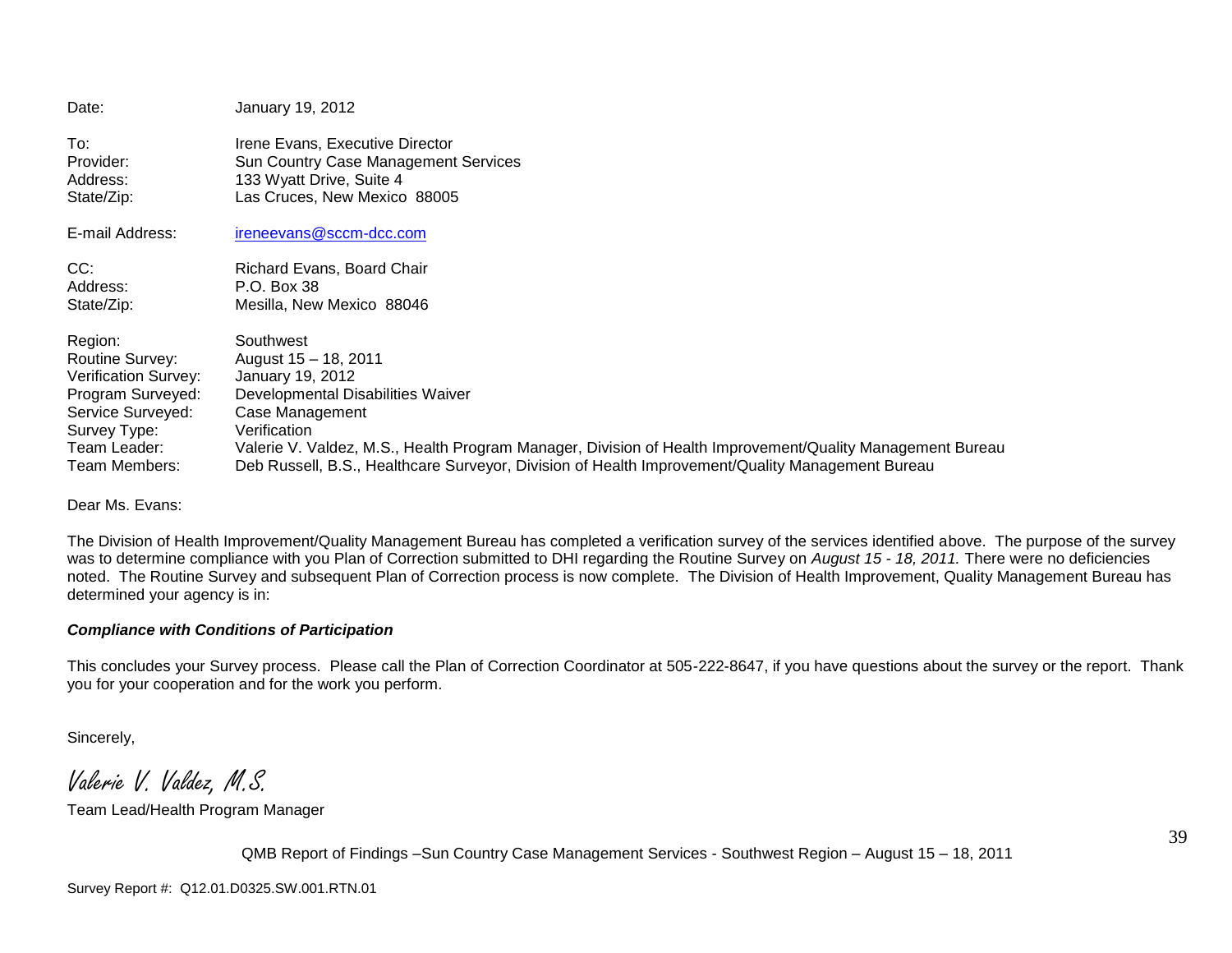Division of Health Improvement Quality Management Bureau

| <b>Survey Process Employed:</b>         |                                                                                                    |                                                                                                                                                                                        |
|-----------------------------------------|----------------------------------------------------------------------------------------------------|----------------------------------------------------------------------------------------------------------------------------------------------------------------------------------------|
| <b>Entrance Conference Date:</b>        | January 19, 2012                                                                                   |                                                                                                                                                                                        |
| Present:                                |                                                                                                    | <b>Sun Country Case Management Services</b><br>Irene Evans, Executive Director                                                                                                         |
|                                         | <b>DOH/DHI/QMB</b>                                                                                 | Valerie V. Valdez, M.S., Team Lead/Health Program Manager<br>Deb Russell, B.S., Healthcare Surveyor                                                                                    |
| Exit Conference Date:                   | January 19, 2012                                                                                   |                                                                                                                                                                                        |
| Present:                                |                                                                                                    | <b>Sun Country Case Management Services</b><br>Irene Evans, Executive Director                                                                                                         |
|                                         | <b>DOH/DHI/QMB</b>                                                                                 | Valerie V. Valdez, M.S., Team Lead/Health Program Manager<br>Deb Russell, B.S., Healthcare Surveyor                                                                                    |
| <b>Administrative Locations Visited</b> | Number:                                                                                            | 1                                                                                                                                                                                      |
| <b>Total Sample Size</b>                | Number:                                                                                            | 20<br>20 - Non-Jackson Class Members<br>0 - Jackson Class Members (No class members were included in the sample as the agency was<br>preparing for the 2011 Community Practice Review) |
| Persons Served Records Reviewed         | Number:<br>reviewed)                                                                               | 6 (14 other Individuals did not have Condition Level deficiencies, therefore their records were not                                                                                    |
| Case Mgt Personnel Records Reviewed     | Number:                                                                                            | 14                                                                                                                                                                                     |
| <b>Administrative Files Reviewed</b>    | ٠<br><b>Medical Records</b><br>$\bullet$<br>٠<br><b>Personnel Files</b><br><b>Training Records</b> | <b>Billing Records</b><br><b>Incident Management Records</b><br><b>Agency Policy and Procedures</b>                                                                                    |